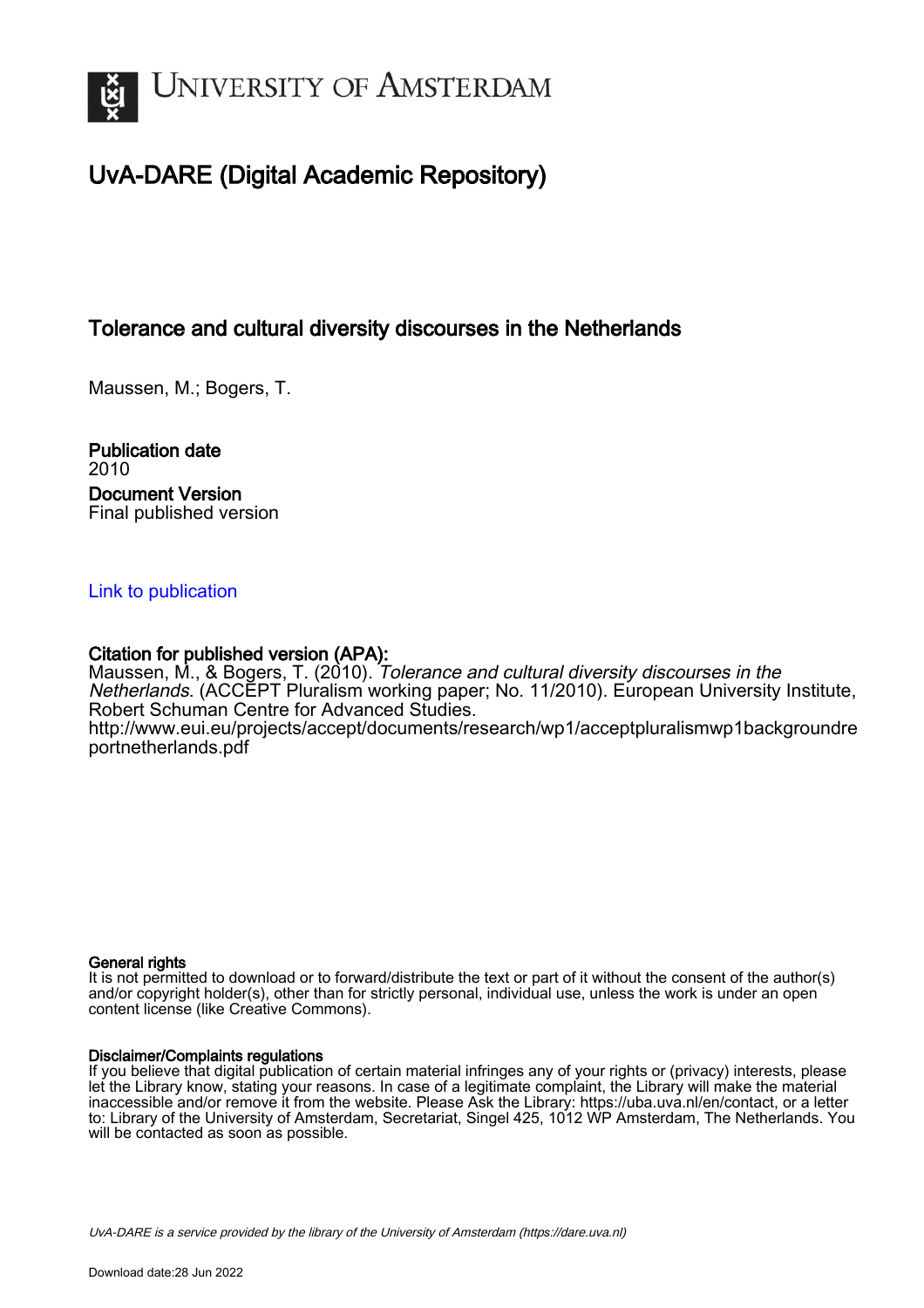**European University Institute** 

**ROBERT SCHUMAN CENTRE FOR ADVANCED STUDIES**





# **Tolerance and Cultural Diversity Discourses in the Netherlands**

# *ACCEPT PLURALISM Working Paper 11/2010*

Dr. Marcel Maussen Thijs Bogers (MA) University of Amsterdam



**Funded under Socio-economic Sciences & Humanities**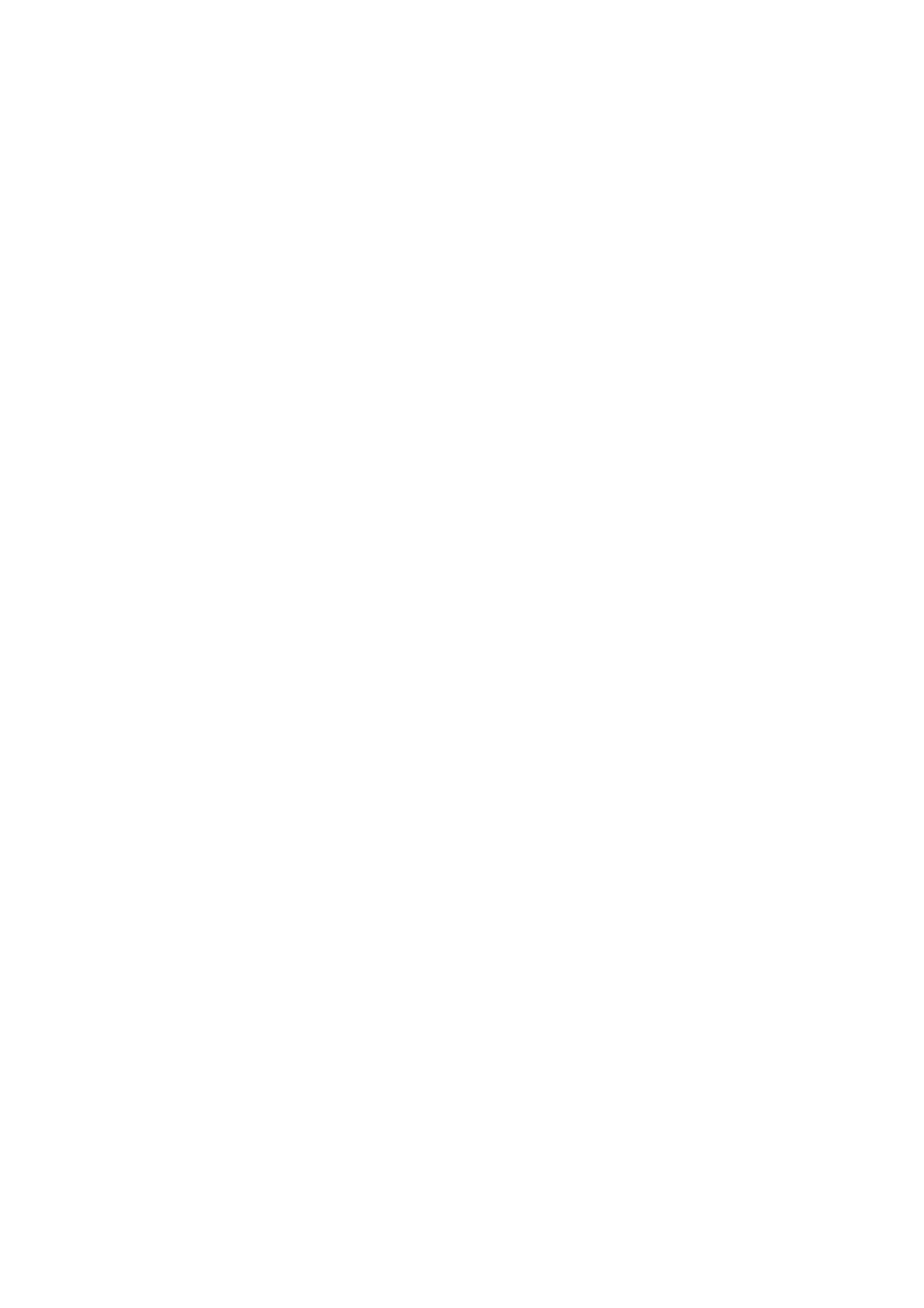**EUROPEAN UNIVERSITY INSTITUTE, FLORENCE ROBERT SCHUMAN CENTRE FOR ADVANCED STUDIES**

# **Tolerance and Cultural Diversity Discourses in the Netherlands**

**DR. MARCEL MAUSSEN THIJS BOGERS (MA)**



**UNIVERSITY OF AMSTERDAM**

**Work Package 1**

**Overview of National Discourses on Tolerance and Cultural diversity (Literature and Realities)**

**D1.1 Country Reports on Tolerance and Cultural diversity Discourses**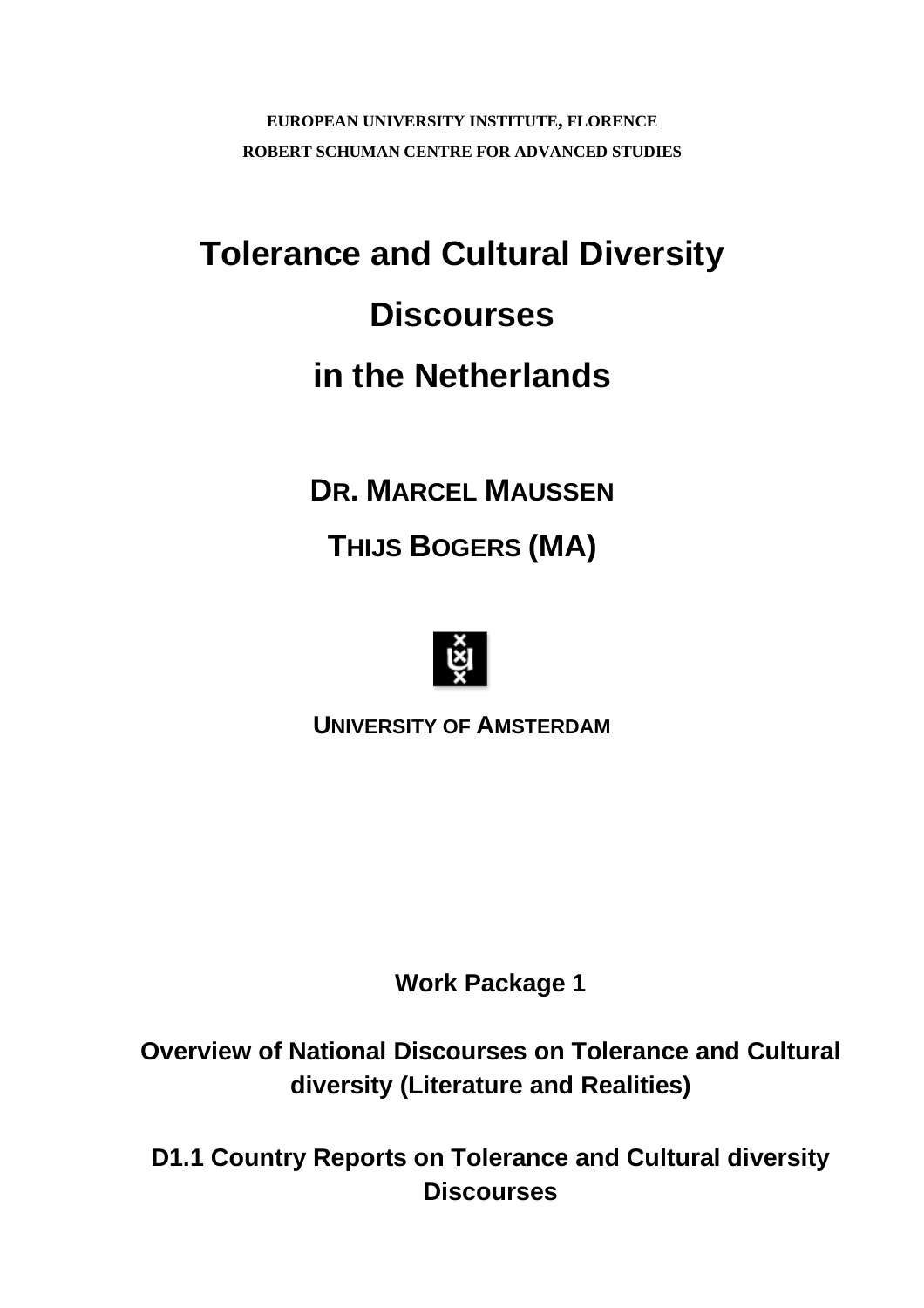© 2010 Marcel Maussen and Thijs Bogers

This text may be downloaded only for personal research purposes. Additional reproduction for other purposes, whether in hard copies or electronically, requires the consent of the author(s), editor(s). If cited or quoted, reference should be made to the full name of the author(s), editor(s), the title, the research project, the year and the publisher.

> Published by the European University Institute Robert Schuman Centre for Advanced Studies Via dei Roccettini 9 50014 San Domenico di Fiesole - Italy

# ACCEPT PLURALISM Research Project, grant agreement no. 243837 7th Framework Programme Social Sciences and Humanities

www.accept-pluralism.eu www.eui.eu/RSCAS/

Available from the EUI institutional repository CADMUS cadmus.eui.eu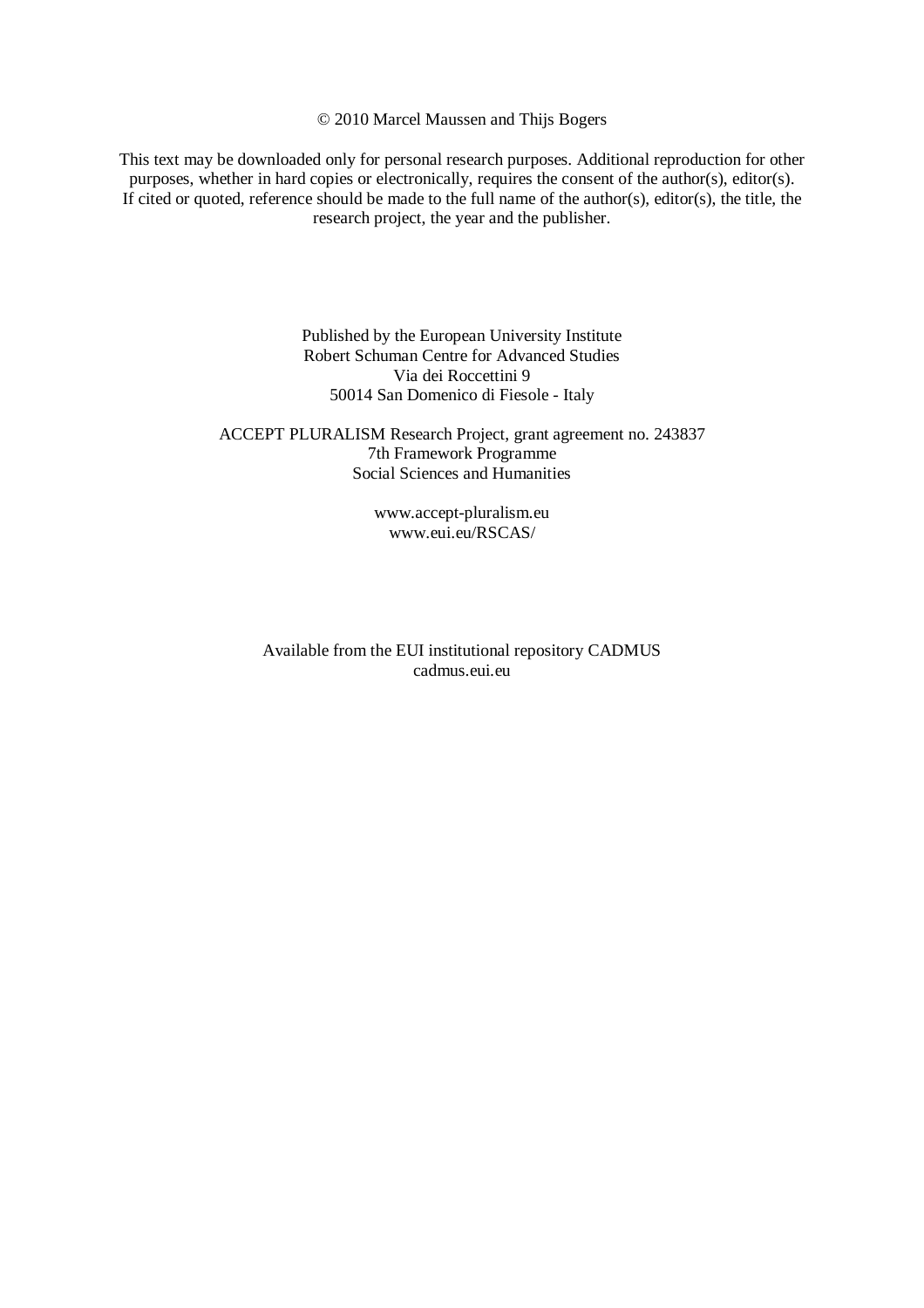# **Tolerance, Pluralism and Social Cohesion: Responding to the Challenges of the 21st Century in Europe (ACCEPT PLURALISM)**

**ACCEPT PLURALISM** is a Research Project, funded by the European Commission under the Seventh Framework Program. The project investigates whether European societies have become more or less tolerant during the past 20 years. In particular, the project aims to clarify: (a) how is tolerance defined conceptually, (b) how it is codified in norms, institutional arrangements, public policies and social practices, (c) how tolerance can be measured (whose tolerance, who is tolerated, and what if degrees of tolerance vary with reference to different minority groups). The ACCEPT PLURALISM consortium conducts original empirical research on key issues in school life and in politics that thematise different understandings and practices of tolerance. Bringing together empirical and theoretical findings, ACCEPT PLURALISM generates a State of the Art Report on Tolerance and Cultural Diversity in Europe, a Handbook on Ideas of Tolerance and Cultural Diversity in Europe, a Tolerance Indicators' Toolkit where qualitative and quantitative indicators may be used to score each country's performance on tolerating cultural diversity, and several academic publications (books, journal articles) on Tolerance, Pluralism and Cultural Diversity in Europe. The ACCEPT PLULARISM consortium is formed by 18 partner institutions covering 15 EU countries. The project is hosted by the Robert Schuman Centre for Advanced Studies and co-ordinated by Prof. Anna Triandafyllidou.

The EUI and the RSCAS are not responsible for the opinion expressed by the author(s).

The **Institute for Migration and Ethnic Studies** (IMES) is an interdisciplinary research institute that focuses on *international migration* and the *integration* of immigrants and their descendants in host societies in a comparative perspective. Research projects revolve around themes such as transnationalism, religious diversity, multicultural democracy, radicalization, labour and entrepreneurship, generational change and urban public space. The IMES is a part of the Amsterdam Institute for Social Science Research (AISSR), which is one of the main research schools of the Faculty of Social and Behavioural Sciences at the University of Amsterdam.

**Dr. Marcel Maussen** (1972) studied Political Science and Philosophy in Amsterdam, Aix-en-Provence and Paris. He has a PhD in social sciences (2009, with honor) based on a study on public debates on mosque building in France and the Netherlands. Since 2008 Marcel Maussen works as an Assistant Professor at the Institute for Migration and Ethnic Studies (IMES) and the Department of Political Science of the University of Amsterdam.

**Thijs Bogers (MA)** (1983) is research assistant to dr. Marcel Maussen. Thijs Bogers obtained his BSc in Political Science at the University of Amsterdam, his MA in the History of Political Thought and Intellectual History at University College London, and is currently reading for his MA in Modern History at the University of Amsterdam.

# **Contact details:**

Dr. Marcel Maussen OZ Achterburgwal 237 1012 DL Amsterdam the Netherlands

E-mail: M.J.M.Maussen@uva.nl

http://www.home.staff.uva.nl/m.j.m.maussen/ and http://www.thijsbogers.eu

http://www.eui.eu/DepartmentsAndCentres/RobertSchumanCentre/Index.aspx

For more information on the Socio Economic Sciences and Humanities Programme in FP7 see: http://ec.europa.eu/research/social-sciences/index\_en.htm http://cordis.europa.eu/fp7/cooperation/socio-economic\_en.html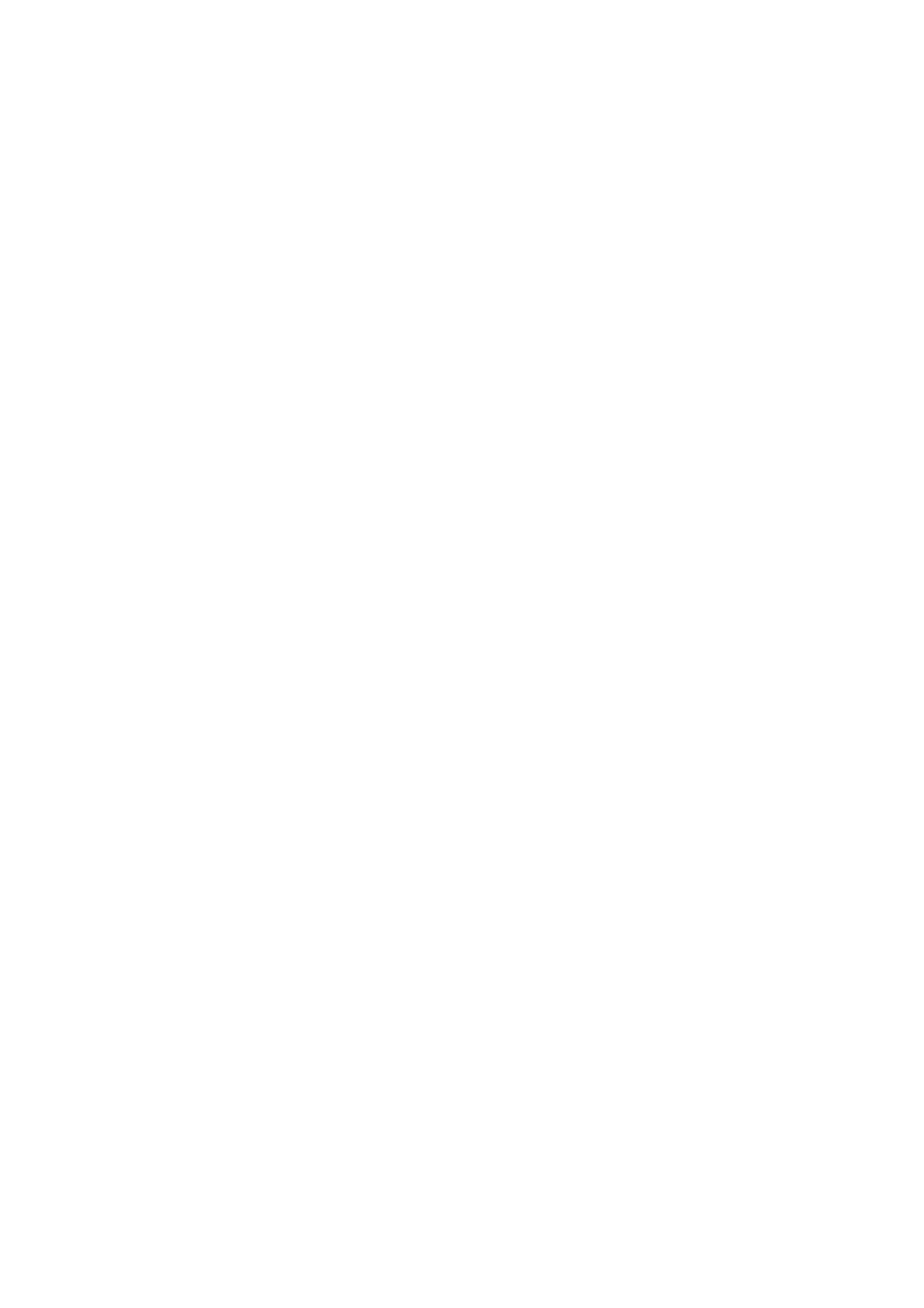# **Table of Contents**

| 3.1 Minority groups and cultural diversity challenges in the Netherlands: an overview 10 |  |
|------------------------------------------------------------------------------------------|--|
|                                                                                          |  |
|                                                                                          |  |
|                                                                                          |  |
|                                                                                          |  |
|                                                                                          |  |
|                                                                                          |  |
| 3.3 Cultural diversity challenges concerning post-war immigration minorities  18         |  |
|                                                                                          |  |
|                                                                                          |  |
|                                                                                          |  |
|                                                                                          |  |
|                                                                                          |  |
|                                                                                          |  |
| 3.4 Three clusters of events related to diversity challenges of the last decade24        |  |
|                                                                                          |  |
|                                                                                          |  |
| 4 Conceptualisations of tolerance and practices of toleration in the Netherlands 29      |  |
|                                                                                          |  |
|                                                                                          |  |
|                                                                                          |  |
|                                                                                          |  |
| 4.5 The divide between the tolerable and the intolerable: Dutch liberal intolerance 34   |  |
|                                                                                          |  |
|                                                                                          |  |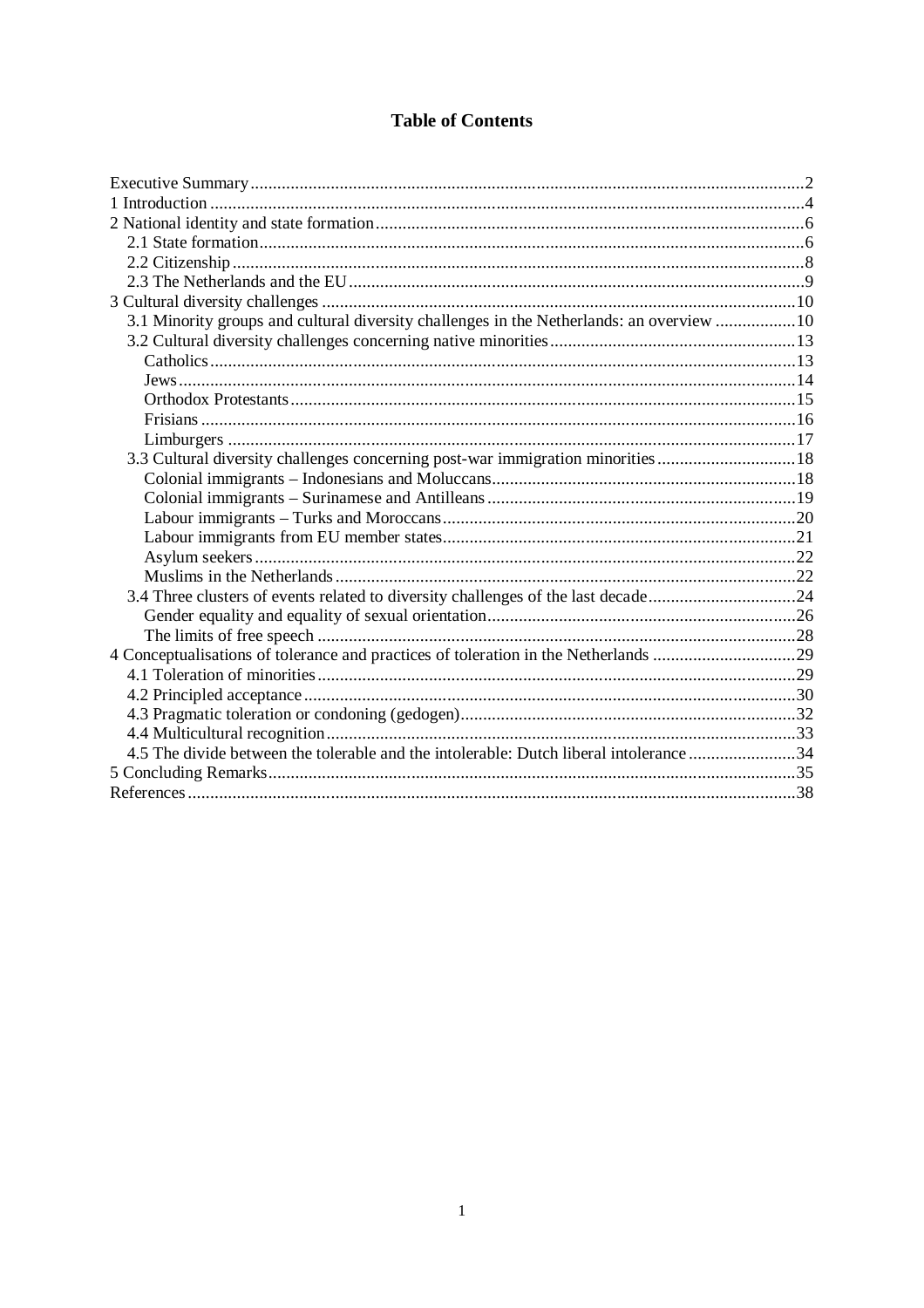#### **Executive Summary**

This report on diversity 'challenges' in the Netherlands examines Dutch institutional arrangements, strategies of governance and practices of toleration. It analyses issues concerning both native and immigrant minority groups, explores the ways boundaries are drawn between majorities and minorities, and discusses how cultural differences are socially constructed and contested. Contemporary debates and institutional arrangements need to be understood in the light of the appropriate historical, societal and political background. The first part of the report explores the formation of the Dutch nation and state. It pays particular attention to the history of religious pluralism and the ways civil authorities have handled this form of pluralism in various ways. A process of state formation began in the second half of the  $16<sup>th</sup>$  century, but the drawing of boundaries between religiously defined groups and the crystallisation of institutional relations between organised religions and the state continued until the  $20<sup>th</sup>$  century. We explore the ways shifting relations between majorities and minorities have shaped institutional arrangements and everyday practices for the handling of diversity. We look at Dutch traditions of citizenship and nationality, the Dutch position in the EU and how policy responses to immigration were developed since the mid 1980s.

In this report we explore how various images of 'Dutch tolerance' developed, how they relate to different legitimisations of acceptance and the ways these emerged in relation to different minority groups, both native (including religious and linguistic minorities) and immigrant (including post-colonial and labour migrants). An important focus will be to explain how the image of the Netherlands as a 'guiding country of tolerance' has changed so dramatically over the past decade or so. We analyse distinctive elements of Dutch political culture and institutional arrangements through which the Netherlands seeks to govern pluralism. In many ways institutions in the domains of education and church-state relations have been shaped by the history of 'pillarisation'. We explore tensions between these institutional legacies and new ideas about secularism and equality, which have become especially acute in the debates on immigrant integration and Islam. One important change in Dutch political culture over the past decades is the emergence of strong voices in public and political debate who defend 'secular' and 'progressive' values and who are increasingly unwilling to accept transgressions and exceptions to key liberal norms.

In the second part of the report we introduce the main minority groups and discuss issues that have arisen around their cultural, linguistic, ethnic and religious 'difference'. Native minorities include both religious and linguistic groups and the immigrant minorities include post-colonial migrants, labour migrants and asylum seekers. We discuss major events and issues that have structured contemporary public debate on diversity in the Netherlands. We argue that in the Netherlands 'diversity challenges' cannot be neatly linked to set groups. Instead, there are three major sets of issues that are discussed in relation to different combinations of groups. Usually the focus is on religious minorities and/or immigrant groups that are perceived as religiously orthodox or conservative and/or as culturally different. The first set of issues is about the question whether or not special ethnic and religious institutions (faith based schools, ethnic organisations) undermine societal cohesion and form obstacles to immigrant integration. A second set of debates concerns the balancing of, on the one hand, the associational and collective autonomy of religious and cultural groups, and, on the other hand, legal and liberal norms with regard to gender equality and equality of sexual orientations. The third set of debates is mainly about the boundaries of speech and whether or not vulnerable minorities such as Muslims should be protected against discriminatory speech.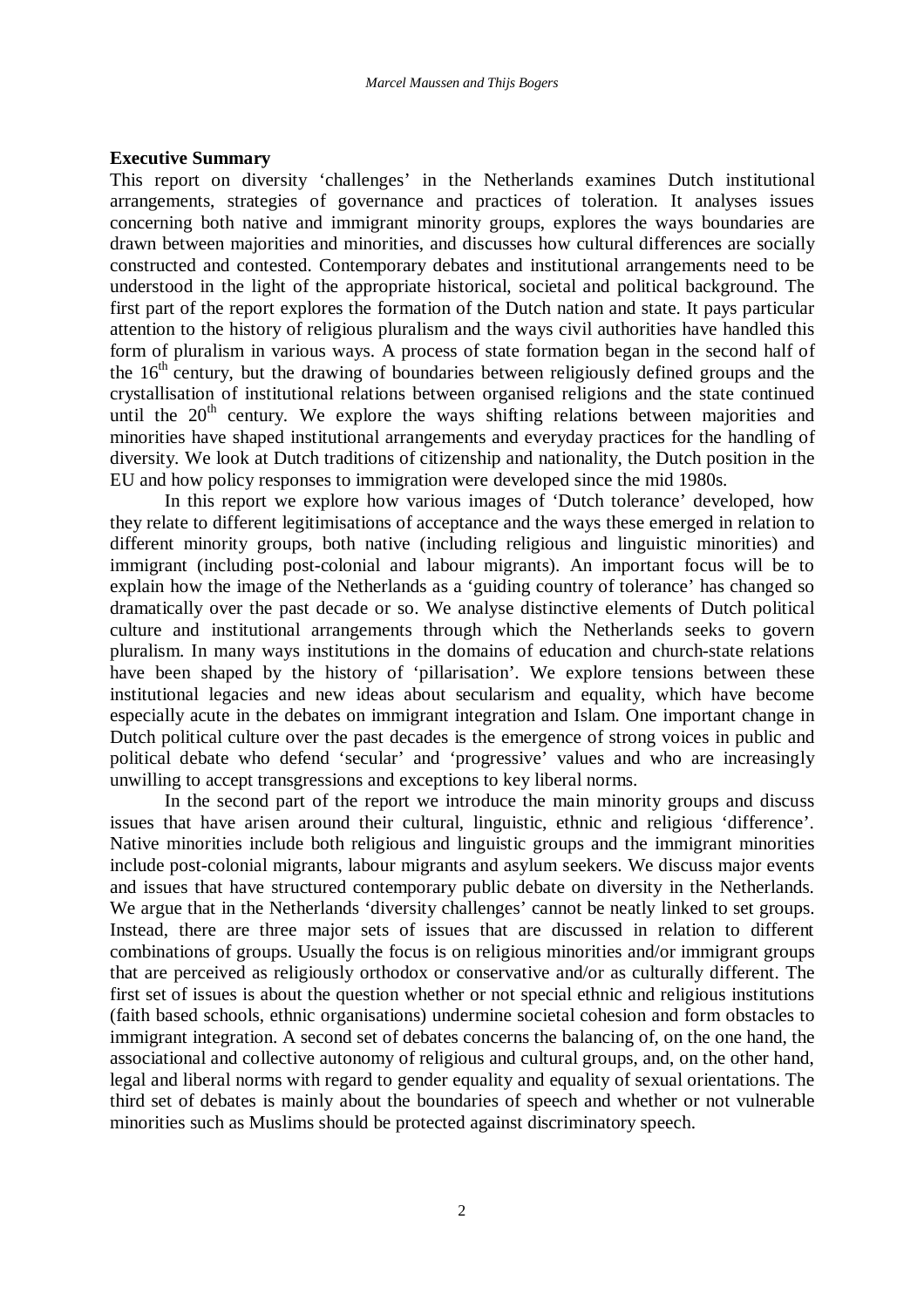In the final section of the report we discuss five different conceptualisations of tolerance, acceptance and respect that structure the Dutch debate. These include (1) the need to tolerate minorities, even if their religion and practices are disapproved of by the majority, (2) principled tolerance of other groups based on ideas about pluralism and of the Dutch nation as composed of various minorities, (3) pragmatic toleration or 'condoning' (*gedogen*) of practices and forms of behaviour that transgress social and legal norms, in order to create a 'live and let live' climate, (4) multicultural recognition, based on the idea that immigrant communities can retain and develop distinctive cultural practices and identities and on normative principles such as equal treatment and non-discrimination, (5) Dutch liberal intolerance, focusing on the need to identify clearly the non-negotiable core of liberal values and principles, and arguing that religious groups and immigrants should respect these values in their daily lives as well as in their cultural and religious practices and institutions. In the conclusion we focus on the main distinctive characteristics of the Dutch situation in comparison to other countries.

# **Keywords**

Tolerance, toleration, pluralism, diversity, religious diversity, diversity challenges, immigration, minorities, native minorities, immigration minorities, the Netherlands.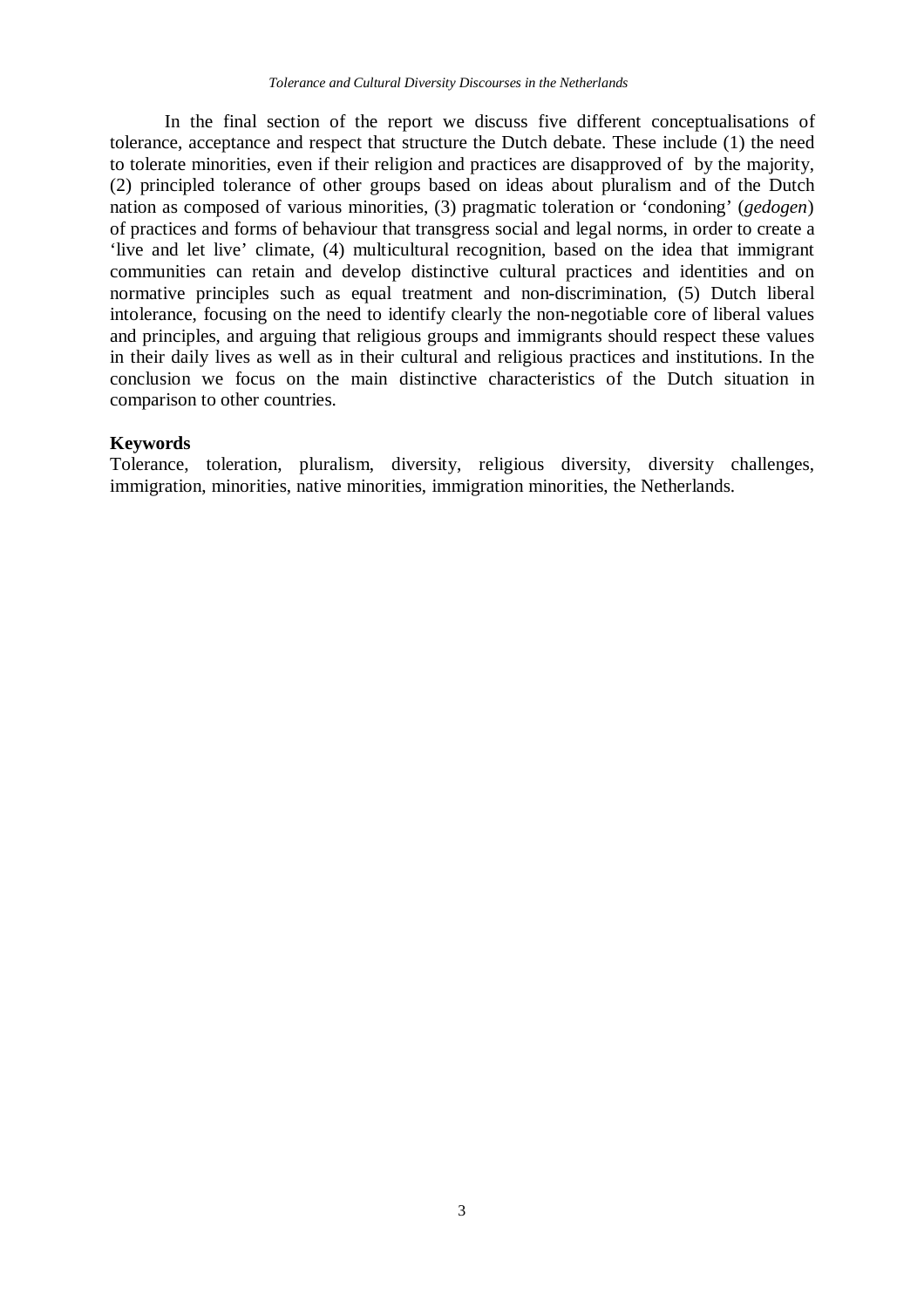# **1 Introduction**

On September 11 2010 the Dutch populist politician Geert Wilders gave a speech in New York in which he declared his solidarity with local groups protesting against the building of an Islamic centre near Ground Zero. He said New York was 'rooted in Dutch tolerance' and observed that 'A tolerant society is not a suicidal society. It must defend itself against the powers of darkness, the force of hatred and the blight of ignorance. It cannot tolerate the intolerant and survive'. Opposing the construction of a mosque was thus represented as a necessary measure to uphold a tolerant society. This event was paradoxical in many ways. The leader of a recently established populist party in the Netherlands, who has become internationally known for his outspoken anti-Islam statements, defends 'liberal tolerance' in the United States. In the Dutch context Wilders has similarly argued that the defence of Dutch liberal values requires a stop of 'Muslim immigration' and a curb on the building of mosques and other Islamic institutions in order to halt the 'Islamisation of Europe'. Whereas the Netherlands used to have a reputation as a country welcoming other cultures and respecting the rights of immigrants, it is now often mentioned as an example of the ways the critique of Islam and multiculturalism dominate public debates on immigration and integration issues in Europe. A panel at an international political science conference held in Budapest in 2005 was meaningfully entitled 'What the hell happened to the Netherlands. Public culture and minority integration in the country of (in)tolerance'. This reports aims to shed some light on these paradoxes with regard to the current conceptualisations of tolerance and the events pertaining to cultural diversity in the Netherlands.

The Netherlands has a reputation of being a country which has played a vital role in developing the ideas and practices of tolerance. During the period of the Dutch republic (1588-1795) the Low Countries offered a safe haven to religious dissenters that were persecuted in other European countries. At different moments in the history of early modern Europe Jews from Spain or French Huguenots sought and found refuge in the Netherlands. Cities such as Leiden and Amsterdam were home to the major thinkers of tolerance, including Baruch de Spinoza and Pierre Bayle. John Locke wrote his *Letter concerning toleration* (1689) while in exile in Holland. Another well-known aspect of Dutch history which is traditionally related to its approach to pluralism and tolerance is 'pillarisation'. During this period, from approximately the 1900s until the 1960s, religious and other denominational groups – Catholics, Protestants, Socialists and Liberals – lived 'parallel lives' in separate institutions and organisations. Elite agreements and avoidance of sensitive topics in public and political debate ensured societal stability between the different groups. The 'rules of the game' belonging to pillarisation and the related Dutch consensus democracy have often been represented as important lessons on how to organise stability top-down in deeply divided societies (cf. Lijphart 1990). A third historical period in which Dutch practices of toleration became internationally renowned was in the wake of the cultural revolutions of the 1960s. New forms of permissiveness and openness to life-styles associated with youth culture of the 1960s were tolerated in the public sphere. Especially Amsterdam was seen as one of the most 'tolerant' or 'permissive' cities in the world. This openness to different life-styles and the decline of religious adherence also resulted in new liberal legislation in domains such as medical ethics (euthanasia, contraception, and abortion), gender equality and equality of sexual orientation (gay rights, gay marriage). Finally, a Dutch reputation of tolerance was established when in the 1980s and 1990s, it was one of the first countries to adopt a form of 'multiculturalism' in response to large scale immigration. A policy slogan such as 'integration with retention of cultural identity' served to demonstrate that also in the domain of immigrant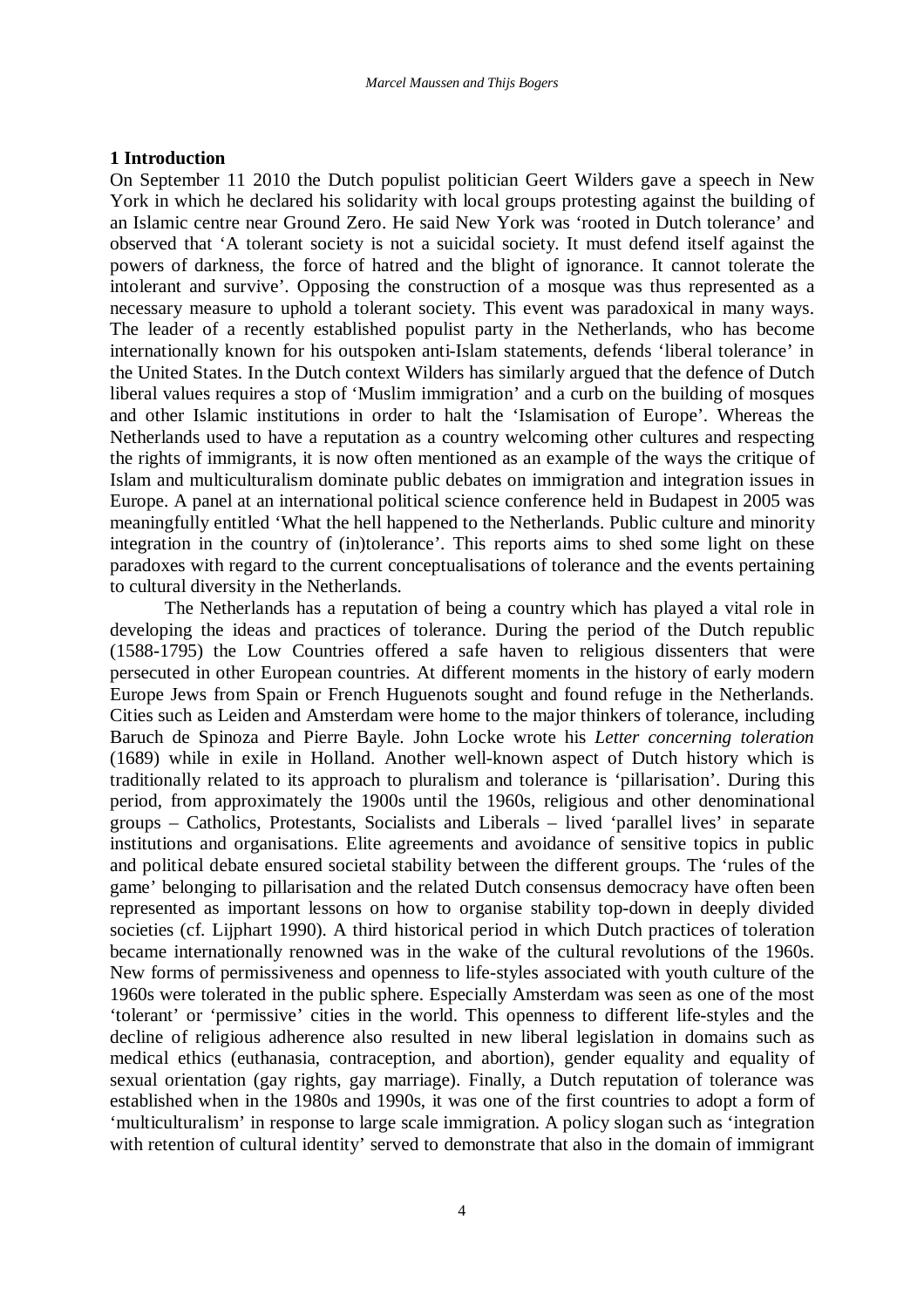integration the Dutch would pursue strategies of governance that were grounded in respect for cultural difference and equal treatment of minority groups. Governments responded positively to emerging separate institutions and organisations that catered to the needs of ethnic minorities, believing these would allow newcomers to integrate fully in a culturally diverse society.

In the course of this report we will argue that in the past 20 years or so, there are two categories of communities which are most outspokenly challenged in debates on cultural pluralism. These are religious groups and immigrants. We analyse public debates on Orthodox Calvinist groups, which often concern principles such as gender equality, religious freedom and associational autonomy, especially in the domains of education and politics. We discuss the ways Catholic leaders were challenged around issues of equality of sexual orientation. In the report we also include analysis of the main immigrant groups and how their cultural and religious differences have given rise to public contestation. In debates on migrant groups the focus is usually on specific ethno-religious practices, on the need for 'integration' and on a wide range of societal problems that are associated with cultural difference and socio-economic areas, such as unemployment, social isolation and crime. The group that is most outspokenly seen as both ethnically and religiously 'different' are Muslims and in the course of the report we will extensively discuss issues and events in which Islam and Muslims dominate the public discourse concerning toleration and diversity challenges.

Throughout this report we constantly aim to analyse the ways in which ideas of acceptance, respect, recognition and tolerance, developed in tandem with institutional arrangements and practices. We begin with a review of the major elements of Dutch nation state formation and then proceed to discuss the main diversity challenges and how they relate to different minority groups. In the final part of the report we analyse different conceptualisations of tolerance and acceptance which structure the debates in the Netherlands.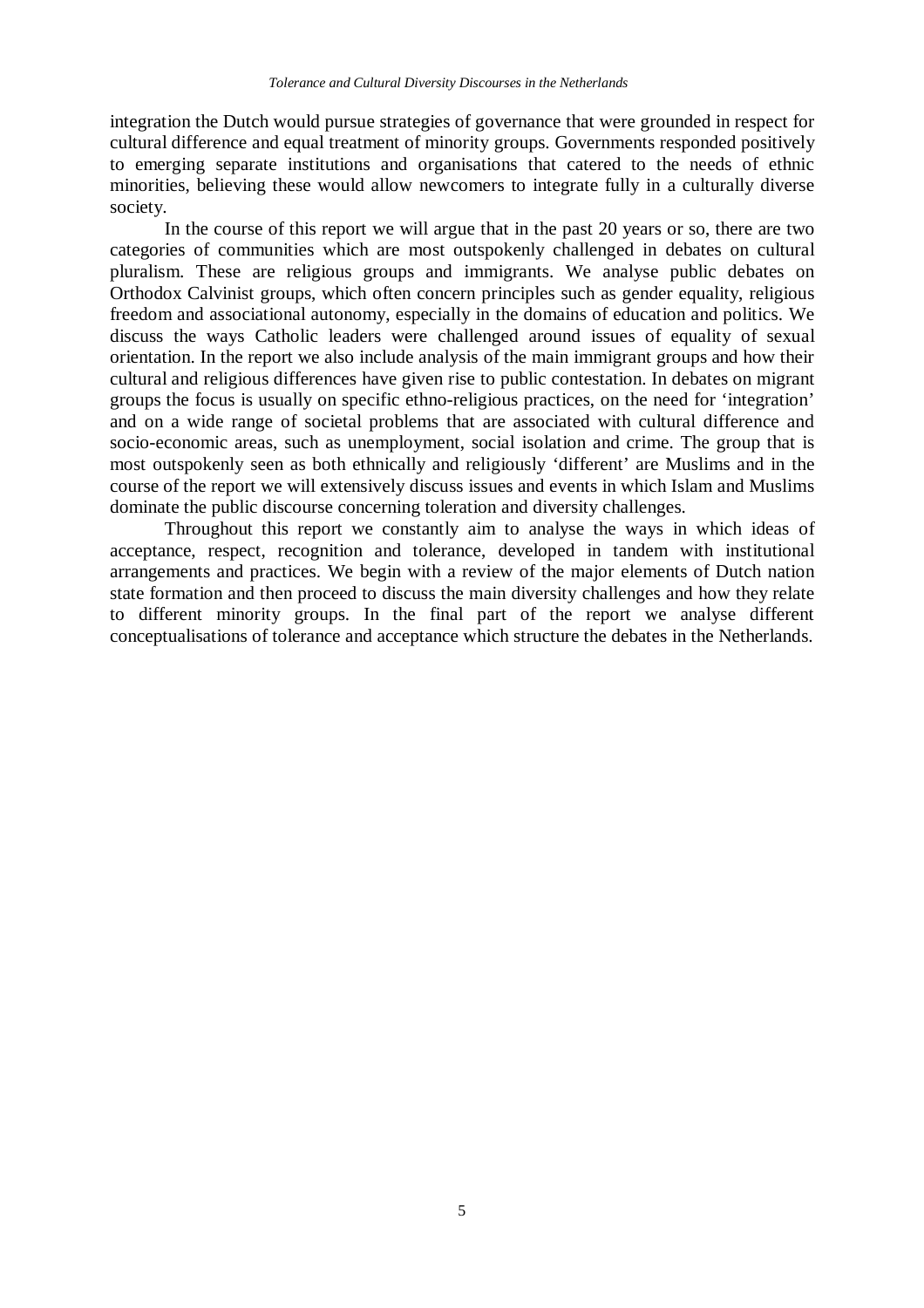# **2 National identity and state formation**

Understanding contemporary diversity challenges in the Netherlands requires a thorough analysis of history, and in particular of the history of religious pluralism and the ways civil authorities have handled this form of pluralism in various ways. In the first place, as we will show in this section, the process of state formation in the Netherlands, which began in the second half of the 16th century, was closely related to the development of religion, shifting relations between majorities and minorities and changes in the institutional relations between church and state. In the second place, some important standing institutional arrangements for handling diversity, notably in the domains of education and politics, have been profoundly shaped by ideological struggles and social and political processes that date back to the late  $19<sup>th</sup>$  and early  $20<sup>th</sup>$  century. In the third place, religion and migration are at the centre of contemporary debates about diversity.<sup>1</sup> In what follows we focus on inter-faith strife and its settlement and in particular on the ways they left their imprints on Dutch institutions, political culture and strategies of governance. We then, more briefly, look at Dutch traditions of citizenship and nationality and on the role the Netherlands has played in the European Union.

# *2.1 State formation*

The Netherlands emerged as an independent political entity out of the Dutch Revolt. The repressive reactions of Catholic Spain to the Reformation greatly fuelled anger and unrest in the Northern parts of the Low Countries, and local nobility and urban patricians believed the unrelenting Spanish decrees to be an undue imposition of power (Knippenberg 2006: 318). The 1579 Union of Utrecht was imposed as a defensive unity against Spanish rule but also came to form the basis of the Dutch Republic (Stuurman 1998: 168). Through the Union of Utrecht the Inquisition was renounced and each province of the new federal state could now decide for itself the status and practical exercise of religion in the public realm.

The Dutch Republic was praised throughout the seventeenth century by foreign visitors for its comparative freedom of religious organisation. The Dutch Republic differed from other European states in its lack of uniform imposition of religion. Although religion and politics were heavily intertwined, power ultimately lay with the civil authorities. The tolerant stance by the civil authorities towards religious pluralism resulted from concerns with social stability in the highly pluralistic society, instead of noble convictions regarding individual freedom (Price 1994: 183-185, 203-204).

The Calvinist Reformed Church dominated the public sphere where other denominations were excluded from. Its leaders often pressed for persecution of protestant dissenters and the extirpation of Catholicism. However, the civil authorities were not inclined to answer this request out of concern for the disruption of commercial and social stability. This did not mean the civil authorities could simply tolerate all forms of religious activity in the public realm. In practice civil authorities would choose to look the other way as long as the tolerated religious practices did not cause any social disturbance (Price 1994: 190, 203- 204). Illustrative hereof are the clandestine churches (*schuilkerken*), buildings in which churches were operated behind closed doors by religious dissenters. Throughout the

<sup>&</sup>lt;sup>1</sup> Seen in this light, it makes sense that in this section we attribute less attention to the history of Dutch colonialism and to issues of race (which play a major role in other European former imperial powers such as Great Britain and France).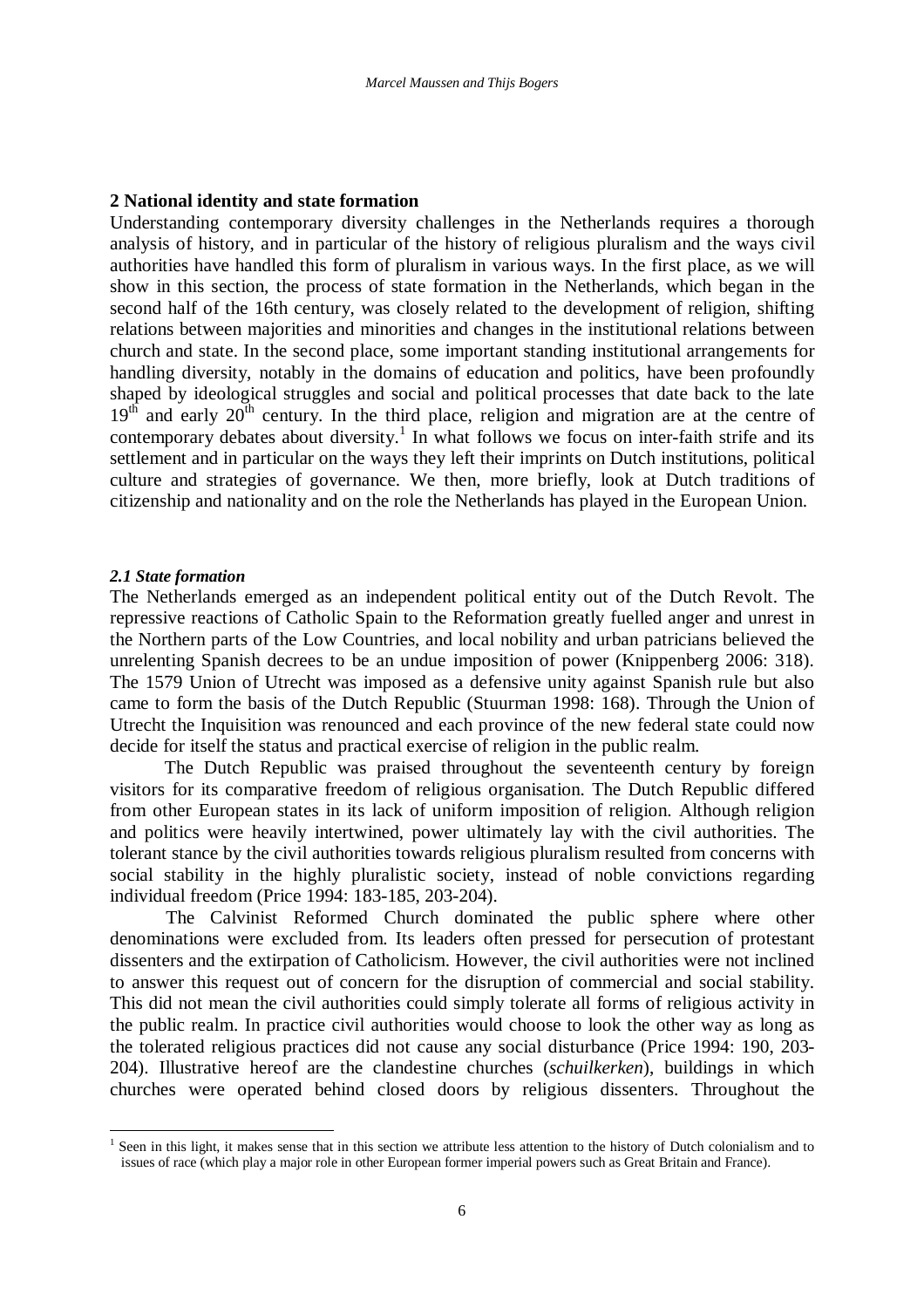eighteenth century membership of the Reformed Church was increasingly becoming a prerequisite for obtaining public office (Stuurman 1998: 172-173).

The Patriot revolution leading up to the Batavian Republic of 1795 was in part directed against the lack of virtue amongst the ruling class and the Reformed Church. The revolution was completed by invading French revolutionaries who contributed to the centralisation of the republic (Van Rooden 2010: 64-66). In 1813 after the fall of Napoleon, William I, heir to the last *stadtholder* of the Dutch Republic, was proclaimed sovereign head of state of the Netherlands and in 1815 king of the Kingdom of the Netherlands, which included the former Austrian Netherlands, present-day Belgium. Encouraged by the state, the new nationalism of the nineteenth century became heavily intertwined with Protestantism with the aim of providing Dutch citizens with a moral upbringing (Van Rooden 2002: 122).

This emphasis on education and upbringing led to feelings of discontent amongst some Protestant ministers who questioned the heavily intertwined relationship between religion, individual piety and citizenship. The central government also attempted to turn the Roman Catholic Church, which was dominant in the southern part of the Kingdom, into an institution that could support the process of nation-building. However, these attempts provoked resentment among Catholics and contributed to the Belgian revolt of 1830. In 1839 the new Kingdom of Belgium was internationally recognised as a sovereign state. After the separation with Belgium, the northern part of the Netherlands above the Rhine-Meuse delta was a Protestant dominated area. The southern part of the Netherlands below the Rhine-Meuse delta consisted of strong Catholic majorities. In 1839 35% of the Dutch population was Catholic (Van Rooden 2002: 123).

After the 1848 constitutional reform, liberals such as Thorbecke and Kappeyne van de Coppello were strengthened in their conviction that it was the task of a modern nation to create modern citizens. Modern for liberals entailed agnosticism and an emphasis on the natural sciences. In the 1870s the liberals argued for obligatory education throughout the nation, so children could be brought up to become modern citizens. In practice this would entail that in places where confessional schools were absent, children would be sent to public schools. Therefore confessional politicians heavily opposed these proposals. From then on, the political strife between confessional and liberal politicians was channelled through the question of education (De Rooy 1998: 183-184).

In opposition to the liberal modernisation campaign, Protestant politicians under the leadership of Abraham Kuyper organised themselves as a political party with popular support. Although anti-modernists, the Protestants thereby in fact introduced modern mass-politics in the Netherlands (De Rooy 1998: 188-189). The dispute over education was settled with a political agreement that has become known as 'the pacification' or 'the Great Compromise' of 1917: privately founded confessional schools were entitled to equal state financing as were public schools. In return for conceding this confessional demand, the liberals obtained general male suffrage (Lijphart 1990: 105-106). The 1917 law for equal financing for confessional and public schools is still part of the Dutch constitution.

Since the early decades of the  $20<sup>th</sup>$  century until the mid 1960s, the Netherlands was a 'pillarised' nation, meaning that most areas of human activity were marked by separate organisations representing the different religious and secular points of view (Monsma and Soper 2009: 11). Each pillar was defined by religious conviction or the lack thereof. There was a Catholic, a Protestant and a general pillar (Lijphart 1990: 28). Within the general pillar socio-economic cleavages resulted in the formation of a Socialist and a Liberal pillar (Lijphart 1990: 34). In pillarised Dutch society, individuals' allegiance to the nation was effected through the group membership of their pillar. Also, because religion had become inextricably linked to a specific part of the population, religion had in fact become 'ethnicized' (Van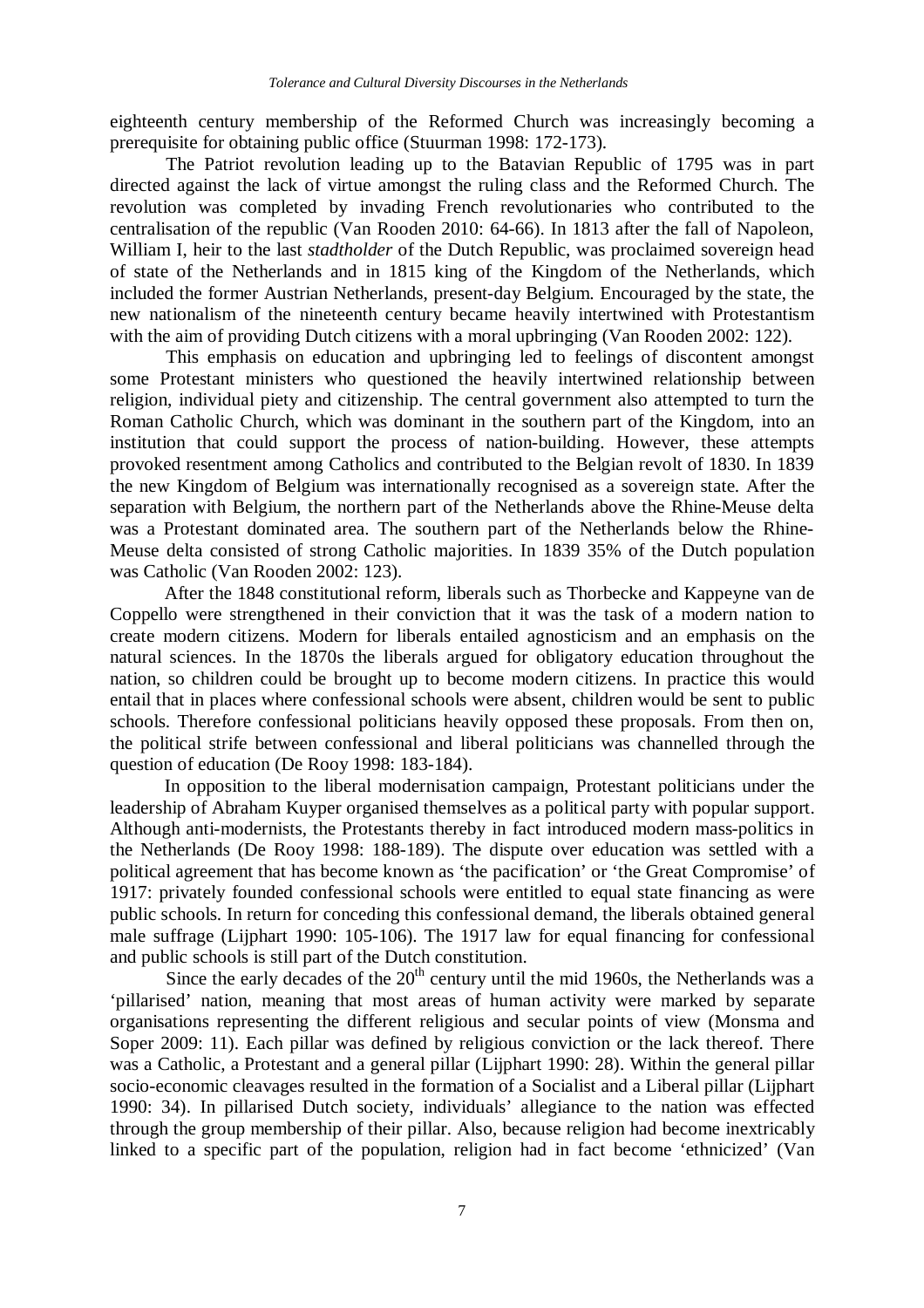Rooden 2010: 70). People lived in relative isolation from those who did not belong to their pillar. Only the pillars' elites were in regular contact with each other (Lijphart 1990: 106). These elites endeavoured to reach consensus on issues that were controversial between, but not within, the homogenous pillars. The resulting politics of pacification led to noticeable democratic stability during the period of pillarisation (Lijphart 1990: 110).

Two comments have to be made concerning the phenomenon of Dutch pillarisation. First, instead of being uniquely Dutch, pillarisation should rather be seen as a national version of an international phenomenon (Kennedy and Zwemer 2010: 260). Second, the emphasis on Dutch society as a pillarised society obstructs attention to occurrences of disharmony within the pillars. For instance, the divisions between Dutch Protestants not only led to different church organisations but also to different Protestant political parties. Within the Catholic pillar there was strife between the working class wing and the bourgeois wing (Kennedy and Zwemer 2010: 257, 259). Since 1917 the political coalition between the Catholics and Protestants managed to retain an electoral majority until the mid 1960s (Van Rooden 2010: 69).

In the period following World War II Dutch society and politics have undergone significant changes. These societal transformations occurred especially in the period following the cultural revolution of the 1960s. In the first place, the rise of a modern welfare state meant that the state would take over many tasks and services that were carried out by different organisations belonging to the various pillars until then. In the 1980s the welfare state receded again and neo-liberal policies of reform were implemented. In the second place, a widespread process of secularisation and decline of religious participation set in, which brought an end to the authoritarian character of pillarised Dutch society (Van Rooden 2010: 71). Gradually a society developed that conceived of morality in secular terms which resulted in legislation of abortion, euthanasia and same-sex marriages. In many respects, the Dutch came to think of itself as a progressive 'guiding nation' that set an example for other countries with liberal legislation on gender, sexuality and drug use. The emancipation of the voter from the confines of the pillars resulted in a changing political landscape. In the 1970s the three confessional parties merged into the Christian Democratic Appeal (*Christen-Democratisch Appèl, CDA*). From 1994 to 2002 the Netherlands were governed by the 'purple' coalition governments composed of the Labour Party (*Partij van de Arbeid, PvdA*), Liberal Party (*Volkspartij voor Vrijheid en Democratie, VVD*), and Liberal-Democratic Party (*Democraten 66, D66*). This was the first time that the Netherlands was governed solely by nonconfessional parties. The current coalition government is a minority government, a novelty for the Netherlands, consisting of the Christian Democrats (*CDA*) and the Liberal Party (*VVD*), condoned in parliament by Geert Wilders' Freedom Party (*Partij voor de Vrijheid, PVV*). Finally, over the past 60 years successive waves of immigrations have changed the religious and cultural composition of Dutch society. In later sections of this report the main diversity challenged that are related to post-war immigration will be discussed extensively.

# *2.2 Citizenship*

Until 1892 Dutch nationality was acquired on the basis of birth on Dutch territory (*ius soli*). In 1892 this principle was substituted through the first Dutch Nationality Act with the principle of *ius sanguinis*: Dutch nationality was now acquired when being born to a Dutch father. In 1953 the principle of *ius soli* was partly reinstated, mainly with regard to Germans living in the Netherlands. In 1985 a new Dutch Nationality Act was enforced with the aim of minimising the differences in legal status between immigrants and Dutch nationals. Immigrants were given voting rights on the European and local level. Also, second generation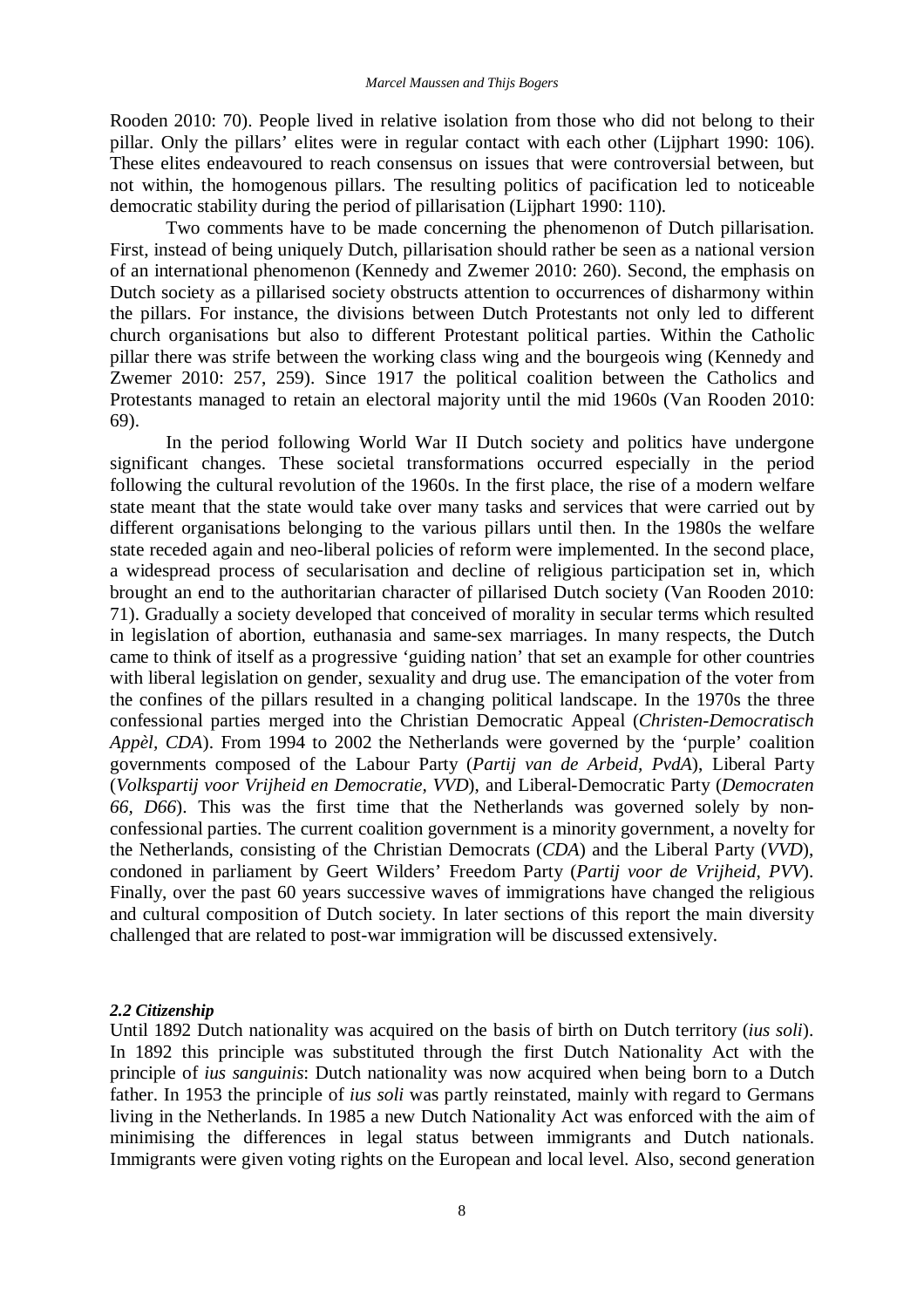immigrants could now opt for Dutch nationality instead of having to go through the more complicated procedure of naturalisation. First generation immigrants however became required to pass a language test if they wanted to obtain Dutch nationality, although enforcement of this requirement was less stringent towards illiterates and elderly people. Also, Dutch nationals now received both their father and mother's nationality (Van Beek et al. 2010: 16-17). In 2003 an adjustment was made to the Nationality Act making opting and naturalisation more difficult. This reflected overall policy changes by the Dutch government, which tried to develop immigrant integration policies with a much more assimilatory character (Van Beek et al. 2010: 16).

With the aim of designing policies specifically for immigrant minorities, the Dutch government has chosen to keep detailed statistical records concerning ethnic identities. In statistical terms all Dutch nationals with at least one parent born abroad are labelled allochthonous (*allochtoon*). Dutch nationals of whom both parents are born in the Netherlands are labelled authochthonous (*autochtoon*). It follows that third generation immigrants are counted as authochthonous. Although these statistical categories were introduced without any bad intent, the term *allochtoon* has come to denote all non-Western immigrants in popular speech (De Zwart and Poppelaars 2007: 387, 389). In practice, the debate on immigrant integration has become structured around the place of allochthones in Dutch society.

In recent years there has been increasing debate concerning citizens with multiple nationalities. A second passport is seen as an impediment to integration into Dutch society. In 2009 over one million Dutch nationals were in possession of a second passport. Of them 282,000 also held a Turkish passport, 260,000 a Moroccan passport and 237,000 a passport from an EU member state, although the political debate rarely mentions the latter. In 1992 the principle of *renunciation of the original nationality* when acquiring Dutch nationality, introduced with the 1985 Dutch Nationality Act, was abolished. This led to a considerable rise in requests for Dutch nationality especially by Turkish nationals living in the Netherlands. A side-effect was a steep rise in new Dutch nationals partaking in local elections. However in 1997 the renunciation principle was reinstalled and in the 2008 changes to the Dutch Nationality Act it was accentuated. An implication was that second generation immigrants too are required to give up their non-Dutch nationality. Also, an individual who has committed a crime against the state can now be deprived from his or her Dutch nationality (Van Beek et al. 2010: 17-18).

#### *2.3 The Netherlands and the EU*

The Netherlands is one of the founding members of the EU and driving forces of the European project. During the Second World War plans were made for an economic union between Belgium, the Netherlands and Luxemburg. In 1946 the Benelux was created and two years later customs duties were removed and a common external tariff was created. During the 1950s economic harmonisation was perfected, resulting in an economic union in 1960 (Urwin 1997: 79). In 1952 the Netherlands was the first nation to raise the idea of a common European market and the only country in which there existed a broad consensus between the different parties on the notion of economic integration (Urwin 1997: 99, 104). The Benelux served as a working experiment whilst serious consideration was given throughout Western Europe to a pool of coal and steel resources (Urwin 1997: 83). The Netherlands was one of the six original members of the European Coal and Steel Community (ECSC) and the European Economic Community (EEC) (Urwin 1997: 101).

With this role of the Netherlands as protagonist of the European project in mind, it is especially surprising that the Dutch voted with 62% against the European constitution in the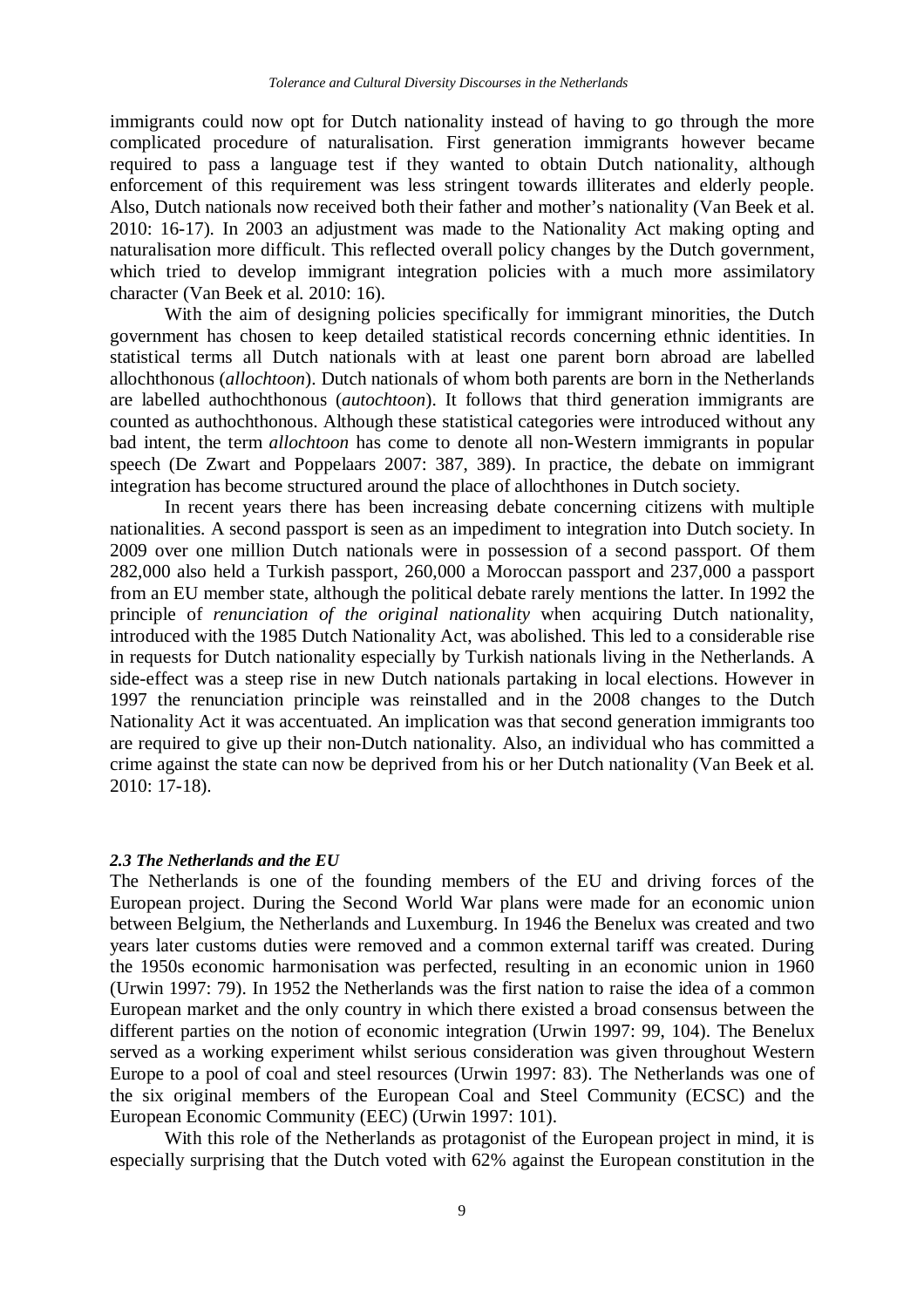2005 referendum, which had a noticeable high turnout of 63%. This surprise is strengthened when taking into consideration that the Dutch have been the most enthusiastic of the European project when compared to the peoples of the other five founding members. Also, 128 out of 150 seats in parliament favoured ratification of the European constitution showing a large gap between popular and elite sentiments (Aarts and Van der Kolk 2006: 243).

The Dutch 'no' can be explained by growing feelings of discontent with the rapid pace of European integration. The EU has increasingly come to be seen as costing money instead of ensuring what it was designed for, namely economic growth. There is an overall feeling that the introduction of the Euro has made life more expensive. Also, the vast expansion of the EU has led to expectations that the wealthier nations will have to contribute more than they already do. The rapid eastward expansion of the EU, and the question of Turkey's accession, was seen as a threat to Dutch culture and Dutch jobs because they would possibly be relocated to cheaper member states. Also, with increasing expansion it was feared the Netherlands would lose its political influence within the EU (Aarts en Van der Kolk 2006: 244-245).

#### **3 Cultural diversity challenges**

To outside observers it sometimes seems as if at present cultural diversity challenges in the Netherlands are exclusively related to immigration and Islam. However, as we will show in this section, diversity challenges continue to concern both native minorities and post-war immigration minorities. In addition, the way the Netherlands has dealt with diversity challenges concerning post-war immigration minorities is in part influenced by notions stemming from diversity challenges concerning native minorities in the past. For each minority we briefly mention its historical background, its current position in Dutch society and events around which religious, linguistic, ethnic and cultural differences become public issues. We present relevant statistical information on the minority groups in separate tables.

In the last part of this section we analyse in greater depth different challenging events that have taken place in recent years. The reason we proceed in this way is because diversity challenges in the Netherlands are usually discussed in relation to different combinations of minority groups. Mostly they focus on more conservative or Orthodox religious groups and on immigrant groups. We distinguish between three different clusters of events. These are events and discussions related to (1) the existence of special institutions catering to different ethnic and religious groups (faith-based schools, ethnic organisations) and whether or not these enhance segregation and feelings of alienation between different groups in Dutch society; (2) gender equality and equality of sexual orientation versus religious autonomy, especially in relation to conservative religious and immigrant groups; (3) free speech and its limits, especially with regard to vulnerable groups and Islam. We discuss crucial events in these clusters and the ways in which Dutch institutions and society have dealt with them. Hereby we aim to identify the relevant practices, norms, and institutions at play, and, if relevant, the various usages of concepts such as tolerance, acceptance, respect, pluralism, national identity and national heritage.

#### *3.1 Minority groups and cultural diversity challenges in the Netherlands: an overview*

For the Netherlands it makes sense to make a rough distinction between 'native minorities' and 'post-war immigration minorities'. The first category contains those groups that continue to be seen by others (and continue to define themselves) as different from the mainstream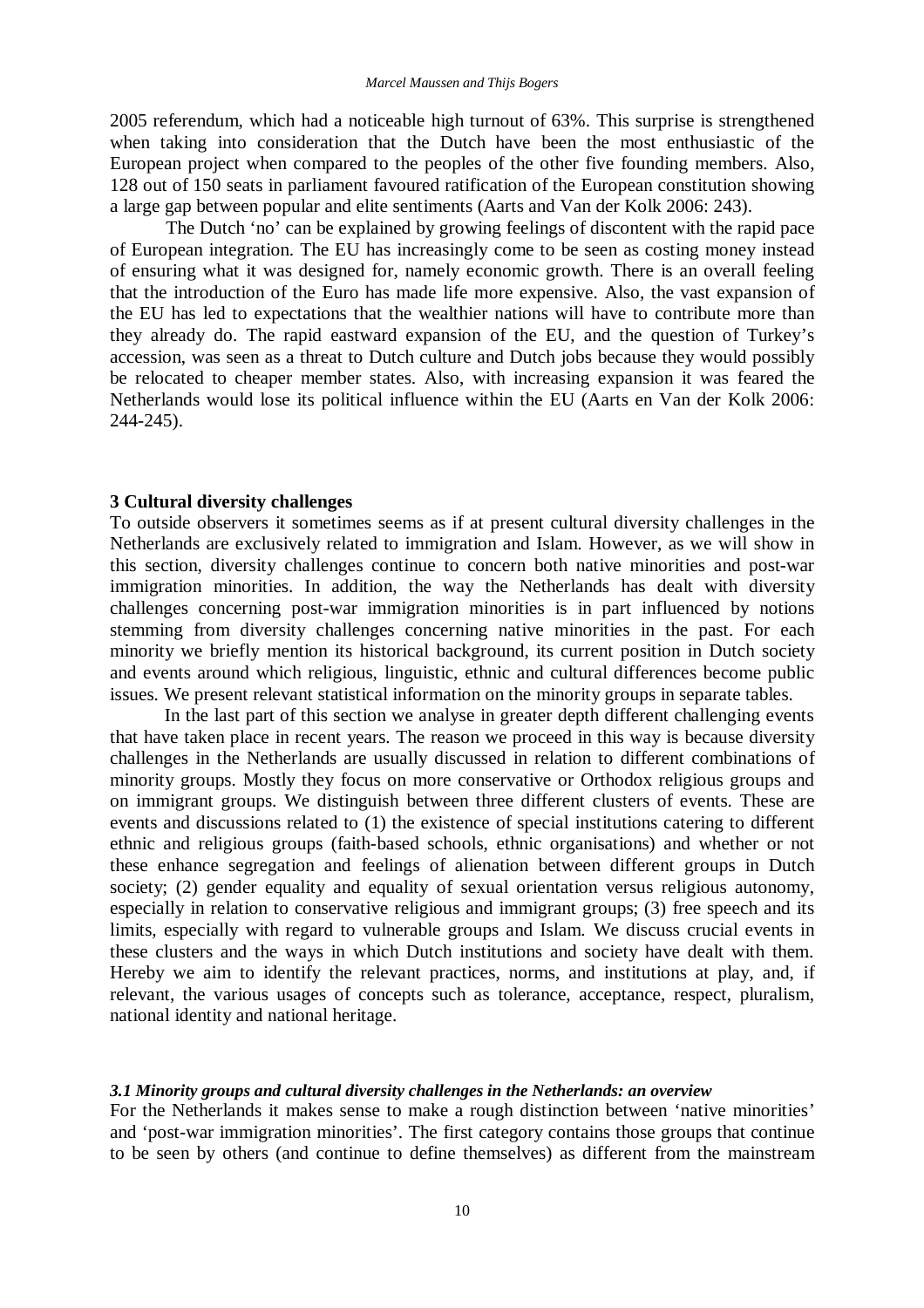society, mostly for linguistic, cultural or religious reasons. These include religious groups, some of which are (at least to some extent) geographically concentrated (Catholics in the Southern provinces of Brabant and Limburg, Orthodox Protestants in the 'Bible belt' from the South West province of Zeeland to the North East part of the country) and some of which are less clearly geographically concentrated (Jews). The category of native groups also contains two regional-linguistic minorities: the Frisians, who have their own language (Frisian), and a political party, the Frisian National Party, which seeks and actively promotes regional autonomy, and the Limburgers, who share a dialect and have a somewhat ambivalent relation to the western provinces of Holland. The second category contains post-war immigration groups. Here we make a distinction between colonial migrants (Indonesians, Moluccans, Antilleans and Surinamese), labour migrants (Turks and Moroccans) and Asylum seekers. Given the prominent role issues around Islam has played in public debate over the past decade we briefly discuss Muslims as a separate group.

|                                      | 1990 | 2000 | 2009 |
|--------------------------------------|------|------|------|
| <b>None</b>                          | 38   | 40   | 44   |
| <b>Roman-Catholic</b>                | 33   | 32   | 28   |
| <b>Dutch Reformed</b>                | 17   | 14   | 9    |
| <b>Orthodox Reformed</b>             | 8    | 7    | 3    |
| <b>Protestant Church Netherlands</b> | n/a  | n/a  | 6    |
| Other religious (including Islam)    | 5    | 8    | 10   |

**Table 1: Religious Minorities in the Netherlands in % of the population**

Source: Statline - Central Bureau for Statistics (CBS 2010)

**Table 2: Native Regional-Linguistic Minorities in the Netherlands**

|                                              | 2006      | 2009      |
|----------------------------------------------|-----------|-----------|
| <b>Inhabitants of the province Friesland</b> | 642,230   | 644,811   |
| <b>Inhabitants of the province Limburg</b>   | 1,131,938 | 1,122,604 |

Source: Statline - Central Bureau for Statistics (CBS 2010)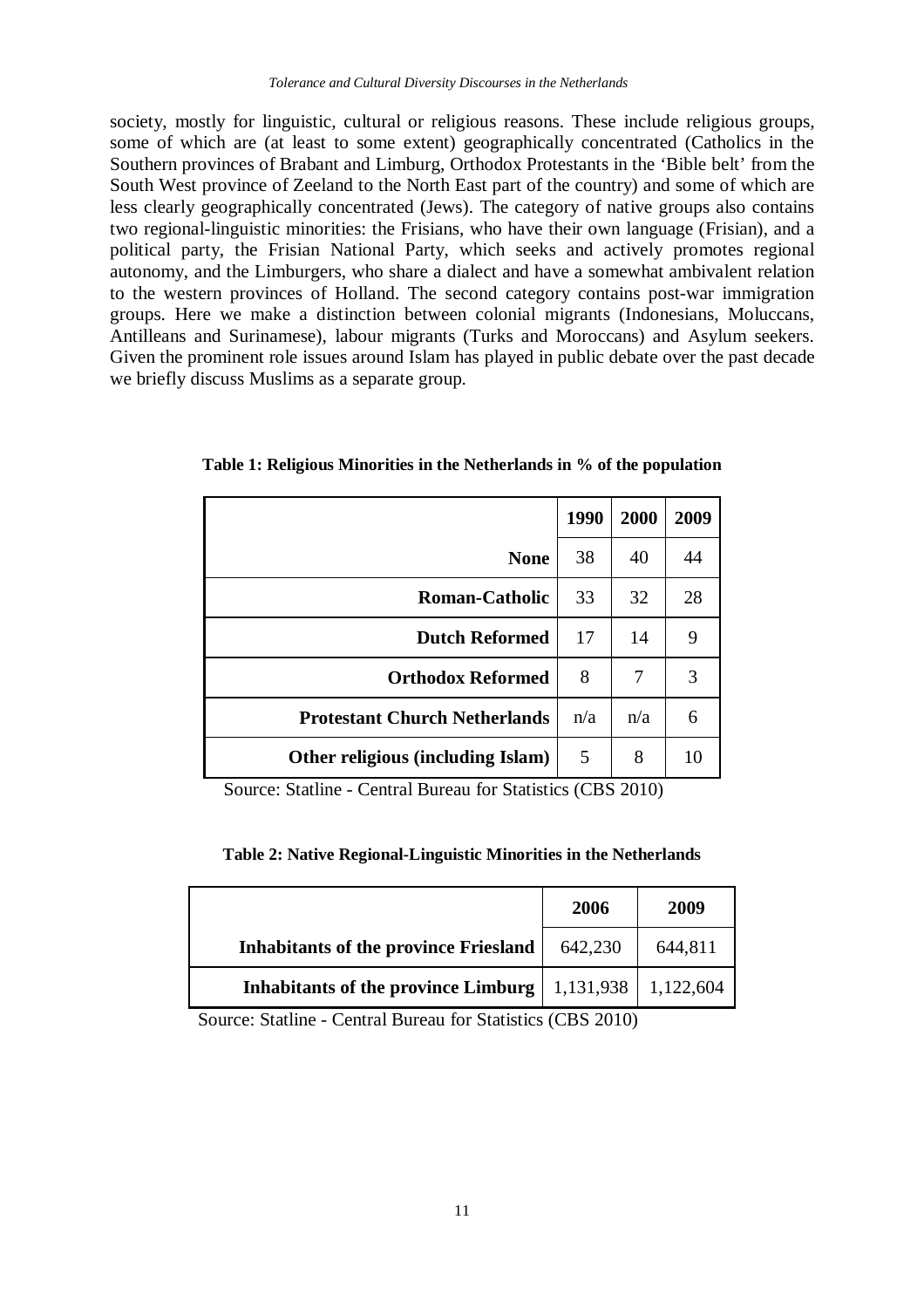|                                            | 1996       | 2000             | 2005       | 2010       |  |
|--------------------------------------------|------------|------------------|------------|------------|--|
| <b>Total</b>                               | 15,493,889 | 15,863,950       | 16,305,526 | 16,574,989 |  |
| Autochthonous                              | 12,995,174 | 13,088,648       | 13,182,809 | 13,215,294 |  |
| <b>Allochthonous</b>                       | 2,498,715  | 2,775,302        | 3,122,717  | 3,359,603  |  |
| <b>Western Allochthonous</b>               | 1,327,602  | 1,366,535        | 1,423,675  | 1,501,309  |  |
| <b>Non-Western</b><br><b>Allochthonous</b> | 1,171,113  | 1,408,767        | 1,699,042  | 1,858,294  |  |
| <b>Indonesian</b>                          | 411,622    | 405,155          | 396,080    | 382,411    |  |
| <b>Moluccan</b>                            | n/a        | 40,000*          | n/a        | n/a        |  |
| <b>Surinamese</b>                          | 280,615    | 302,514          | 329,430    | 342,279    |  |
| <b>Antillean and Aruban</b>                | 86,824     | 107,197          | 130,538    | 138,420    |  |
| <b>Turkish</b>                             | 271,514    | 308,890          | 358,846    | 383,957    |  |
| Moroccan                                   | 225,088    | 262,221          | 315,821    | 349,005    |  |
| <b>Polish</b>                              | 5,910      | 5,645            | 10,968     | 43,083     |  |
| <b>Bulgarian</b>                           | 550        | 713              | 1,924      | 12,340     |  |
| Romanian                                   | 1,466      | 1,397            | 3,020      | 7,118      |  |
| Hungarian                                  | 1,133      | 1,385            | 2,029      | 5,294      |  |
| <b>Slovakian</b>                           | 205        | 579              | 1,239      | 2,844      |  |
| <b>Czech</b>                               | 350        | 887              | 1,707      | 2,602      |  |
| Lithuanian                                 | 127        | 338              | 970        | 2,126      |  |
| Latvian                                    | 63         | 146              | 361        | 1,143      |  |
| <b>Former Soviet Union</b>                 | 13,485     | 22,625<br>44,419 |            | 55,896     |  |
| <b>Former Yugoslavian</b>                  | 56,220     | 66,947           | 76,301     | 70,119     |  |
| Somali                                     | 20,060     | 28,780           | 21,733     | 27,011     |  |
| <b>Sudanese</b>                            | 943        | 3,919            | 7,285      | 6,329      |  |
| Iraqi                                      | 11,278     | 33,449           | 43,708     | 52,102     |  |
| Afghanistani                               | 4,916      | 21,468           | 37,021     | 38,664     |  |

# **Table 3: Dutch population and main post-war immigration minorities**

Source: CBS Statline 2010

*Main post-war immigration groups*

immigration groups Main post-war

*Immigrants from CEE countries*

Main asylum seekers Immigrants from CEE countries

*Main asylum seekers*

\*estimate, see Smeets and Veenman 2000: 41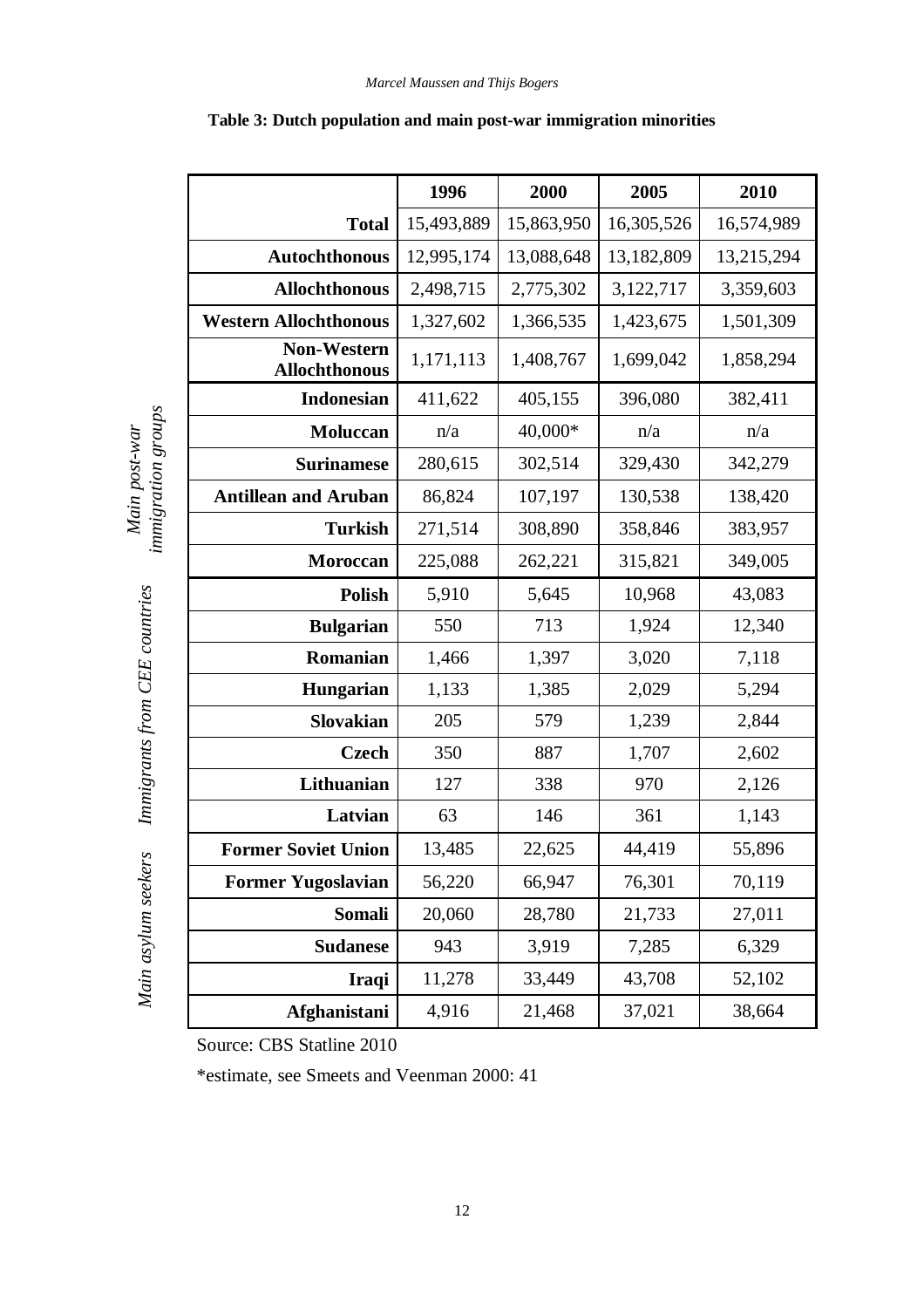*Tolerance and Cultural Diversity Discourses in the Netherlands*

| <b>Dimensions</b><br>of     | Citizenship | Racial | Ethnic | <b>Religious</b> | <b>Cultural</b> | Linguistic |
|-----------------------------|-------------|--------|--------|------------------|-----------------|------------|
| difference                  |             |        |        |                  |                 |            |
| <b>Native religious</b>     |             |        |        |                  |                 |            |
| <b>Catholics</b>            |             |        |        | X                |                 |            |
| <b>Orthodox Protestants</b> |             |        |        | X                |                 |            |
| <b>Jews</b>                 |             |        | X      | X                |                 |            |
| Native linguistic           |             |        |        |                  |                 |            |
| <b>Frisians</b>             |             |        | X      |                  |                 | X          |
| Limburg                     |             |        |        |                  |                 | X          |
| <b>Immigrant</b> colonial   |             |        |        |                  |                 |            |
| <b>Indonesians</b>          |             | X      | X      | X                | X               |            |
| <b>Moluccans</b>            |             | X      | X      | X                | X               |            |
| <b>Surinamese</b>           |             | X      | X      | X                | X               |            |
| <b>Antilleans</b>           |             | X      | X      | X                | X               |            |
| <b>Immigrant labour</b>     |             |        |        |                  |                 |            |
| <b>Turks</b>                | X           | X      | X      | X                | X               | X          |
| <b>Moroccans</b>            | X           | X      | X      | X                | X               | X          |

**Table 4: Minorities and Dimensions of Difference**

# *3.2 Cultural diversity challenges concerning native minorities*

The native minorities we will discuss in this section are religious minorities: Catholics, Jews, orthodox Protestants, and regional minorities: Frisians and Limburgers.

# Catholics

In 2009 Catholics were by far the largest religious group in Dutch society with 30% of the population belonging to the Roman Catholic Church (CBS 2010). Regular church visits in this group are in decline, with 23% of all Catholics visiting church at least once a month in 2008 (CBS 2009: 23). Catholicism remains dominant in the provinces south of the Rhine-Meuse delta, North Brabant and Limburg (CBS 2009: 42). For a long time in Dutch history Catholics were a tolerated but marginalised minority in the Netherlands and they played only a secondary role in the nation state. Catholics only managed to become a minority partaking in the power sharing structure of Dutch society in the late  $19<sup>th</sup>$  and  $20<sup>th</sup>$  century (Sengers 2004: 131). One can argue that Catholics thus emancipated from being a group that was merely tolerated into a group demanding recognition and equality. Key to dealing with their marginalised position in society was organisation: a wide array of Catholic social organisations were founded like schools, charity organisations, labour unions and sports organisations. In these organisations Catholics were socialised in Catholic values, strengthening their attachment to the Catholic movement. Throughout the nineteenth and twentieth century preservation of Catholic unity was emphasised by authoritative figures in the Catholic community (Sengers 2004: 132-133). Dutch Catholics created a Catholic pillar which could not be marginalised in society anymore. The Catholic Peoples' Party (*Katholieke Volkspartij, KVP*) became a permanent member of Dutch coalition governments since 1917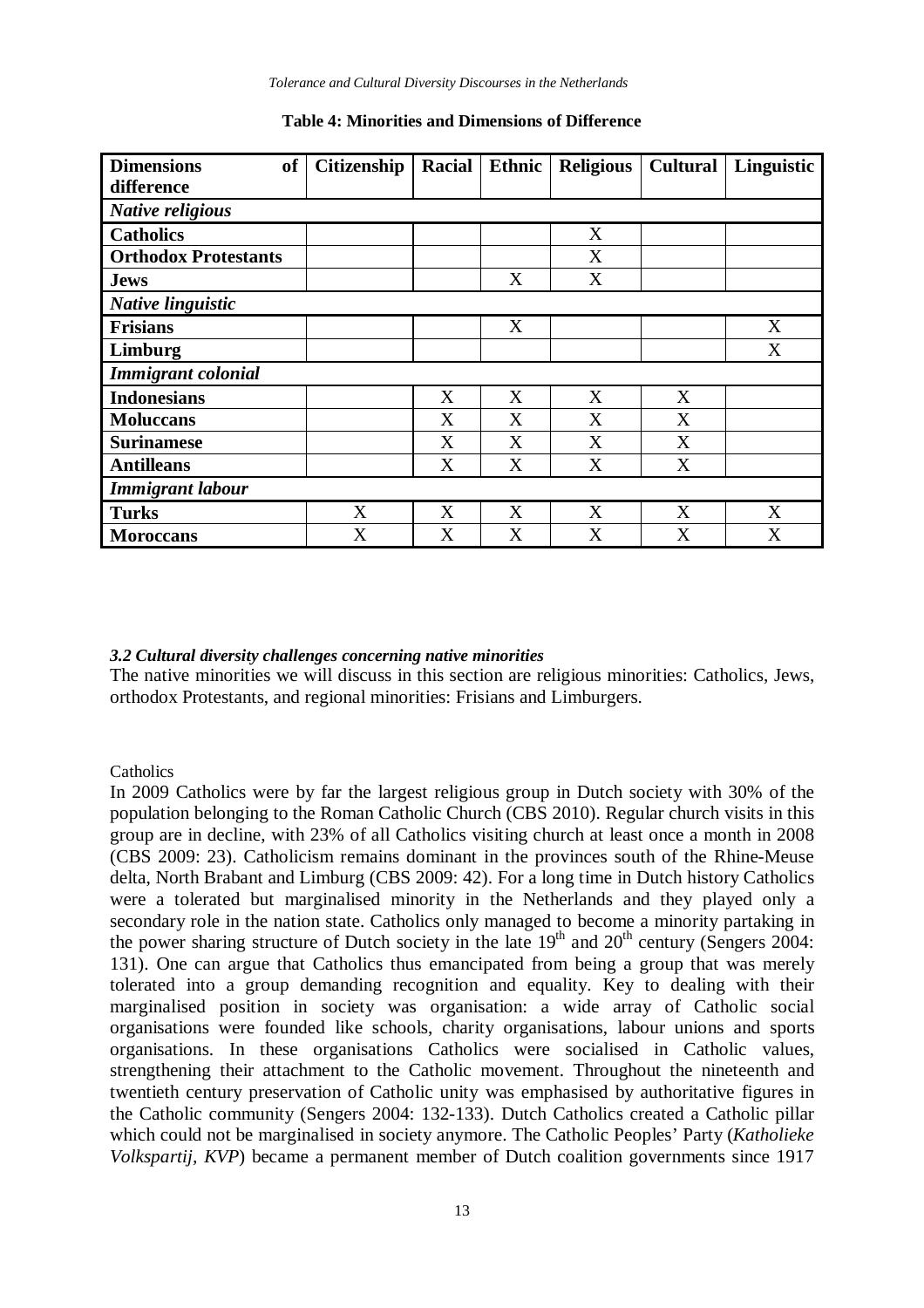(Van Praag 1998: 295-296). At present Catholics hold prominent positions in the governing Christian-Democratic Appeal (*CDA*).

Illustrative of the ways Roman Catholics were marginalised until quite recently is the fact that until 1972 local authorities had the possibility to forbid Catholic processions if these were not a familiar and established practice in the local community. In local communities that were dominated by Protestants, processions thus remained outlawed until the constitutional revision of 1972. The nature of the emancipation of Catholics in Dutch society has changed since the 1960s, because secularisation and the diminishing of the adherence to church life were especially strong in the Catholic sub-culture (Kennedy and Zwemer 2010). Since the 1980s many Catholic social institutions, such as newspapers, media and also schools, have chosen to no longer advertise their confessional identity in a prominent way. In the 1980s Dutch bishops sought to re-emphasise the Church's role by combating secularism and the permissive trend in sexual morality. This conservative policy remained largely without effect both within the Catholic community and in Dutch society as a whole (Sengers 2010: 91).

One set of issues around which Catholics and especially the leaders of the Catholic Church tend to be exposed and criticised in public debate concern ethical issues (euthanasia, abortion) and sexual morality (contraception, gay rights). This demonstrates how the norms of liberal-secular 'tolerance' can be perceived as a form of intolerance by Catholic groups. Actually, the more secularism and progressive values with regard to gender equality and sexual morality have gained the upper hand in Dutch society, the more the Catholic Church is criticised. Not surprisingly the recent scandals around sexual abuse of children in Catholic institutions have contributed to this as well. Recently the values of the Catholic Church clashed with values dominant in Dutch secular society, when in February 2010 the parish priest from Reusel refused to give communion to an openly homosexual parishioner. The incident led to a protest by gay interest organisations at the church service of the diocese in Den Bosch. At the service the priest stated that 'correct' sexual conduct forms part of the preconditions for taking communion, whereupon the protesters loudly left the service. The diocese has settled the matter by deciding that from now on it is up to the parishioners' own conscience if they can accept communion or not. In practice this means that the priest will not refuse communion, but that the individual believer should understand that being openly gay and being a devout Catholic do not go well together (*NRC Handelsblad*, 4 March 2010).

#### Jews

In the second half of the twentieth century the Jewish presence in the Netherlands had declined considerably due to the Holocaust. When compared to other European countries, a relatively high number of Dutch Jews were murdered in the Holocaust. From the 107,000 Jews that were deported only 5,200 survived. In 1941 the Jewish population in the Netherlands counted more than 160,000 people. In 1966 this number was a small 30,000 (Knippenberg 2001: 196-197). In 2009 there were almost 52,000 Jews in the Netherlands, less than 1 percent of the total population (Solinge and Van Praag 2010).

Where Calvinists and Catholics developed their own pillar within Dutch society, Jews developed along the opposite route of assimilation. Areas with a large presence of Jews were the cities of Amsterdam, The Hague, Rotterdam and Groningen. Although Jewish organisations did exist within these cities, they were also the places where socialism, liberalism and the process of secularisation prospered. Through their dominating presence in sectors as the diamond industry, commerce, banking and clothing, Jews were continuously brought into contact with liberals and socialists and their ideas and organisations. It is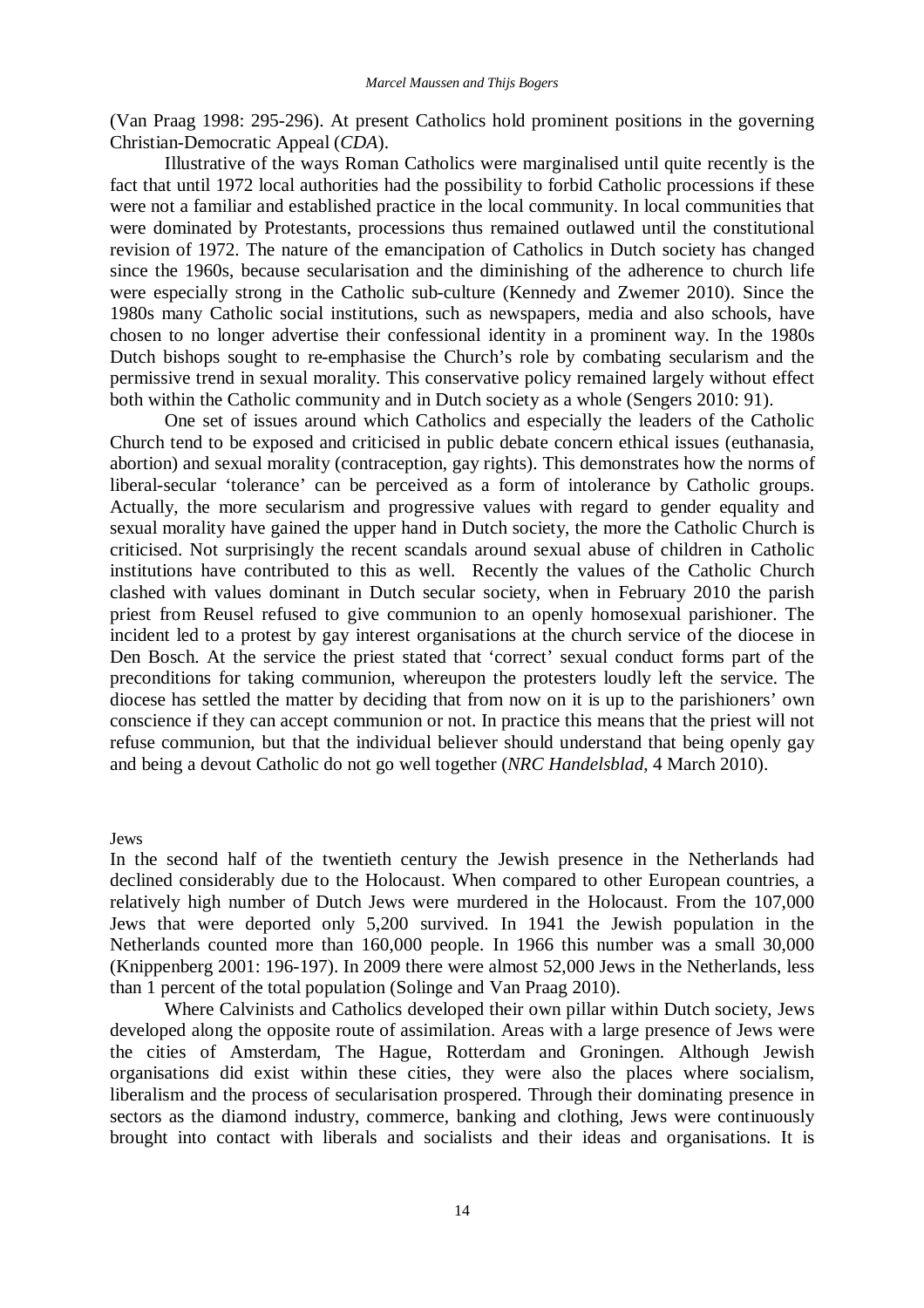therefore no surprise that there are many Jews among the founding members of various Socialist and Liberal organisations (Knippenberg 2001: 202-203).

Several factors can explain why, on the whole, there is little public concern about the Jewish community and its distinctive religious and cultural practices. The Jewish community in the Netherlands is relatively small, and because of secularisation and the fact that mixed marriages are more common than marriages with Jews the number of religious (as opposed to ethnic) Jews has been declining (De Vries 2006). Besides, the Jewish community is well integrated in Dutch society and the memory of the events during the Second World War and of anti-Semitism in Europe constitute a barrier to public criticism of Jewish practices and institutions. Although there has been contestation around specific Jewish practices, such as ritual slaughtering. In February 2011 the Dutch parliament discussed a proposal by the Animal Party (*Partij voor de Dieren*, *PvdD*) to ban ritual slaughtering without pre-stunning. In June 2010 the existence of a hidden synagogue in Amsterdam became national news and led to an emergency debate in parliament. The congregation of thirty orthodox Jews feels unsafe to present themselves as Jews in public. Jews are harassed and bullied in public and Jewish organisations like schools, but also family celebrations, are in need of protection (*Het Parool*, 19 June 2010). This is not a mere incident and the rise of anti-Semitic violence has been a concern for several years in the larger Dutch cities. The Centre for Information and Documentation on Israel (CIDI) reported that there have been 167 anti-Semitic incidents in 2009, a sharp increase of 55% compared to 2008 (CIDI 2010). In October 2010 one city district in Amsterdam decided to allocate 135,000 Euro a year for the protection of Jewish institutions such as schools and synagogues. In December 2010 former EU commissioner Frits Bolkestein stated that orthodox Jews, who are recognisable as Jews in public, are better off emigrating to Israel or the US. Bolkestein sees no future for them because of the rapidly growing anti-Semitism among especially Moroccan youths (*De Pers*, 6 December 2010). There was criticism towards Bolkestein's remarks which some considered being one-sided given the role of scapegoat that has been attributed to Muslims and the Moroccan youth, and the accompanying widespread instances of criticism towards them.

There is also a repeated debate upon the growing difficulties to teach about the Holocaust in Dutch schools, especially because of the growing polarisation around the Israel/Palestine conflict and the increase of anti-Semitism among pupils.<sup>2</sup> Incidents with Moroccan youth (who disturbed the annual commemoration of the Second World War in 2003 in Amsterdam) resulted in special programs to teach tolerance and include children of immigrant background in the commemoration of the Holocaust. A related project was called 'radicalisation in the classroom'. Several cities, including Amsterdam, have developed initiatives to also involve migrant organisations in ceremonies of commemoration of the Second World War.

#### Orthodox Protestants

 $\overline{a}$ 

One native religious minority that figures repeatedly and prominently in public debates on diversity challenges in the Netherlands are Orthodox Reformed Calvinists, who live mostly in a 'Bible belt' from the South West province of Zeeland to the North East part of the country. Orthodox Reformed Calvinists adhere to a strong version of neo-Calvinism and seceded from

 $2$  A study among 339 history teachers in secondary schools held in April 2010 showed that one in five teachers has experienced Muslim students objecting to classes on the holocaust. See "Muslim pupils have difficulties with Holocaust class" in *Elsevier* April 27 2010.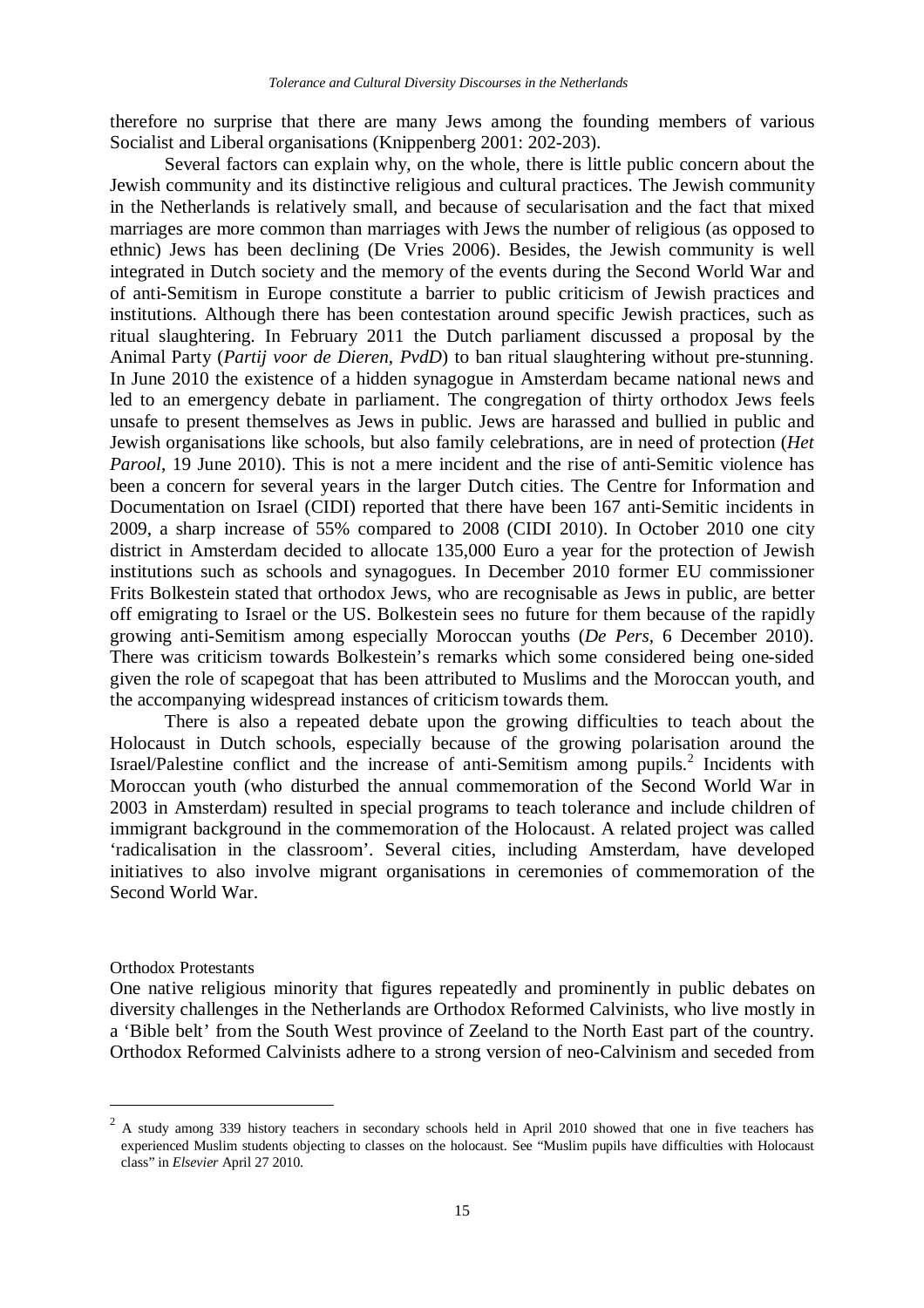the mainstream Dutch Reformed Church in the  $19<sup>th</sup>$  century. Within this group the so-called pietistic Dutch Calvinists (*bevindelijk gereformeerden*) adhere even more strictly to the Bible as the word of God and they are characterised by conservative teachings, opposing abortion, euthanasia and work on Sundays, rejecting modern amenities such as television or cinema and opposing mandatory vaccination (Schuster 2009: 157). Of the Dutch population in 2009, 9% sees itself as Dutch Reformed, 3% as Orthodox Reformed and 6% as belonging to the Protestant Church Netherlands (CBS 2010).<sup>3</sup> In these communities of pietistic Dutch Calvinists, the Political Reformed Party (*Staatkundig Gereformeerde Partij, SGP*) finds most of its voters. The party program of the SGP is founded on the Bible as the word of God and states that the political aim of the party is a political order based on the word of God. Since the election of 1922 the Political Reformed Party has consistently obtained between 1 and 3 out of 150 seats of parliament and is the oldest Dutch political party.

In Dutch public debate several events have been raised over the past decades concerning Orthodox Reformed Calvinist groups. Often these debates are about drawing boundaries between what is tolerable and what is intolerable. An important set of issues involve the boundaries of the forms of associational and collective autonomy that Orthodox groups can legitimately claim. In the domain of education, for example, the debate has been about whether or not Orthodox Reformed schools can discriminate against gay teachers, either by refusing them or by asking them not to be explicit about their homosexuality. Another set of issues relates to the associational autonomy of schools with regard to the curriculum, for example whether these schools can refuse to teach about evolution theory or whether they can refuse to distribute educational material on homosexuality. The refusal, on religious grounds, of parents to have their children vaccinated also leads to debate. Also in the political domain Orthodox Calvinists are challenged, notably around the position of the Political Reformed Party. In the final part of this section we will discuss more elaborately the diversity challenges that involve Orthodox Reformed Calvinists.

#### Frisians

 $\overline{a}$ 

Next to religious minorities, there are also cases of diversity challenges concerning geographical minorities in the Netherlands, even though we hasten to add that these challenges appear less often in the newspaper headlines than those involving religious groups or immigrants. In 2009 the province of Friesland inhabited 644,811 people (CBS 2010). Frisians used to inhabit a larger area of the northern part of the Netherlands and Germany than the present-day province of Friesland. In 1945 the Frisian Movement published its program emphasising the inseparability of Frisians from the Kingdom of the Netherlands, but also arguing, without any resonance on the national stage, for decentralisation (Hemminga 2006: 144). In 1962 the Frisian National Party (*Fryske Nasjonale Partij, FNP*) was founded as a federalist regional party. In 1966 the FNP obtained one out of 55 seats of the provincial assembly. In 2003 the FNP obtained 7 seats of the provincial assembly (Hemminga 2006: 143).

The FNP's slogan is 'Frisian and Federal'. The FNP favours the principle of subsidiarity in a European context, arguing for governing powers for the lower administrative

 $3 \text{ In } 2004$  the Dutch Reformed Church merged with the orthodox Reformed (Calvinist) churches and the Evangelic-Lutheran churches into the Protestant Church Netherlands (*Protestantse Kerk in Nederland, PKN*). The first two find themselves reunited since the 1834 secession. The new congregation has 2,5 million members (*Trouw*, 1 May 2004). However the merger was not welcomed by everyone and led to secessions between those who favoured it and those who opposed it. (*Trouw*, 2 July 2004).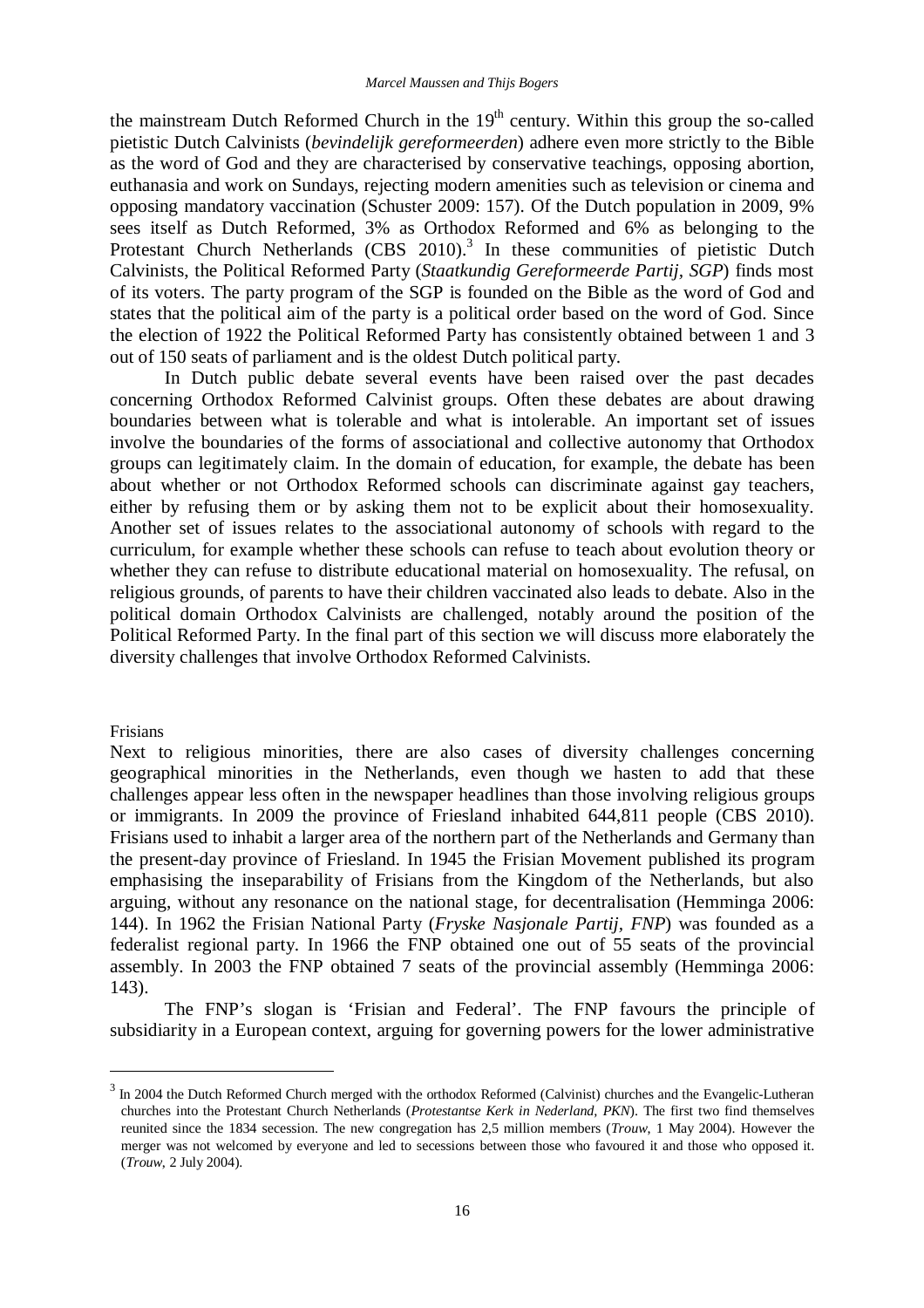units. Governing power should belong to higher administrative units only when lower units are incapable of fulfilling them. Towards this end the FNP argues that municipalities should be placed above provinces and the state in the Netherlands, but also in the wider European context (Hemminga 2006: 149).

There have been various international initiatives to protect regional and minority languages. For instance, in 1996 the Universal Declaration of Linguistic Rights was accepted in Barcelona. In 1998 the European Charter for Regional and Minority Languages was ratified which functions as a binding international treaty (Gorter 2003: 3). Notwithstanding these initiatives to protect regional and minority languages and the fact that Frisian has officially been recognised as the second language in the province of Friesland, the Frisian language is increasingly under pressure in contemporary society. First, internal migration has caused increasing blending of Frisian and Dutch speaking people. Second, external migration has led to the presence of non-native languages in the Frisian cities and due to the government's allocation policy of asylum seekers throughout the country, in the smaller towns too. Third, English has become a dominant language in everyday life, especially in the household through television, but also in areas of information technology, advertising, tourism, commerce and education. The rise in non-native Dutch languages in Friesland had been accompanied by a decline of Frisian dialects (Gorter 2003: 32-33). This process is likely to continue in the near future even though the current Minister of the Interior is proposing plans to strengthen the use of Frisian in the public sphere, for instance by using Frisian on governmental forms and by using it as the first language in Frisian schools.

#### Limburgers

A province with a distinct regional dialect is Limburg, the southernmost province of the Netherlands bordering Belgium and Germany. After its once prospering mining industry came to a halt, Limburg has been characterised by social and economic deprivation. At present, Limburg still lags behind the rest of the Netherlands concerning socio-economic issues. Unemployment in Limburg is higher than the nation's average and the average household income in Limburg belongs to the lowest of the country. The people of Limburg have a relatively low education level. Since 2000 drug related crime has risen explosively in Limburg. The population in Limburg is shrinking, a trend that will continue throughout the coming decades (Aarts and Schmeets 2010: 56). In 2000 the population of Limburg was 1,141,192 and in 2009 it was 1,122,604 (CBS 2010).

In the 2010 national elections one in four Limburgers voted for the Freedom Party (*PVV*), whose leader Geert Wilders is a Limburg native. In almost all municipalities of Limburg the Freedom Party gained the majority vote. With its support of the Freedom Party, the electorate in Limburg differs markedly from the national voting pattern. Wilders' success in Limburg can be partly attributed to his being a Limburg native seen as other parties had no or a very limited Limburg representation. Regional minorities who have their own dialect, such as the Limburgers, do not cause major diversity challenges in Dutch society. Nonetheless, the recent support in Limburg for Geert Wilders does illustrate there continues to exist a feeling of discrimination among them. Also other regional groups have protested against what they perceive as the cultural dominance of the Western provinces of Holland and how this is reflected in politics and the media. In the recent provincial elections of 2011 the Freedom Party sought to position itself as a party defending regional autonomy by loudly proclaimed that 'Limburg should belong to the Limburgers' and 'Twente [a region in the Eastern part of the country] to the people from Twente'.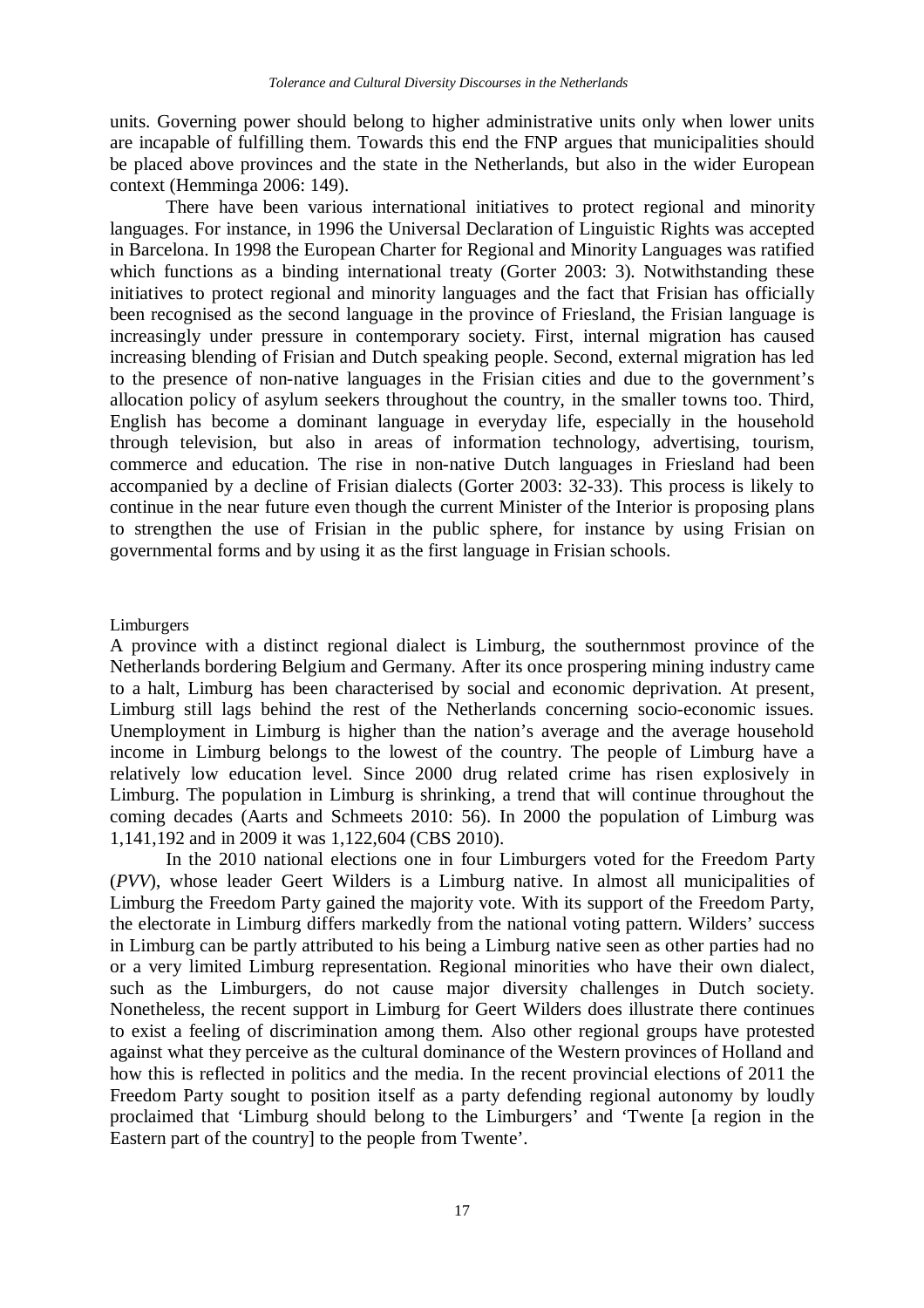# *3.3 Cultural diversity challenges concerning post-war immigration minorities*

As we have mentioned above, migration has over the past 60 years contributed to the forming of new identities and forms of cultural diversity in Dutch society. In the period following the Second World War there have been different forms of immigration to the Netherlands. Between 1946 and the early 1960s immigrants mainly came from the former Netherlands East Indies (Indonesia). In the 1960s and 1970s immigrants were mostly 'guest workers' from the Mediterranean region and post-colonial immigrants from the Caribbean region (Surinam and the Dutch Antilles). Even though labour recruitment policies were ended in the mid 1970s, immigration from Turkey and Morocco continued throughout the 1980s and 1990s because of family reunification and family formation. Finally, asylum seekers constitute an important group of immigrants, especially since the 1990s (Bruqeutas-Callejo et al. 2007: 9-11). The Dutch government has pursued different policy approaches to deal with post-war immigration; these will be alluded to in this section.

In this section we distinguish between post-war immigration minorities resulting from colonial immigration, labour immigration, and asylum seekers. We also discuss the position of Muslims in the Netherlands.

Colonial immigrants – Indonesians and Moluccans

Colonial immigrants to the Netherlands consist of migrants from the former Netherlands East Indies, from Surinam and from the Netherlands Antilles. Migration from these former colonies occurred in this order. From 1946-1962, as many as 300,000 repatriates from the Netherlands East Indies migrated to the Netherlands (Vermeulen and Penninx 2000: 5-6). This group consisted of people who had a relation with the former colonial regime, amongst them a significant portion was of Indonesian-Dutch decent. The prevailing feelings of resentment within this group regarding the dissolution of the colonial regime and their demands for retribution to the Dutch government were largely ignored (Oostindie 2010: 25- 26). Still, this group of immigrants managed to integrate rapidly into Dutch society because of a number of factors, including their relatively high level of education, familiarity with the Dutch language and culture, the dispersion of immigrant families over the country and the growing of the Dutch economy in the second half of the 1950s.

The successful and rapid integration of the Indonesians is usually contrasted to the very painful and difficult incorporation of another group of post-colonial migrants who came to the Netherlands in the wake of the independence of Indonesia. In 1951 around 12,500 inhabitants of the Moluccan Islands, a part of the Indonesian Archipelago, migrated to the Netherlands. This group consisted mostly of soldiers from the former colonial army and their families. Both the Dutch government and the Moluccans believed their stay in the Netherlands would be temporary. They expected the Moluccans could one day return to a Free Republic of the Moluccas (*Republik Maluku Selatan, RMS*), an independent state that was proclaimed in 1950 but which was not recognised by the Indonesian government. Therefore the Dutch government's policy towards the Moluccans was aimed at isolating them from wider society (Vermeulen and Penninx 2000: 6). In 1959 Moluccans were located in regular quarters in various cities spread over the Netherlands. In the 1970s Moluccan youths undertook violent actions against Indonesian diplomatic institutions in the Netherlands to demonstrate their discontent with Indonesia's policy towards the Republic of the Moluccas. They also tried to force the government to alter its stance towards the position of Moluccans in Dutch society. Through the Memorandum on Moluccans (*Molukkersnota*) of 1978 the Dutch government clarified that the government would now view the Moluccan presence in the Netherlands as permanent (Smeets and Veenman 2000: 44-45). Measures were taken to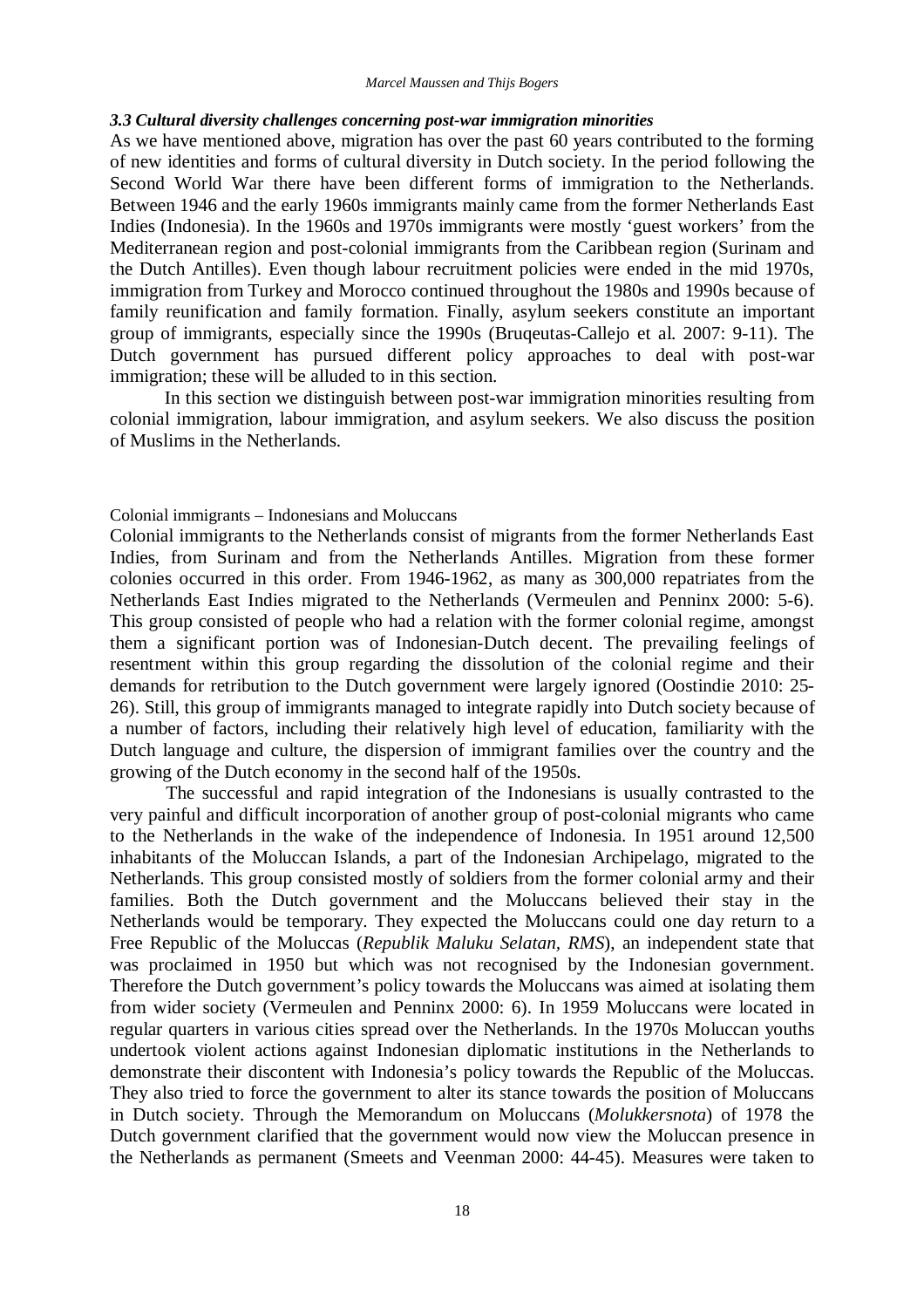enhance Moluccan participation in Dutch society, in particular in the domains of education and the labour market (Van Amersfoort and Niekerk 2006: 332). The debates on the situation of Moluccans have often revolved around the need of giving genuine recognition to Moluccan communities, both with regard to their distinct ethnic identity and with regard to their political goals. Often Moluccan leaders have insisted that mere 'toleration' was not enough and they have blamed the Dutch state for their marginal position.

It is estimated that in 2000 there were almost 40,000 Moluccans in the Netherlands (Smeets and Veenman 2000: 41). Experts agree that the second generation of Moluccans made a great leap forward when compared to the first generation, yet this trend seems to have lost some of its momentum among the third generation (Van Amersfoort 2004: 168). Resulting from their initial isolation from wider Dutch society, homogeneous Moluccan neighbourhoods still exist today. These communities are threatened by new policy from the social housing corporations who believe homogeneous neighbourhoods are an impediment to integration (*Trouw*, 5 January 2010). In January 2010 violent riots occurred in a Moluccan-Moroccan neighbourhood in Culemborg. The former Moluccan dominated neighbourhood mainly consists of social housing for the lower segment of the market, causing an influx of lower class Moroccan families in recent years. The social housing corporation has answered the riots with a policy towards creating more diversity in the neighbourhood in terms of the socio-economic background of the residents (*Trouw*, 15 March 2010). These recent incidents have made it clear to the wider public that separate Moluccan neighbourhoods still exist. Simultaneously there is a debate within the Moluccan community and within Dutch society at large on whether this form of segregation is desirable. In this process the Moluccan identity is being negotiated, both between generations and in relation to the wider social contexts. It demonstrates how boundary drawing occurs in the context of shifting power relations.

#### Colonial immigrants – Surinamese and Antilleans

The Netherlands' other colonies, Surinam and the Netherlands Antilles, remained part of the Kingdom of the Netherlands after the Second World War. The 1954 Charter for the Kingdom of the Netherlands created one nationality within the Kingdom. Citizens from these overseas parts of the Kingdom had free access to the Netherlands. From 1965 onwards unskilled workers from Surinam moved to the Netherlands (Vermeulen and Penninx 2000: 7). Because of this influx of Surinamese and the growing economic support of the Netherlands to both Surinam and the Netherlands Antilles, the Dutch government around 1970 came to favour independence for its former colonies (Oostindie 2010: 34). The Netherlands proposed independence to both former colonies, which Surinam accepted but the Netherlands Antilles rejected. In the years leading up to its independence, immigration from Surinam reached its peak from 1973-1975 and again from 1979-1980 towards the end of the transitional phase. Immigration continued after 1980 but on a smaller scale (Vermeulen and Penninx 2000: 7). In the late 1970s and throughout the 1980s many Surinamese faced difficulties in integrating into Dutch society. Unemployment was high and Surinamese were frequently associated with drugs, crime and violence (Van Niekerk 2000: 72). However, Surinamese also often encountered discrimination and racism. At present about 40 per cent of all Surinamese people live in the Netherlands (Oostindie 2010: 33), a total of 329,279 people in 2010 (CBS 2010).

Because the Netherlands Antilles has remained part of the Kingdom of the Netherlands, the Antilleans can still move freely throughout the Kingdom (Oostindie 2010: 37). Immigration from the Netherlands Antilles grew considerably after 1985 due to crises in the local oil industry, and has remained high ever since (Vermeulen and Penninx 2000: 7). Only recently, on October 10 2010, have the Netherlands Antilles been dissolved with some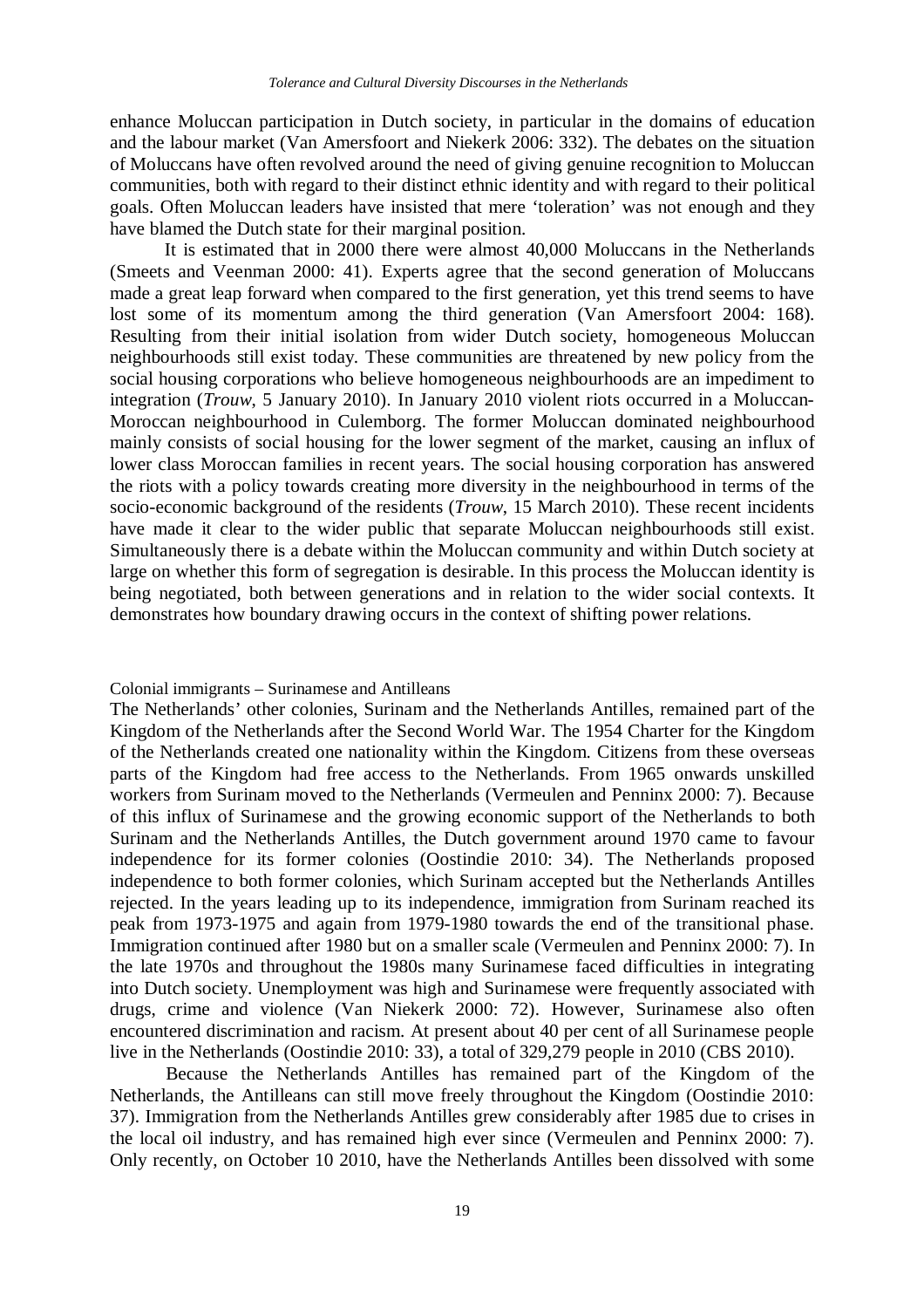islands becoming independent nations within the Kingdom, and the others becoming municipalities of the Netherlands. In 2010 there are 138,420 Antilleans living in the Netherlands (CBS 2010).

The vast majority of Surinamese and Antilleans have Dutch nationality. Although there is still a gap between Surinamese and native Dutch in socio-economic terms, Surinamese find themselves in an upward trend of social mobility. Compared to other immigrant groups the Surinamese were less dependent upon low-skilled labour making them less vulnerable (Niekerk 2000: 90). Concerning Antilleans in the Netherlands there is less reason for optimism. A large majority of Antillean families are single mother households, often dependent upon benefits. Among Antilleans unemployment is three times higher than among the Dutch. Furthermore many Antilleans find themselves at low levels of socioeconomic rankings and criminality among Antilleans is high (Van Hurst 2000: 106, 119).

Because of their skin colour Surinamese and Antilleans have been confronted with racism in Dutch society. Especially the murder of the Antillean teenager Kerwin Duinmeijer in 1983 by a young neo-Nazi sent a shockwave through Dutch society and led to massive manifestations against racism. Another issue that has been of great concern to the Surinamese and Antillean communities in the Netherlands is the history of slavery. In 2002 a monument to commemorate the history of slavery in the Dutch colonies was opened in a park in Amsterdam.

Labour immigrants – Turks and Moroccans

After the Second World War the education level of the Dutch grew rapidly, resulting in a shortage of low-skilled labourers. This was especially felt during the economic boom from the 1960s until the first oil crisis in 1973 (Vermeulen and Penninx 2000: 10). To fill these labour shortages so called 'guest workers' were recruited from Italy, Spain, Portugal, Greece and Yugoslavia. After the oil crisis of 1973 immigration from these nations declined significantly. Due to economic growth in these nations a sizeable portion of immigrants returned throughout the seventies (Vermeulen and Penninx 2000: 6). Recruitment agreements were also set up with Turkey (1963) and Morocco (1969). Where migration from Southern Europe declined after 1973, it grew from Turkey and Morocco mainly due to family reunification (Vermeulen and Penninx 2000: 6-7). Moroccan migrants mostly come from the rural Rif, where it was common that men would work elsewhere for periods of time and then return to their families (Nelissen and Buijs 2000: 178-178). However, guest workers from Morocco but also from Turkey did not return to their country of origin, as was anticipated by the Dutch government, but instead became permanent residents.

The economic crises in the Netherlands of the 1970s led to a thorough restructuring of the Dutch economy. The industrial sector was decimated whilst the service sector expanded. Labour migrants who previously worked in industry did not meet the requirements needed to work in the service sector, like communicative skills and being able to speak fluent Dutch (Vermeulen and Penninx 2000: 10-11). After 1983 employment in the Netherlands increased but unemployment among immigrant groups remained high (Vermeulen and Penninx 2000:  $12-14$ ).

In 2010 there were 383,957 Turks in the Netherlands (CBS 2010). Turks in the Netherlands form tight-knit communities wherein traditional norms and values are upheld. However the adherence to traditional values forms an impediment for Turkish youths to fully participate in Dutch society and climb the social ladder. The relatively low socio-economic position of most first generation Turks is very unlikely to change. On the other hand, Turks have set up a wide network of ethnic organisations and there is a relative high turnout of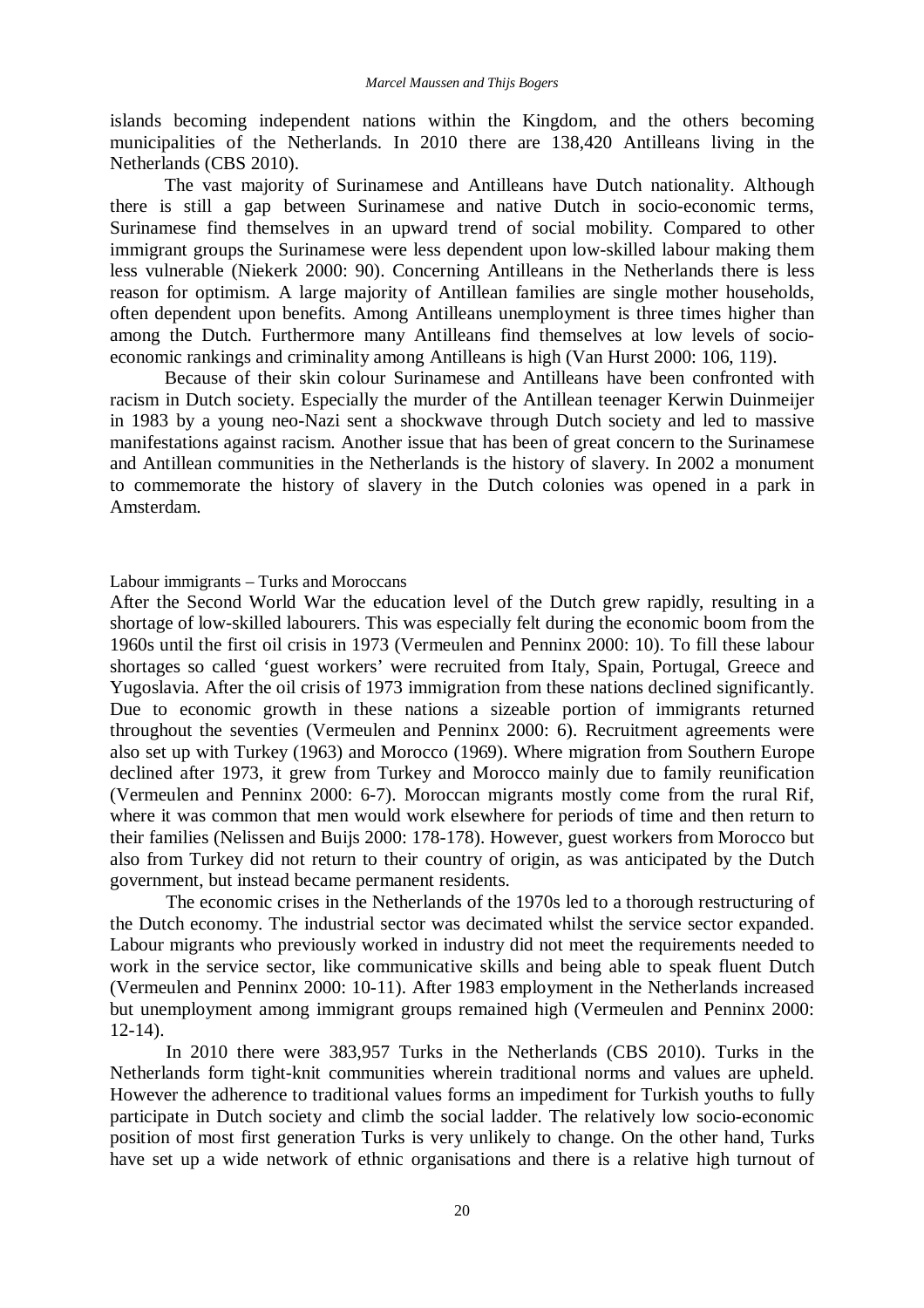Turks at local elections (Böcker 2000: 173-174). An issue that is sometimes discussed in relation to Turks in the Netherlands is honour related violence (Korteweg 2005). In January 2011 a group of prominent Dutch-Turkish professionals published a manifest urging Turkish youths to focus on the Netherlands instead of on the Turkish community that lives in the Netherlands. The manifest stressed the importance of integration within the wider Dutch society in order to avoid a future of segregation (Ozdil 2011).

In 2010 there were 349,005 Moroccans in the Netherlands (CBS 2010). Around 40% of Moroccans are born in the Netherlands (Nelissen and Buijs 2000: 189). The role of teenage Moroccan men often dominates the debate on integration in the Netherlands, more so than Turks and other ethnic minorities. Their integration into Dutch society is perceived as especially problematic partly due to recurring negative reports on certain Moroccans' deviant behaviour. This has resulted in blindness towards behavioural diversity among Moroccans in the Netherlands (Nelissen and Buijs 2000: 192). Even though in public perception the situation of Moroccan migrants is worse than that of Turkish migrants, they are nowadays often subsumed under the category of 'Muslims'.

#### Labour immigrants from EU member states

In May 2007 the Netherlands opened its labour market to citizens from new EU member states in Central and Eastern Europe (CEE). By far the most labour immigrants from these CEE countries come from Poland. A period of transition is in place for citizens from Bulgaria and Romania who still need a permit to work in the Netherlands (Engbersen et al. 2010: 115- 116). However, because it has become easier for Bulgarians and Romanians to travel to the Netherlands, their number too has increased since the EU enlargement of 2007 (Engbersen et al. 2010: 128, 130).

In 2010 there were 40,083 Poles, 12,340 Bulgarians and 7,118 Romanians in the Netherlands (CBS 2010). Engbersen et al. suggest that because irregular migration, whereby migrants do not report their leave to the authorities, cannot be measured, these statistics underestimate the actual number of labour immigrants from CEE countries (Engbersen et al. 2010: 116, 127). It is estimated that in 2008 there were at least 100,000 nationals from CEE countries working on a temporary or permanent basis in the Netherlands. Most of them found work in agriculture and horticulture. Other forms of labour for CEE nationals include industrial production, chauffeurs and various forms of unskilled work (Engbersen et al. 2010: 130).

Especially local authorities show concern for the steep influx of Poles. The municipality of Rotterdam organised a 'Poles summit' in 2007 to discuss with other municipalities how to handle problems resulting from Polish immigration, such as the increase of Polish children attending Dutch schools whilst they barely speak Dutch, or deviant behaviour from Polish men resulting from alcohol abuse. Seen as especially problematic was the fact that most Poles move to troubled urban areas that already have an overrepresentation of immigrants who barely speak Dutch and are insufficiently integrated into Dutch society. Lastly, many Poles live in inadequate housing, mostly overcrowded, with lack of sanitation and fire-hazards. Such living conditions are unsatisfactory to both the immigrants and the wider community (Engbersen et al. 2010: 134-135).

In November 2010 an alderman for the Labour Party (*PvdA*) in The Hague, Marnix Norder, called on the government to take a stand in Brussels against the growing problems concerning CEE immigrants in Dutch municipalities. Norder spoke of a 'tsunami' of CEE immigrants in the Netherlands, a term often used in the past by Geert Wilders whilst addressing immigrants from Muslim countries. Norder wanted to make clear that the real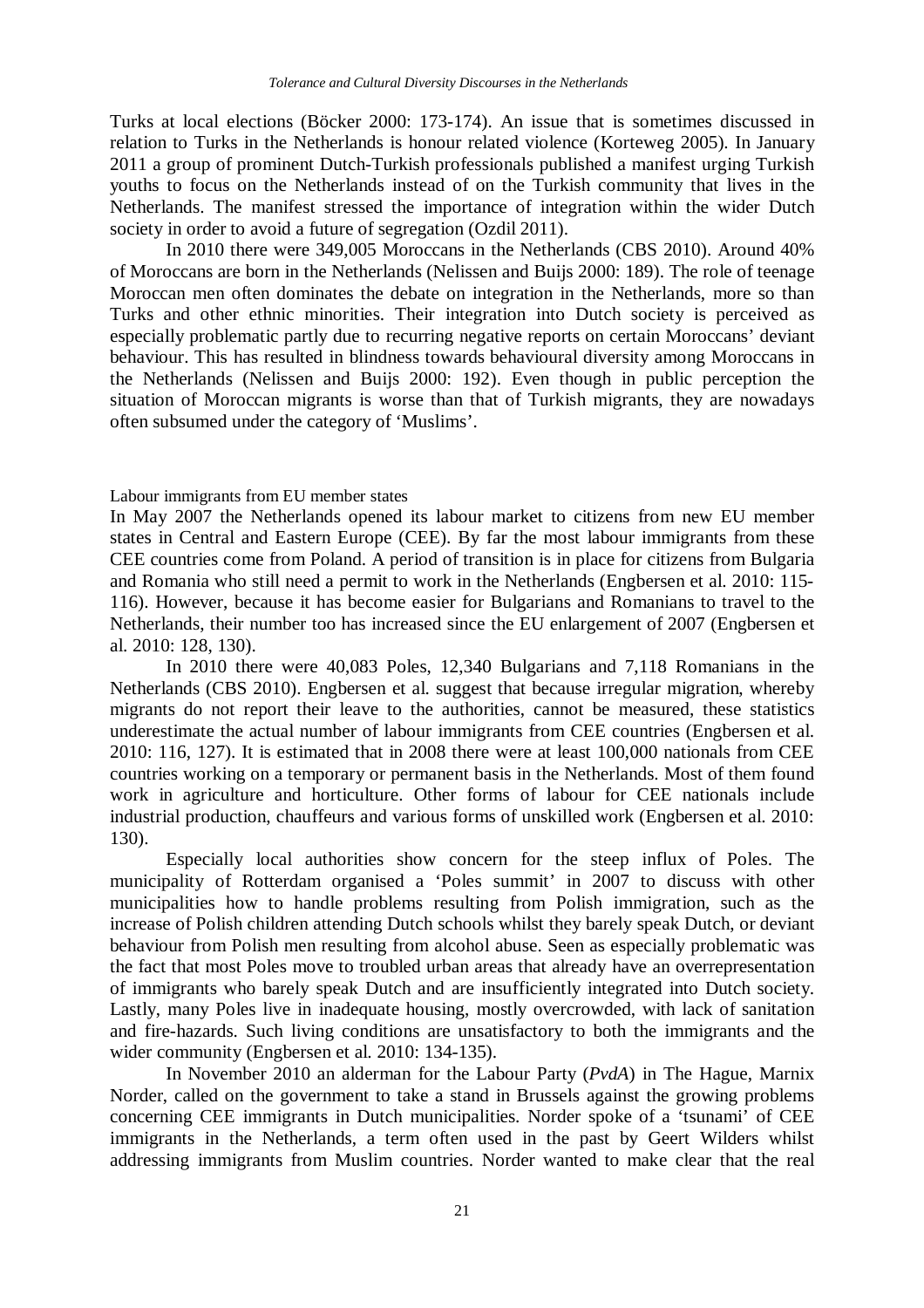problems concerning integration evolve around immigrants from CEE countries instead of around immigrants from Muslim countries. According to Norder it is naive to think that immigrants from CEE countries will one day return home. Norder pleads for European legislation whereby, for instance, EU citizens who move to a member state for four years are required to learn the language of the host country (*De Volkskrant*, 2 November 2010). In December 2010 Norder pleaded for forced repatriation of unemployed CEE immigrants (*De Volkskrant*, 11 December 2010).These ideas have now found some resonance at the national level. In February 2011 the Minister of Social Affairs, Henk Kamp (Liberal Party, VVD) suggested that Poles who are unemployed should be sent back to Poland. Several parties in the Dutch Parliament and the Polish embassy in the Netherlands have raised questions concerning these plans, which seem to violate EU regulation on free movement of EU nationals.

#### Asylum seekers

From the mid-1980s the number of asylum seekers in the Netherlands has risen considerably. The first asylum seekers mostly came from Eastern Europe and the former Soviet Union. In the 1990s the Netherlands experienced an influx of asylum seekers from the war-torn former Yugoslavia and from Somalia. In 1994 a record number of 53,000 asylum seekers entered the Netherlands (Nicolaas and Sprangers 2007: 41). In 1998 the Netherlands obtained the second largest percentage of refugees, after Switzerland, relative to its population size. Governmental policy towards asylum seekers is increasingly directed on the European level (Vermeulen and Penninx 2000: 8). In 2008 the EU experienced a 6% increase of asylum seekers, whilst asylum seekers to the Netherlands almost doubled when compared to 2007. In total 13,400 first requests for asylum were made in the Netherlands in 2008, mostly by Iraqis and Somalis (Sprangers et al. 2009: 22-24). Asylum seekers in the Netherlands face different challenges. For example, in the mid 1990s there were often protests against the founding of new collection centres for asylum seekers. In 2005 a fire in a detention centre for illegal migrants and asylum seekers who were to be expelled at Schiphol Airport caused the death of 11 migrants. The incident provoked a wide debate on the inhumane character of Dutch asylum policy. One group of asylum seekers that is seen as highly vulnerable are Somali refugees. A recent report indicated that unemployment among this group is very high and that Somali families 'cumulate risk factors' (Regioplan 2010)

#### Muslims in the Netherlands

Over the past decade the discussions on immigration and integration in the Netherlands has more and more focussed upon the situation of Muslim migrants and the role of Islam in society. At present one finds many references to the situation of 'Muslims', which are now seen as a distinct group, whereas until the mid 1990s the main focus was on different ethnic groups. In this light it makes sense to at least briefly introduce Muslims as a minority group in this section.

It is estimated that in 2009 there were 907,000 Muslims in the Netherlands, which is about 5.5% of the population. Of all Muslims in the Netherlands 73% is of Turkish or Moroccan decent (FORUM 2010: 7). Only small minorities of Turks and Moroccans in the Netherlands, 3% and 5%, see themselves as non-religious. Muslims in the Netherlands experience religion in very different ways. However, religious identity is connected to ethnic identity, resulting in a form of 'religious ethnicity' which is shared with members from other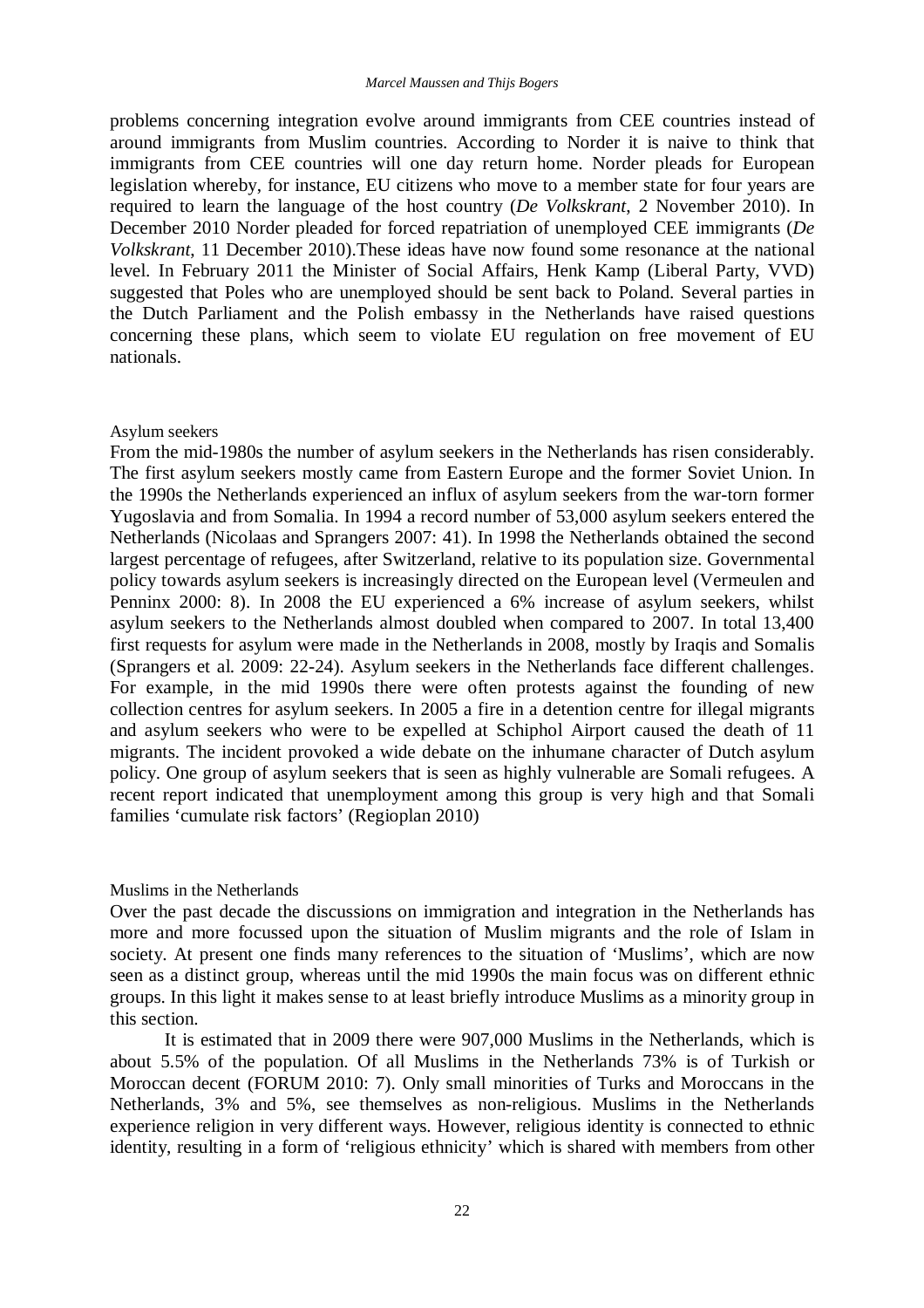ethnic groups. Moroccan youths identify stronger with their ethnic-religious identity than with their ethnic-national identity: being a Muslim means more than being from Moroccan decent. Younger generations of Muslims are more inclined towards religious individualism than older generations. Also, Moroccans and Turks who enjoy higher education or have stable employment are less religiously involved (Demant et al. 2007: 7-8).

Political discourse concerning Muslims in the Netherlands has become markedly harsher in the last decade. In public debates a variety of societal issues, like domestic violence and deviant behaviour by Moroccan youths, are presented as stemming from Islam. Islam in the Netherlands is not seen as part of a developing Dutch society, but as coming from outside, resulting from immigration (Maussen 2006: 18). In the past decade the politicians Ayaan Hirsi Ali and Wilders have featured most prominently in this changing discourse, although various other politicians too have unequivocally condemned Islamic practices and a perceived 'Islamisation' of the Netherlands. In her autobiography entitled *Infidel* (2007) Hirsi Ali, former Member of Parliament for the Liberal Party (*VVD*), uses the experiences of her childhood years in Somalia, Ethiopia, Saudi-Arabia and Kenya to illustrate Islam's oppressive character especially towards young girls and women. On 2 November 2004, movie director Theo van Gogh was assassinated by a young Moroccan Muslim radical for directing Hirsi Ali's movie *Submission I*. Herein Van Gogh portrayed a naked Muslim woman wearing only a see-through veil with phrases from the Quran written on her body.

In the wake of the murder of Van Gogh, mosques and Islamic schools were set on fire and Muslims were called on to distance themselves from radical Islam, also by leaders from minority communities (Penninx 2006: 250-252). More recently, Wilders argued for the deportation of all suspects of Islamic radicalism in the Netherlands (Demant et al. 2007: 32). In 2007 Wilders called for a ban on the Quran, comparing it with Hitler's *Mein Kampf*. According to Wilders a moderate Islam does not exist, there is only a fascist Islam (Wilders 2007). In December 2010 Labour Party (*PvdA*) leader Job Cohen remarked that Muslims in Dutch society are being excluded in a similar way as Jews were being excluded from Dutch society prior to the Second World War. Cohen blames this mostly on Wilders and his Freedom Party's agenda of sowing fear of Muslims (*De Volkskrant*, 16 December 2010a).

Three major issues dominate the almost continuous debate on Islam and Muslim in the Netherlands. First, there is a wide debate on the degrees of collective autonomy that should be given to Muslim communities and Islamic organisations and on whether or not religiously motivated forms of behaviour should be tolerated or not. These debates usually focus on widely mediatised individual cases of Muslims who refuse to shake hands with members of the opposite sex, who refuse to stand up in court or who want to wear specific forms of dress (headscarf, face-veil). Second, especially since the murder of Theo van Gogh, there has been a wide debate on the dangers of radicalisation among young Muslims in the Netherlands. Many local governments have developed special programs to prevent radicalisation. Simultaneously programs have been set up to create combat discrimination of Muslims and create more understanding and tolerance between different communities living in the Netherlands. Finally, there is a more general debate on whether or not 'Muslims' are sufficiently 'integrated'. This debate primarily focuses on the need for cultural assimilation. Some politicians claim that Muslim immigrants lead 'parallel lives' and they argue that the conservative values that are dominant in Muslim communities clash with the norms and values of a liberal and secular Dutch society. In the latter context political leaders of the Freedom Party (PVV) repeatedly demand 'less Islam', meaning both a curb on 'immigration from Muslim countries' as well as creating obstacles for the creation of Islamic institutions, such as mosques, ritual slaughtering and faith-based schools. Overall the present debate on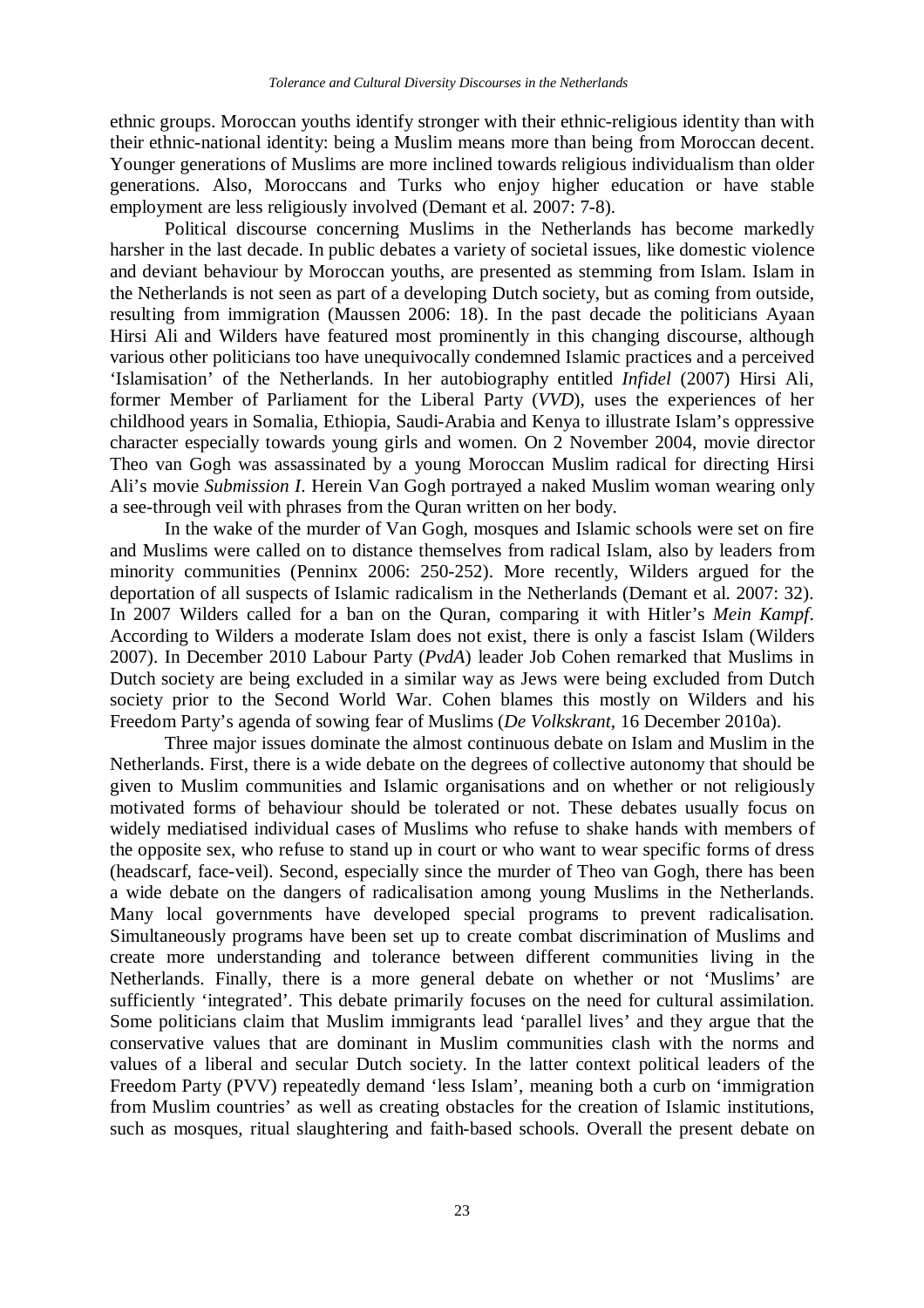Muslims in the Netherlands is more focussed on defining the boundaries between what is tolerable and intolerable than on moving from tolerance to genuine recognition and equality.

# *3.4 Three clusters of events related to diversity challenges of the last decade*

Whereas in some other European countries 'diversity challenges' can be neatly related to distinct minority groups, in the Netherlands it makes more sense to focus on clusters of events around which forms of ethnic, cultural or religious difference are challenged and which bring different groups into the picture.

We distinguish between three different clusters of events. These are events and discussions related to (1) the existence of special institutions catering to different ethnic and religious groups (faith-based schools, ethnic organisations) and whether or not these enhance segregation and feelings of alienation between different groups in Dutch society; (2) gender and sexual equality; and (3) free speech and its limits, especially with regard to vulnerable groups and Islam. We discuss crucial events in these clusters and the ways in which Dutch institutions and society have dealt with them. Hereby we aim to identify the relevant practices, norms, and institutions at play, and, if relevant, the various usages of concepts such as tolerance, acceptance, respect, pluralism, national identity and national heritage.

# *Special institutions and parallel societies*

A major issue in Dutch public debates on diversity relates to the relationship between, on the one hand, the cultural and institutional legacies of pillarisation and, on the other hand, immigrant integration policies and the ways ethnic organisations and institutions have been recognised by Dutch authorities. In public debate Muslims are on centre stage, but depending on the events or issues that set off debates, other religious groups (Orthodox Calvinists or Jews) or other immigrant groups enter the picture. A major concern is whether the existence of special religious institutions and networks of ethnic organisations will not result in a highly segregated society in which different groups lead 'parallel lives'. Another major concern is whether there is not too much room for conservative religious groups and immigrants in the Netherlands to adhere to extremely illiberal ideas and values and to uphold forms of behaviour and cultural practices that violate liberal norms of equality and individual freedom. Some people argue that at present the Dutch context provides too many associational freedoms and grants too much collective autonomy to conservative religious and immigrant groups. These debates are therefore concentrated on what practices and ideas should *not* be tolerated in a liberal society. In order to understand the distinctively Dutch context of these debate we need to return briefly to, on the one hand, the legacy of 'pillarisation' and, on the other hand, the impact of Dutch multicultural policies of the 1980s and 1990s.

In many respects the institutional structure stemming from pillarised society is still in place today. A fundamental part of the institutional inheritance of pillarisation is the Dutch educational system which is built on the pacification of 1917. Hereby confessional schools are granted equal material resources as public schools, and it ensures confessional schools are not administered by the state. Most pupils in the Netherlands are enrolled in confessional schools. However, the differences between confessional and public schools have diminished because all schools are obliged to follow the same curriculum. The confessional character of a school can be expressed through extra-curricular activity and additional religious education (Sunier 2010: 119). For religious minorities arriving in the Netherlands after the high point of pillarisation, this institutional opportunity meant that they could claim facilities in the same manner as established groups in Dutch society had done (Penninx 2006: 243-244). Thus religious newcomers, including Islam and Hinduism, have founded many faith-based institutions that now exist alongside Catholic, Jewish and Protestant institutions. In the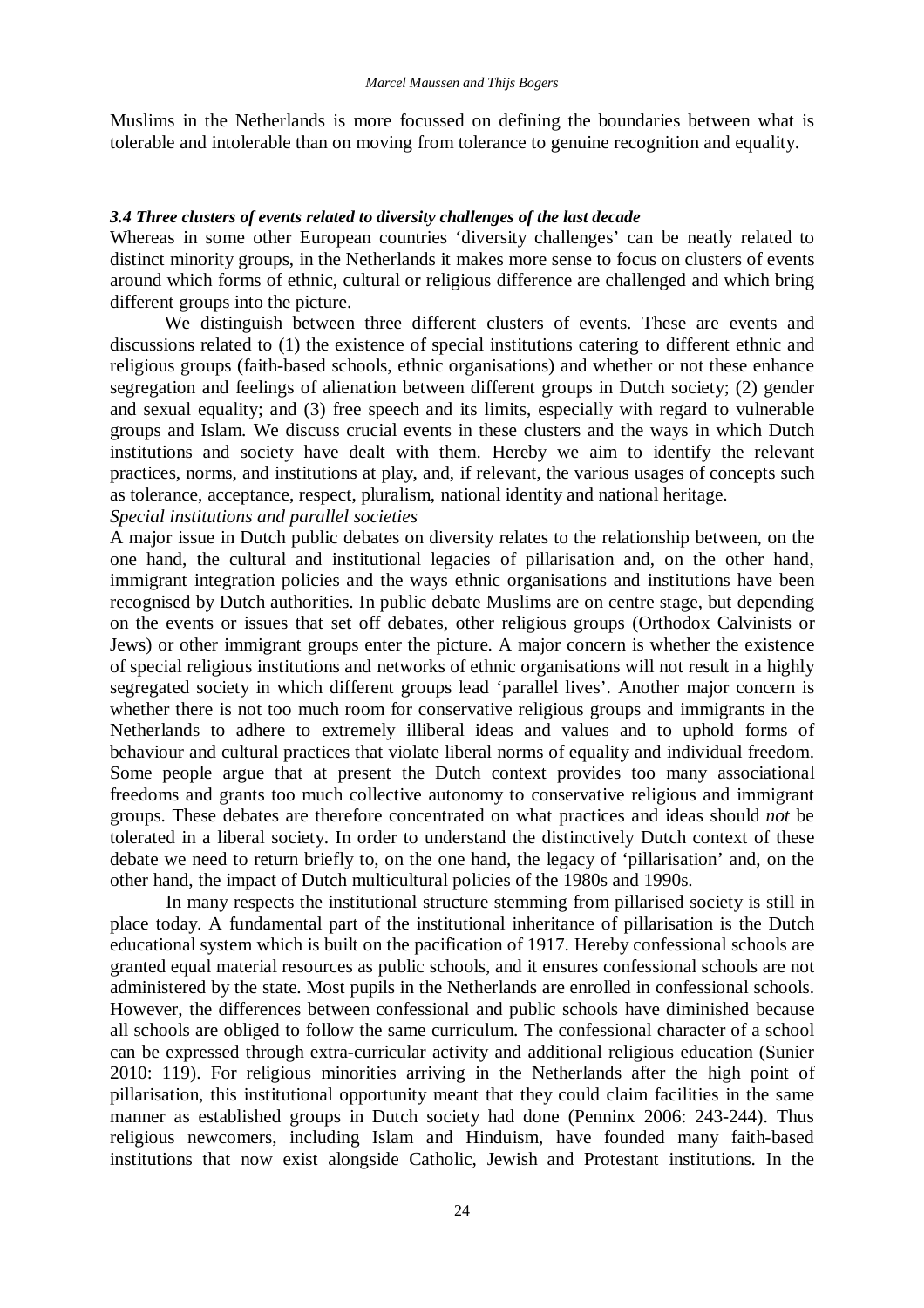domain of education, for example there were 43 Islamic primary schools and two Islamic secondary schools in 2010 (FORUM 2010: 41).

Alongside the legacies of pillarisation and the institutional opportunities for newcomers to set up religious institutions, there exist Dutch governmental immigrant integration policies and the ways the Dutch embarked upon policies of 'multiculturalism' in the 1980s and 1990s. Early Dutch immigrant integration policies of the 1980s, known as Ethnic Minorities Policies, showed a structural similarity to the foundational ideas of pillarisation. Ethnic Minorities Policies were based on the distinctions between cultural minority groups and the approach was driven by the twin ideals of equal opportunities and respect for cultural differences. A flourishing multicultural society could develop if immigrants would be enabled to participate fully and equally in society and if discriminatory talk and behaviour were not permitted. The slogan 'integration with retention of cultural identity' became the motto of Minorities Policies. Emerging ethnic elites rapidly picked up this policy slogan to argue that successful integration did not require cultural assimilation and to justify their attempts to create community based institutions (Maussen 2009: 192). Part of this policy was encouraging the creation of immigrant organisations through government subsidies (Penninx 2006: 243-244). For the government these organisations had a bridge function between the migrant and Dutch society. It was thought that group membership would have integrating effects on its migrant members (Sunier 2010: 122). However, to be considered for subsidy, activities needed to be presented as 'cultural' and 'authentic', leading immigrant organisations to reproduce stereotypical notions about themselves. Also, groups were assumed to be homogeneous, ignoring diversity within groups and overemphasising differences between them. This system of subsidisation led to the fossilisation of views about minority groups (Schrover 2010: 335, 345, 348).

Towards the end of the 1990s, public discourse on multiculturalism became more critical (Penninx 2006: 252). Multiculturalism was criticised for leading to a 'multicultural tragedy' (Scheffer 2000). National and international events like September  $11<sup>th</sup>$  2001, the murder of anti-establishment parliamentary candidate Pim Fortuyn allegedly for his firm stance on multiculturalism, and the slaying of Theo van Gogh, contributed to a more critical public and political stance towards the integration of 'Muslim-ethnic' minorities in Dutch society. A policy memorandum of 2003 entitled *Integration Policy New Style* intended to develop more assimilatory immigrant integration policies. The leading concepts became 'citizenship' and 'individual responsibility' and the emphasis is on the cultural adaptation of immigrants to Dutch society (Bruquetas-Callejo et al. 2007: 20).

State funding for confessional schools is still in place but over the past decade there is more and more debate on the structure of the Dutch educational system in relation to diversity challenges. There is a discussion on secularism and whether or not the state should finance faith-based schools and there are discussions about the degrees of associational autonomy of denominational schools, for example with regard to curriculum, the hiring and instruction of teachers and the right to refuse pupils who do not support the school's ideological profile. Especially the will to see immigrant Muslim minorities assimilate into Dutch society has led to questions on the desirability of state funded confessional education. Instead of benefiting integration, Islamic schools are seen as instruments of segregation. According to philosopher Paul Cliteur, contemporary society is foremost grappling with a lack of social cohesion and state funded confessional education does not contribute to its re-strengthening (Cliteur 2004: 14).

A second, and related, debate is about the ways the Dutch history of pillarisation and policies of multiculturalism continue to hinder, rather than facilitate, immigrant integration. For instance Sniderman and Hagendoorn conclude their book on identity politics and conflicts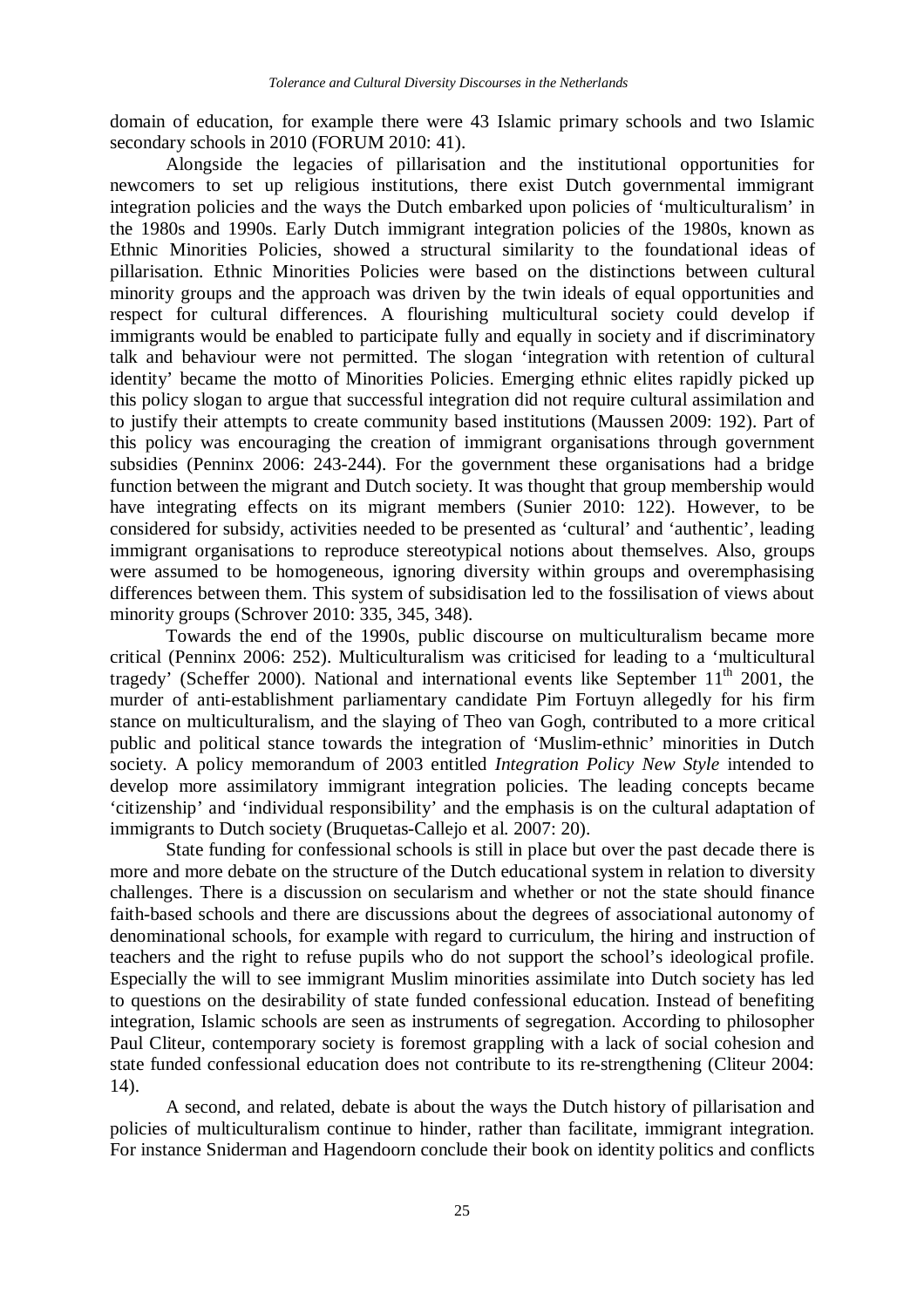of values in the Netherlands by writing: 'Multiculturalism has helped to make it unclear whether Muslim immigrants will commit themselves as a community to a liberal society like the Netherlands, precisely because it has made it unclear whether they should' (Sniderman and Hagendoorn 2007: 138). The integrative effect of institutional practices associated with 'pillarisation' will not take place with the creation of a Muslim pillar, so critics argue. The institutions that support such a pillar would sooner disconnect its members from wider Dutch society due to the lack of a specific Dutch history among its members. Then, Dutch Muslims would not have the same opportunity as for instance the Catholics in the nineteenth century had, to bind themselves to the Dutch state. However, Jewish and Christian minorities strongly oppose changing the institutional structure of state funded confessional education and introducing a uniform public education model. The general thrust of these debates is to define the limits of tolerance in a liberal state that operates in a context of a society of immigration.

#### Gender equality and equality of sexual orientation

Different incidents have occurred in the last decade wherein religious and immigrant minorities conflicted with dominant societal norms of gender equality and equality of sexual orientation. These debates often focus on events related to religious diversity and especially confrontations between progressive values and principles and Orthodox religious groups. These debates focus on the boundaries between what is tolerable and what is intolerable.

With regard to gender equality various issues arise. In the above, we have already discussed the Political Reformed Party's stance towards women in politics. In 2003 the Clara Wichmann Institute and other advocacy groups for women's rights, filed a court case against the state for subsidising the Political Reformed Party. In the Netherlands all political parties elected to parliament receive state subsidy. According to the Clara Wichmann Institute the Political Reformed Party discriminates against women because its statutes prohibit women from becoming members of the party, a practice which the state should not allow let alone subsidise. Because women cannot become members of the Political Reformed Party they also cannot be elected into public office. The judge ruled in favour of the complainant motivating that there should be a level playing field for men and women in politics and that political parties should ensure this is the case. The Political Reformed Party has failed to do so and the state has failed to do anything about this, on the contrary, it is subsidising the Political Reformed Party (Dölle 2005: 110-114). Hereupon subsidy for the Political Reformed Party was cancelled for 2006. Taking this into consideration and under pressure from some of its members, the Political Reformed Party decided to allow membership for women, although women are still excluded from obtaining political office. Both the state and the Clara Wichmann Institute have filed several appeals in reaction to the 2005 ruling. In 2007 the Council of State (*Raad van State*) argued that in practice women are not discriminated against in Dutch politics because they can become members of other parties and can be elected into office through them. Due to this verdict the Political Reformed Party was re-allowed its 2006 subsidy. However, in 2010 the Supreme Council (*Hoge Raad*) ruled that the state should take appropriate action to ensure that female members of the Reformed Party can also be elected into office (*Reformatorisch Dagblad*, 14 April 2010). This debate is exemplary of ongoing discussions in the Netherlands on the scope of associational autonomy of Orthodox Calvinist institutions such as schools and political parties and attempts to define the boundaries between what is tolerable and what is intolerable.

Another major issue concerns how principles such as equal treatment and equal respect for people with a different sexual orientation relate to principles such as the associational autonomy of religious organisations. In April 2001 the Netherlands was the first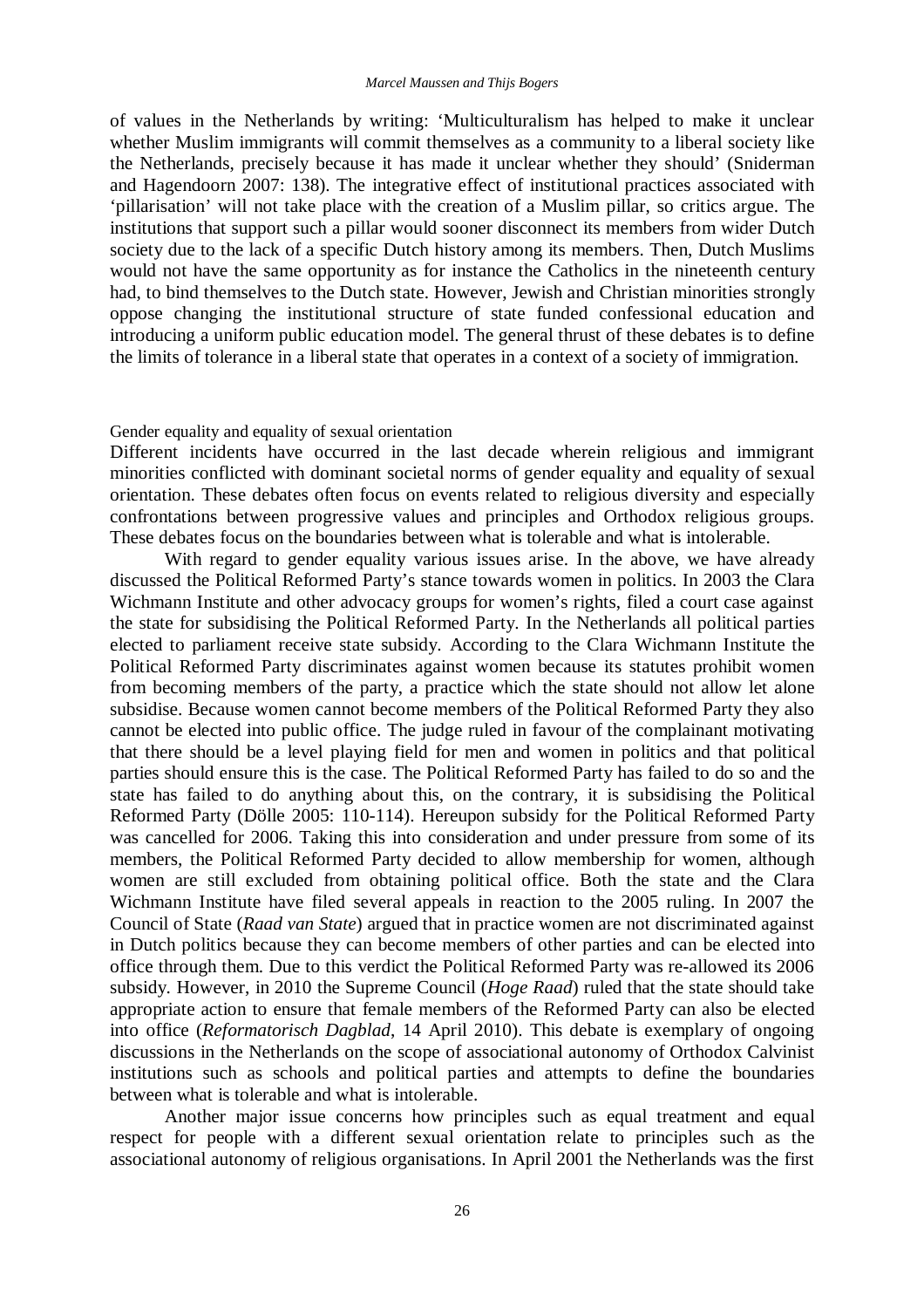nation to allow gay marriage. Equating marriage between people of different and the same sexes was seen as a logical next step in Dutch libertarian social practices. However, there has been debate on whether or not civil servants can refuse on religious grounds to bind a gay marriage. Another example is the one we have mentioned above, namely the polemic around the recent stance of the Catholic Church towards homosexuals receiving communion. In relation to Islam, the political presence of Pim Fortuyn fuelled the debates around gay rights and homophobia. Pim Fortuyn fiercely opposed Islam for its rejection of homosexuality. According to Fortuyn, who was openly gay himself, Muslims view homosexuals as inferior beings. Fortuyn emphatically remarked that he did not want to 'have to re-do the emancipation of women and homosexuals all over again' (*De Volkskrant*, 9 February 2002). However, with public and political discourse concerning multiculturalism becoming more critical, this achievement was thought to be under threat from orthodox Muslims. In May 2001 Moroccan born Imam Khalil El-Moumni condemned homosexuality and labelled it as a contagious disease which threatens Dutch society (*De Volkskrant*, 4 May 2001). In April 2004 it became known that the Amsterdam El Tahweed-mosque sold Dutch translations of Islamic publications which stated that homosexuals should be killed by throwing them from high buildings with their 'head first' followed by stoning (*Trouw*, 21 April 2004). The alderman for Amsterdam at the time, Ahmed Aboutaleb (Labour Party), Moroccan born and at present the mayor of Rotterdam, declared that the mosque's leaders need to be aware that such works have no place in a mosque (*Trouw*, 21 April 2004).

The tensions between, on the one hand, gay rights and equality, and, on the other hand, conservative values and religious convictions do not only concern high held principles. Intolerant behaviour and violence against homosexuals continues to be a problem as well, in the Netherlands as well as in other European countries. Reports of violence against homosexuals had risen by a quarter in 2009 when compared to 2008, meaning that such incidents occur on a daily basis (*De Volkskrant*, 19 January 2010). It is clear that attention to homophobic violence has been given more media attention in light of multiculturalism debates (Buijs et al. 2009: 43). Young Moroccan men are overrepresented among the perpetrators of violence against homosexuals (Buijs et al. 2009: 30): in Amsterdam, 16% of the population aged 24 and below is Moroccan and 36% of physical acts of violence against homosexuals can be attributed to them. Religious culture and religious education do influence opinions on homosexuality but this does not cause acts of violence against homosexuals (Buijs 2009: 129-130). Moroccan born Ahmed Marcouch, at the time chairman of the district Slotervaart of Amsterdam, argued in 2009 that the annual gay-pride boat parade should start from Slotervaart because it has a large population of Moroccans. According to Marcouch 'imported traditions should not negate Dutch achievements' (*Het Parool*, 31 March 2009). Marcouch's proposal stranded on logistical problems.

In sum, violence against homosexuals has centred prominently in the changing public and political discourse on multiculturalism. Incidents like the El-Moumni and El-Tahweed mosque strengthen the notion that after being freed from Christian conservatism, the Dutch are now threatened by Islamic fundamentalism (Mepschen et al. 2010: 966). Openly gay men have come to represent Dutch neoliberal modernity versus Muslim-ethnic minorities who represent traditionalism (Mepschen et al. 2010: 970). Islam is often labelled as the cause for violence against homosexuals in political discourse. Especially Geert Wilders' Freedom Party (*PVV*) sees a direct connection between anti-homosexual violence and Islam (Buijs et al. 2009: 31).

The incidents and discussions mentioned under this heading show an increasing awareness in Dutch society of the tensions between liberal values concerning sexual morality, gender equality and equality of sexual orientation and the values and opinions of conservative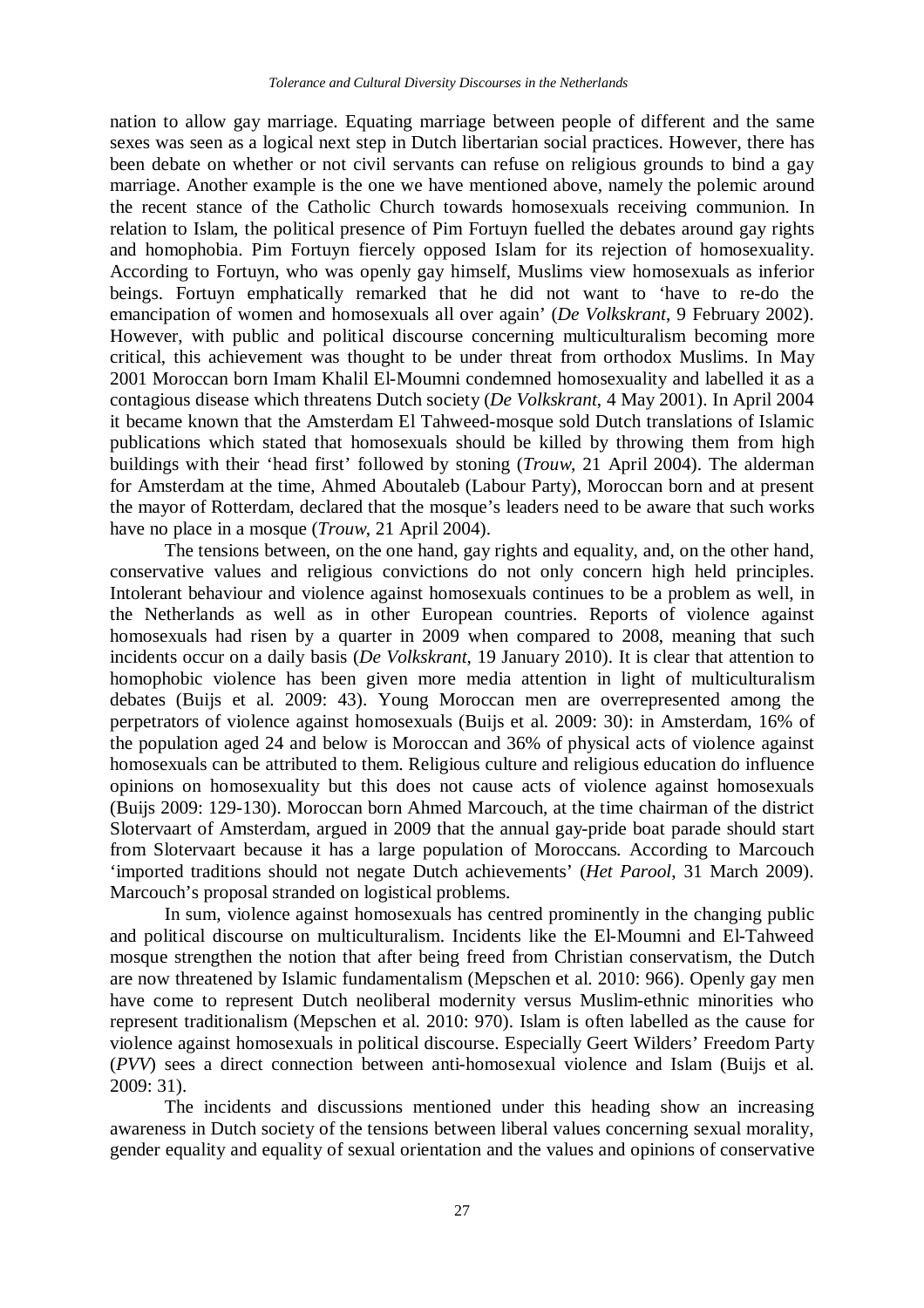religious groups. In the case of religious organisations and faith-based organisations this often leads to debates on the limits of associational autonomy. In society in general tension may result in discrimination and even violence. In these debates the focus is often on distinguishing between what is tolerable and what is intolerable.

#### The limits of free speech

Over the past decade 'free speech' has become a key issue in debates on cultural diversity in the Netherlands. Whereas in the 1980s and 1990s the focus was on the need to prohibit discriminatory and racist speech, in recent years the main thrust of discussions is that freedom of speech should not be curtailed, especially not out of the will to protect the 'sensibilities' of religious or immigrant groups. These debates on free speech usually evolve around defining what is tolerable and what is intolerable.

One of the most prominent figures in the debates on free speech is the late Pim Fortuyn who was assassinated in 2002. In that year he had remarked in an interview that Islam is a 'backward culture' and that there is no shame in showing pride and preference for 'our Western culture' (*De Volkskrant*, 9 February 2002). With his motto 'I say what I think and I do what I say', Fortuyn claimed to say what many people, including politicians, thought, but did not dare to say. This fear for coming across racist is, according to the American/Dutch journalist Ian Buruma, in part informed by a feeling of guilt stemming from the horrors of the Holocaust, which 'hangs over Dutch life like a toxic cloud' and 'the shame of it poisons national debates to this day' (Buruma 2006: 19). For Fortuyn the only limit to what can be said is a call to violence (*De Volkskrant*, 9 February 2002).

The polarisation accompanying the immigration and integration debates in the Netherlands since the Fortuyn revolt has been characterised by a libertarian attitude of being in your right to simply say 'what is on your mind'. In 2008 the vice-premier and leader of the Labour Party (*PvdA*) Wouter Bos feared his party was returning to the political correctness of before the Fortuyn revolt. Bos called for more polarisation in the debate on immigration. According to Bos, integration cannot be achieved without strong polarisation and simply 'telling it like it is' (*De Volkskrant*, 1 March 2008). This kind of arguments resemble the defence of a more 'intolerant liberalism' that is present in other European countries as well.

Over the past years there have also been debates on the need to revise the Dutch rules and legislation that regulate free speech and its limits. Some have argued that religious sensibilities and vulnerable groups should be protected. However, the predominant view is that a more libertarian view on free speech is preferable. Illustrative is a debate in 2008 when the minister of justice, Ernst Hirsch Ballin, was asked by a parliamentary majority to revoke article 147 of Dutch criminal law which prohibits blasphemy. The majority of secular parties in Dutch parliament reasoned that religious citizens do not need more protection than nonreligious citizens. Hirsch Ballin, prominent member of the Christian Democratic Appeal (*CDA*), initially opposed the parliament's request. However Hirsch Ballin later agreed to the request but at the same time proposed an alternative: he wanted to revoke article 147 but strengthen the anti-discrimination measures that protect a group as stated in article 137c. According to secular parliamentarians a strengthening of 137c would entail the same as leaving 147 in tact (*De Pers*, 31 October 2008). A consequence of strengthening 137c would be that indirectly insulting a group of people on the basis of their religion would be prohibited. Secular parliamentarians feared that freedom of speech would hereby be severely curtailed. However, an attorney-general of the High Court (*Hoge Raad*) ruled that criticising a religion is not at the same time also a critique directed to adherents (*De Pers*, 13 January 2009). Hirsch Ballin's proposal was unsuccessful due to lack of parliamentary support.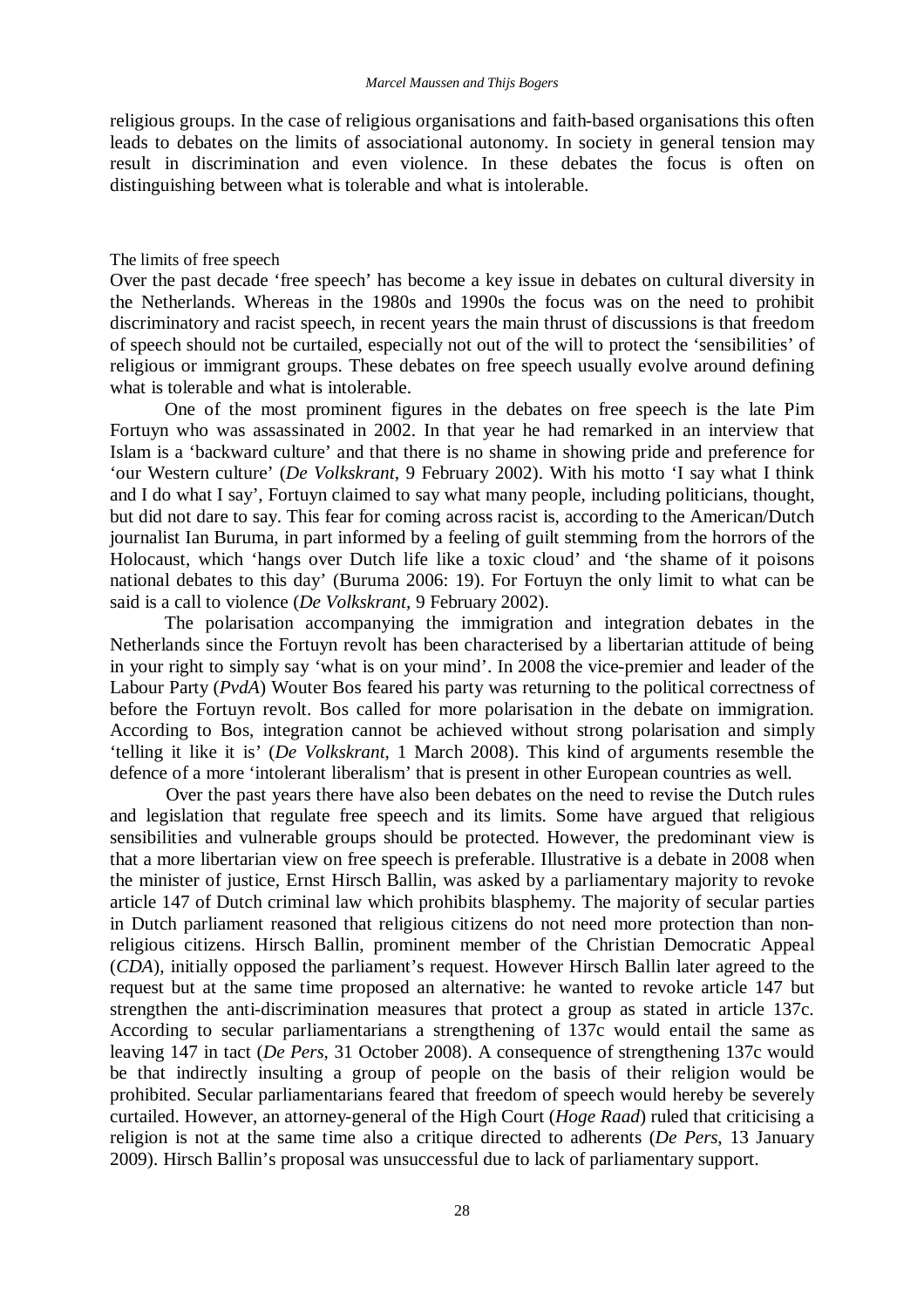Another illustration of the way the issue of the limits of free speech figures prominently in Dutch debates on diversity is the trial of Geert Wilders. In 2008 Wilders made the anti-Quran movie Fitna and he has made numerous other controversial statements on Islam and Muslims. In January 2009 the court of Amsterdam demanded the National Prosecution follow up on charges made against Wilders by several anti-racist organisations. The court is of the opinion that Wilders is prosecutable because of the content of his utterances and his presentation style. The latter is characterised by one-sidedness, generalisations and increasing harshness which, according to the court, comes down to inciting hatred. The court believes Wilders does insult individual Muslims because he attacks their symbols and affects them in their religious dignity. The court believes Wilders' comparisons of Islam to Nazism are especially insulting and that such utterances do not serve the general interest. The court believes its stance is in line with the norms of the European Convention on Human Rights which values freedom of speech but also rejects inciting hatred (*Gerechtshof Amsterdam*, 21 January 2009). In September 2009 the National Prosecution decided to prosecute Wilders for insulting a group of people and inciting discrimination and hatred. Wilders is now prosecuted for articles 137d for inciting hatred and discrimination and 137c for his comparisons of Islam to Nazism. The trial against Wilders took place in October 2010. According to Wilders the freedom of speech was on trial. Wilders' lawyer has rebuked the judges for lack of objectivity twice, the last time being successful. The trial will be done again in 2011 with different judges. The National Prosecution is still not convinced of the case, during the trial it demanded no sentencing if Wilders was to be found guilty. This case illustrates how the regulation of (political) speech is a crucial arena in which cultural diversity challenges in the Netherlands are discussed.

#### **4 Conceptualisations of tolerance and practices of toleration in the Netherlands**

In this section we discuss definitions of tolerance that figure in the media, books and scholarly articles.<sup>4</sup> We distinguish five conceptualisations that, so we argue, structure the discursive space in which ideas about toleration and acceptance are being articulated in the Netherlands. We discuss each by looking at what conceptualisation of tolerance and acceptance it consists of and what the historical contexts, social practices and institutional arrangements are that are primarily associated with it.

#### *4.1 Toleration of minorities*

 $\overline{a}$ 

A first approach speaks of toleration in the relations between a majority and minorities. The values, beliefs and norms of the majority are represented as normal, whereas those of minorities are seen as deviating and as inferior for moral, religious or cultural reasons. Diversity becomes an issue when minorities claim recognition for their position in society and demand a more equal say in affairs of the state. The reasons invoked for not actively suppressing or persecuting minorities or practices are primarily pragmatic: maintaining public order, upholding peaceful relations with other countries, or protecting the interests of commerce.

<sup>&</sup>lt;sup>4</sup> For this section we used a number of books by academics and journalists on the themes of tolerance and immigrant integration. Notably those by Ten Hooven (ed.) 2001, Scheffer 2007, Cliteur 2002, Buruma 2006, Sniderman and Hagendoorn 2007. We also collected essays that appeared in the quality newspapers on the issue of tolerance.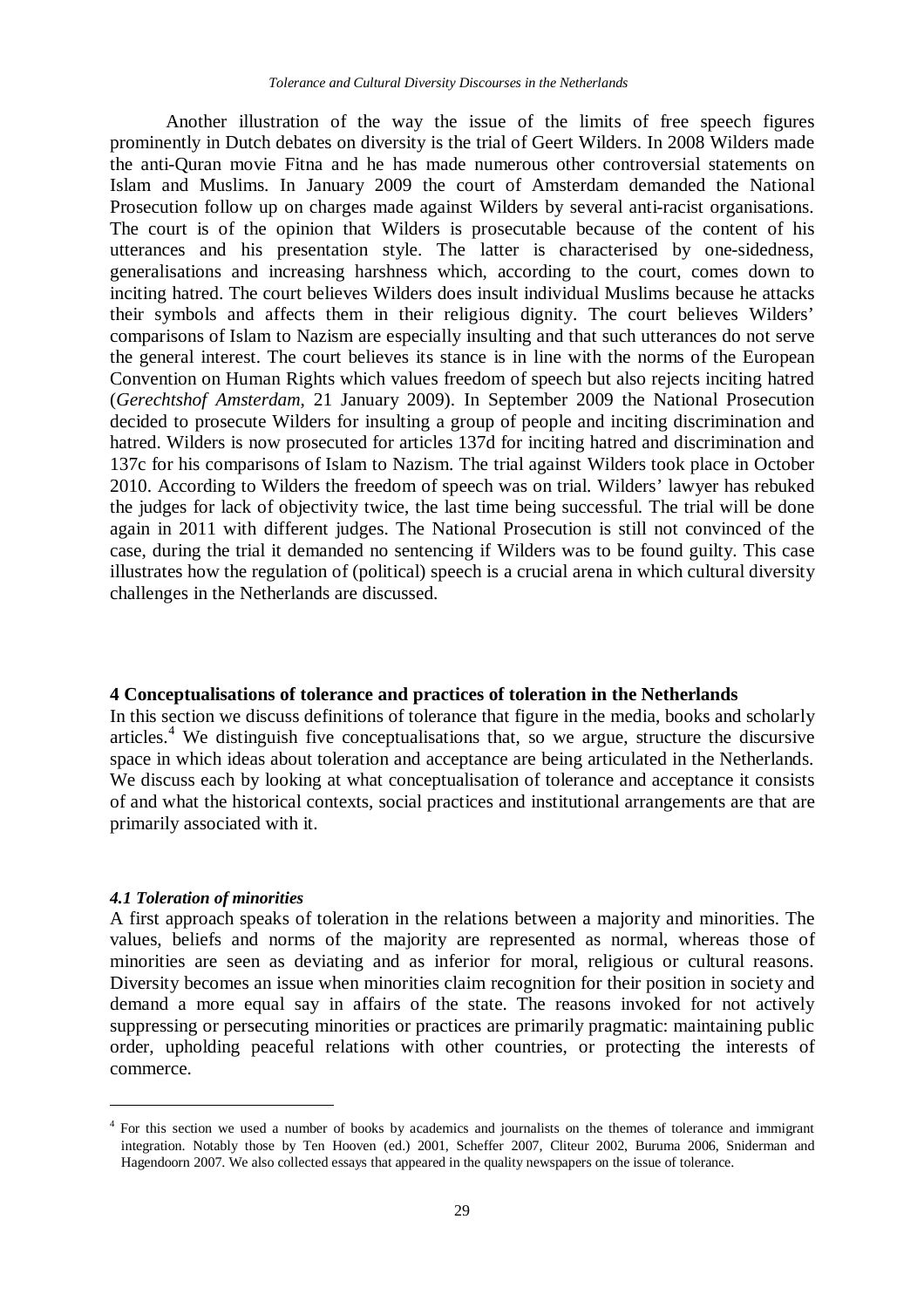Historically, ideas about toleration initially concerned relations between the dominant Calvinist group and religious minorities. In the Dutch Republic of the  $16<sup>th</sup>$  and  $17<sup>th</sup>$  century, dissenting protestant groups, among which were the Anabaptists, Mennonites, and Lutherans, but also Catholics and Jews, were publicly tolerated (Aerts 2001: 63). An important social practice illustrative of toleration was the clandestine church (*schuilkerk*) which allowed dissenters to worship in spaces demarcated as private, thereby preserving the monopoly of the official church in the public sphere (Kaplan 2007: 176). Their existence was not a secret because many people openly visited them. However, there were no symbols on the exterior of the buildings marking them as churches, nor did they have towers or crosses or bells calling everyone to come to service. This symbolic invisibility sufficed for the civil authorities to look the other way (Kaplan 2007:172-197). Another characteristic was the fact that all groups, including Catholics, would choose a relatively reticent and introvert style of presenting themselves in the public realm. All would share in a puritan public order which disapproved extravagant behaviour (Aerts 2001: 69). There was little open debate and criticism between the different groups. The governing elites of the cities were mainly concerned with maintaining peace and public order in a religiously divided country, motivated in part by the interests of commerce and industry.

The practices and virtues associated with toleration are sometimes presented positively. For example, despite the fact that religious minorities were often discriminated against they were not violently persecuted in the Netherlands. In contemporary debates one comes across the notion that 'deviating' minorities have to be tolerated, but that this also entails obligations on the side of these minorities. For instance in discussions concerning the presence of Islam in Dutch society, some argue that Islam should not be too visible in the public realm and that Muslims should not cause 'offense'. To that end Muslims should express their differences in a 'more reticent' or 'modest' style.<sup>5</sup>

There are also more critical perspectives concerning toleration of minorities. These basically argue that toleration alone is not enough, and that minorities are entitled to full recognition and equal treatment in society. Here we find an illustration in the Dutch case of situations in which mere tolerance is not enough and some form of recognition is demanded. Illustrative is the case of Catholics who since the mid  $19<sup>th</sup>$  century demanded a more equal position in Dutch society and protested against rampant 'anti-Papist' sentiments. Their demands consisted of the right to hold processions, institute Catholic schools and build Catholic churches. Another illustrative case is that of homosexuals who since the 1960s demanded equal rights and recognition for their sexual orientation as equal to heterosexuality. Both these examples show how toleration of deviance from the perspective of the tolerated, can be unsatisfactory. The tolerated demand acceptance and equality from the majority, instead of being seen as merely a deviant group whose practices are to be 'tolerated'.

#### *4.2 Principled acceptance*

 $\overline{a}$ 

A second conceptualisation sees tolerance as a matter of reciprocity between established minorities. This approach is more principled because it builds on the assumption that there are different religious and non-religious 'philosophies of life' (*levensovertuigingen*) that should respect one another. Also these philosophies of life should have equal positions in society and within the state. The aim is a society wherein these different views can be visible and

<sup>&</sup>lt;sup>5</sup> See for example the discussions on mosque architecture and Islamic dress (Maussen 2009).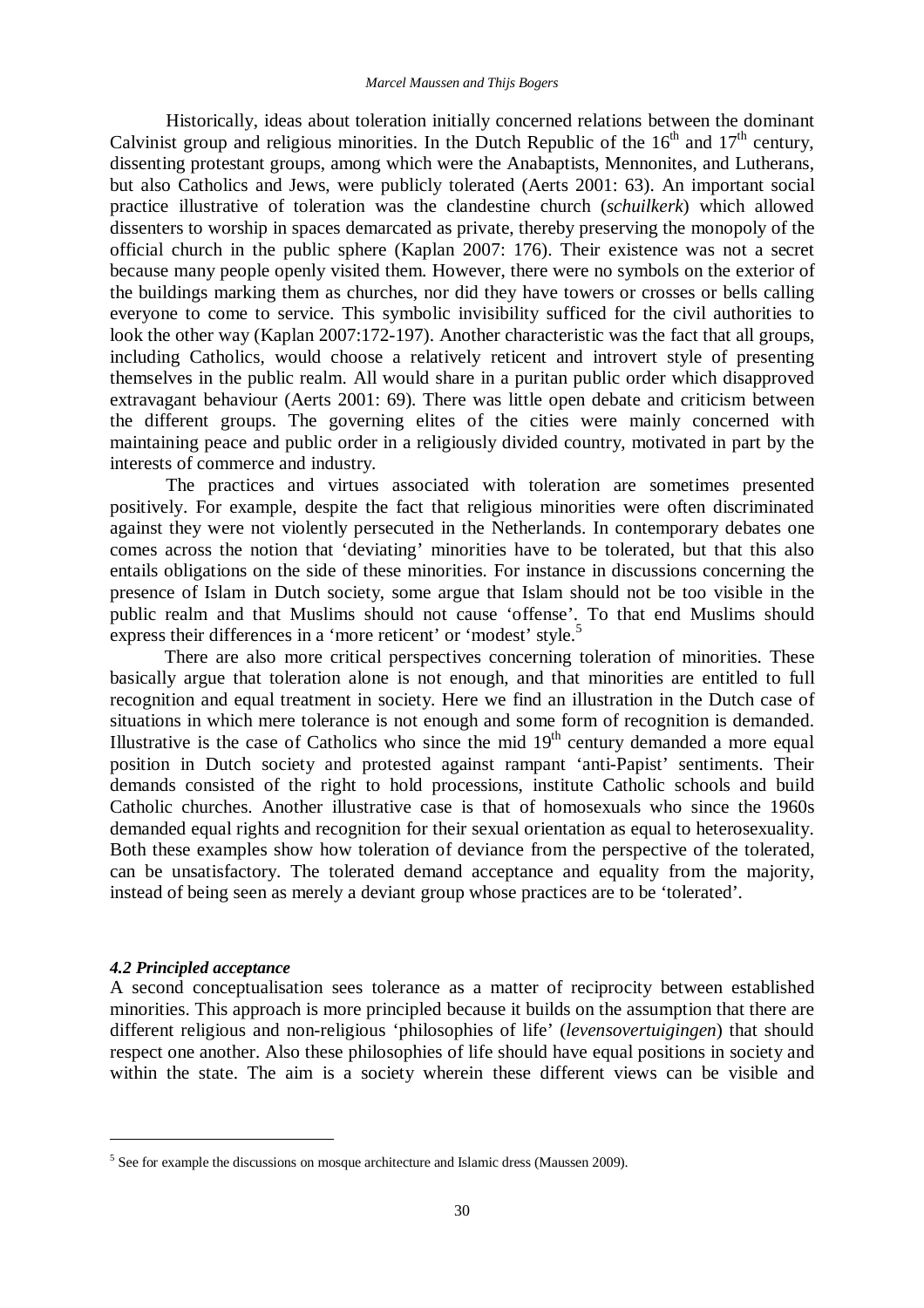institutionalised, whilst keeping sufficient distance between them to allow separate communities to develop themselves.

This second conceptualisation developed in tandem with a changing social imagery of the Dutch nation as composed of people belonging to different groups. These groups could agree to give one another equal rights allowing everyone to live peacefully together (Van Rooden 2010).<sup>6</sup> The various groups presented themselves as sovereign moral communities within the nation-state. One of the main theorists of this approach to difference was the neo-Calvinist Abraham Kuyper, founder of the Orthodox Reformed Party (*Anti-Revolutionaire Partij, ARP*) and the Free University of Amsterdam. Kuyper spoke in support of 'parallelism' by which he meant 'the right and freedom of differing religious and philosophical perspectives and movements to develop freely on separate, parallel tracks, neither hindered or helped by the government' (Monsma and Soper 2009: 59). This implied that all the different groups and communities were entitled to visibility and institutionalisation in the public realm. This can be seen as a form of group recognition.

The ideas associated with principled acceptance have found a strong institutional base. General suffrage and proportional representation allowed each group to be represented in Parliament, leading to a situation in which coalition governments have to be formed and therefore demands must be moderated (Ten Hooven 2001: 291). In the domain of education these are equal funding of public and confessional schools and the freedom of education. One of the major institutional features of pillarisation was proportional public financing of institutions that allow a subculture to exist, e.g. in media or education. During the period of pillarisation toleration was primarily a tool used by the pillars' elites to discourage their rank and file from intolerance against members of a different pillar. Each pillar formed a separate minority and toleration of other minorities guaranteed toleration of their own pillar. However, in practice this form of toleration resulted in a lack of contact with members of other pillars. As Aerts observes: 'The communities recognised one another as national partners but rejected one another's ideas and subculture. They combated one another continuously but without much passion. Tolerance came down to avoidance at best, but without positive recognition' (Aerts 2001: 77).

The more positive perspectives on principled acceptance view it as a way of organising a deeply pluralistic society with profound differences. Communities should respect one another's sovereign spheres and the state should aim to be equi-distant to all citizens. Thus the state needs to guarantee the associational freedoms which allow cultural and religious communities to live-out their respective conceptions of the good life. These conceptualisations are still important for ideas articulated by Christian Democrats and orthodox Christians.<sup>7</sup> In the 1980s and 1990s this model of acceptance was also applied to notions concerning the cultural incorporation of immigrants. The now notorious phrase 'integration with retention of cultural identity' and the notion that ethnic and religious subcultures should be accommodated and should be allowed to institutionalise in society, reflect the approach of principled acceptance (Maussen 2009).

 $\overline{a}$ 

<sup>&</sup>lt;sup>6</sup> It was not the case, as it was in the USA or in France, that there was an established majority which had to decide whether or not to tolerate a (new) minority.

 $\frac{7}{1}$  This position is articulated both by confessional political parties such as the broad Christian coalition party CDA, the orthodox reformed minority party SGP and minority party Christian Union, by prominent legal scholars who are Christian (including Hirsch Ballin, Van Bijsterveld, Vermeulen) and by theologians/scholars/opinion leaders affiliated with more orthodox institutions (Free University of Amsterdam, University of Kampen) and newspapers such as the *Reformatisch Dagblad* and *Nederlands Dagblad*.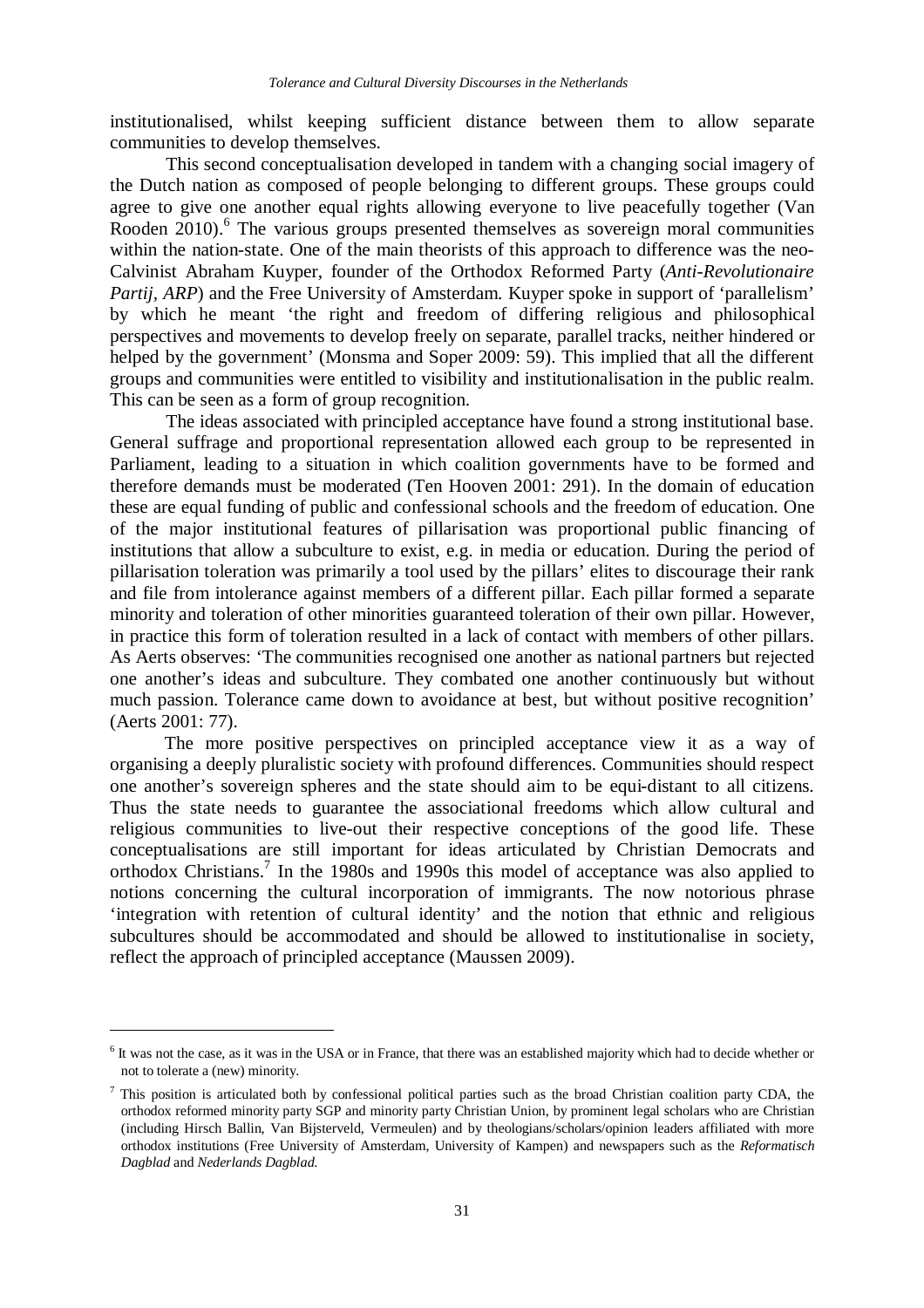However, in the past decade or so these views have been criticised in the context of discussions on immigrant integration, Islam and Orthodox Christian demands. Critics argue that 'parallel societies' and 'pockets of backwardness' that have come into being should disappear. Furthermore, it is believed that too much respect for the 'moral sovereignty' of groups stands in the way of the need to protect individual rights and freedoms.<sup>8</sup> It is also questioned what levels of 'parallelism' are viable in the context of societies that are highly individualised and obtain large numbers of immigrants. Social goals such as economic participation and integration require a more firm socialisation into one dominant culture, so critics argue.

#### *4.3 Pragmatic toleration or condoning (gedogen)*

 $\overline{a}$ 

A third approach to acceptance is seen as illustrative, or even unique, for the Dutch situation, but is also more difficult to distinguish from what we have called toleration of minorities. These are the conceptualisations of tolerance around the concept '*gedogen*', usually translated as 'condoning' or 'pragmatic toleration'. Gordijn describes acts of pragmatic toleration as consisting of a declaration in advance, that under certain specific conditions offenders against a particular norm do not need to fear punishment (Gordijn 2001: 230-231). Well known examples include the use and possession of (soft)drugs, prostitution, the existence of brothels, euthanasia and medically assisted suicide, squatting, or parents taking their children out of school for prolonged holidays. The motivations for such practices of condoning are multiple: for instance the material or social costs of upholding a legal norm are said to outweigh the societal damage when it is being violated. Or, an official ban on paper combined with toleration in practice, provides room to balance and respect the sensitivities of different social groups.

Condoning is often seen as a continuation of the social practices associated with toleration of minorities, meaning that the state and dominant groups would seek to avoid sharp confrontations by 'looking the other way' when minorities or individuals would engage in acts that were formally illegal. However, in post-war times the Netherlands' model of pragmatic toleration smoothened the transition from a society dominated by Christian norms to a progressive and secular society. Formally legalising acts and practices that violated Christian norms, such as drug use, homosexuality or prostitution, would provoke fierce resistance by Christian groups. But the effective persecution of individuals and the active suppression of these practices would lead to strong protest from liberal factions. Pragmatic toleration serves as a tool to upset as few people as possible. Since the 1960s new life-styles of younger generations which were still seen as offensive to many in the Dutch petty bourgeois society, could nevertheless be accommodated through condoning.

In recent years condoning is less and less seen as a virtuous style of governance. Some argue that legal norms should be upheld and that pragmatic toleration will only result in erosion of the legal system (Gordijn 2001: 239). The debate on pragmatic toleration took a new turn when it became associated with the debate on immigrant integration. The notion of 'looking the other way' was now represented as functioning as an escape route when

<sup>8</sup> Already in 1996 a senator of the Christian Union (*CU*) argued that (orthodox) Christians, Hindus and Muslims in the Netherlands shared the experience of a growing intolerance because they lived as religious minorities in a majority culture, in which they felt more and more alienated (Ten Hooven 2001: 26). Especially the first Purple Coalition Government between 1994-1998, which was the first coalition government without a confessional party, is seen as intolerant towards religious factions (Ten Hooven 2001: 288).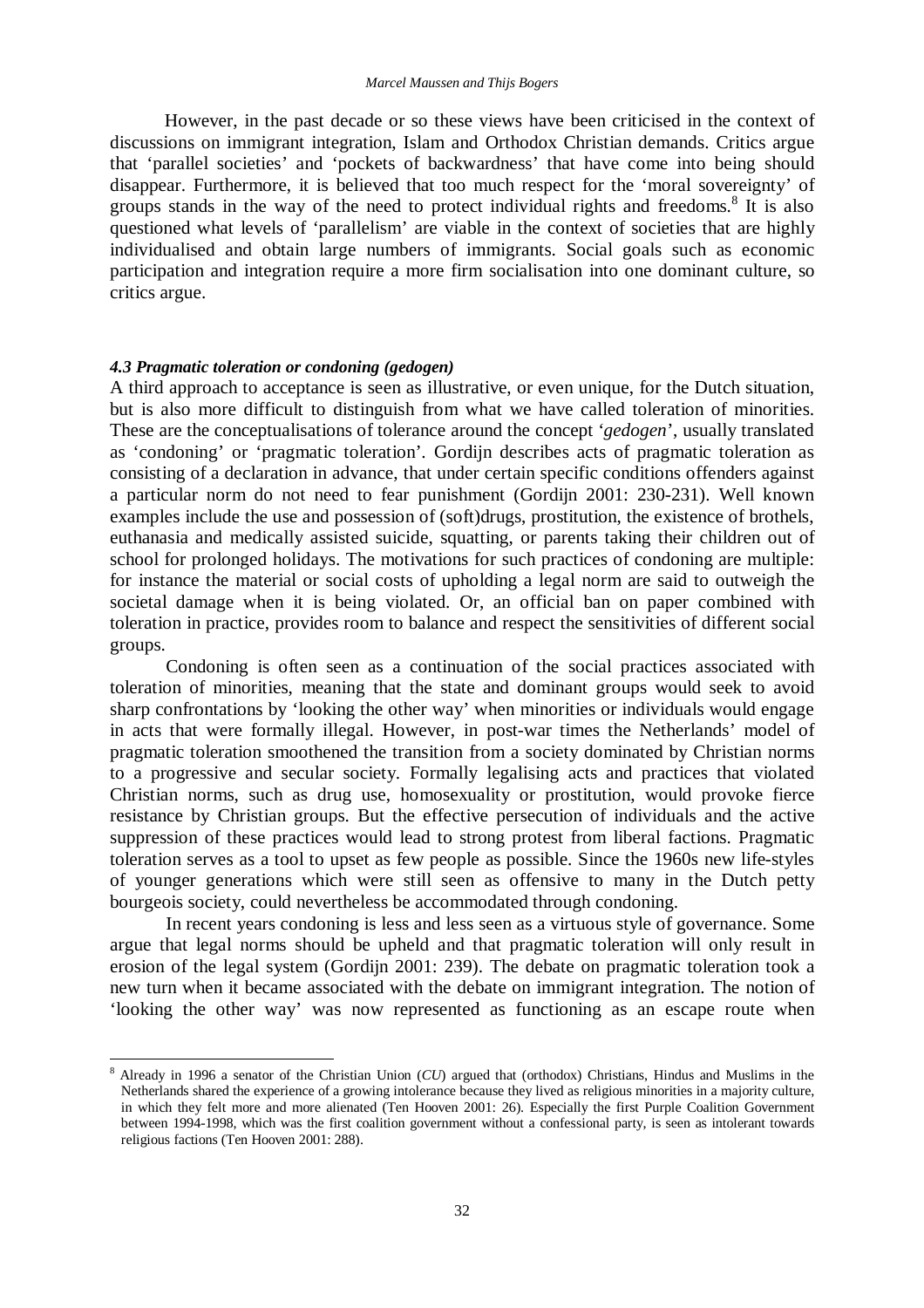immigrants were violating legal and cultural norms.<sup>9</sup> The concept came to be linked with socalled strategies of social avoidance which were seen less as a virtue and more as a sign of a lack of social cohesion. Paul Scheffer attributes the failure of immigrant integration to pragmatic toleration because immigrants who were confronted with a Dutch state that was unwilling to uphold the law, began to believe that Dutch law does not need to be taken seriously at all (Scheffer 2007: 169).

#### *4.4 Multicultural recognition*

 $\overline{a}$ 

The guiding concepts in a fourth approach to the handling of diversity are recognition and equal respect for cultural, ethnic, religious, and linguistic differences in a society of immigration. This corresponds to a conceptualisation of acceptance that emphasises full recognition, respect, normality and equality as values. These concepts build on the notion that inter-group relations in a multicultural society require both virtuous citizens who are openminded, free of prejudices and want to embrace difference, and institutional guarantees to protect vulnerable newcomers, both individually and collectively. Examples of the latter are anti-discriminatory and anti-racist legislation, subsidies to maintain and develop ethnic identities, and institutional guarantees allowing for cultural and religious practices and associational and collective autonomy. Dominant in multicultural recognition is the notion of 'acceptance' by the host society which should be willing to change its ethnocentric views, primarily on national identity and cultural norms. Also, the host society should make a principled choice to allow newcomers to participate on equal footing in society and affairs of the state.

These notions of multicultural recognition have been developed in post-war the Netherlands and remained dominant throughout the first immigrant integration policies of the 1980s and early 1990s (see Buruma 2006). Horrors of the war were used to draw lessons from in terms of dealing with rightwing extremism, racism and vulnerable minorities like Jews, gypsies, and homosexuals. Also, the notion became dominant that the Netherlands should become a 'guiding nation' in the process of building a democratic Europe, advocating human rights and developing liberal legislation in domains such as medical ethics, gender and sexuality, and differing life-styles. The Netherlands also became one of the leading countries in creating institutions to monitor and combat racial discrimination in Europe.<sup>10</sup> The Netherlands were among the first countries in Europe to pick up on ideas about multiculturalism and the need to develop policies of integration that were supportive of ethnic diversity (Penninx 2006). $^{11}$ 

These conceptualisations of acceptance have had several institutional counterparts. One concerns the legal arrangements to combat discriminatory and racist speech and the extreme right. The creation of the Equal Treatment Commission in 1994 served to demonstrate the importance of upholding article 1 of the Dutch constitution, which prohibits discrimination and guarantees equal treatment. Other measures associated with multicultural

<sup>9</sup> This theme is articulated for example by Hirsi Ali in her autobiography *Infidel* (2007)

<sup>&</sup>lt;sup>10</sup> Notably the European Monitoring Centre in Vienna that was chaired by the former Mayor of Amsterdam, Ed van Thijn. In the early 1990s Dutch radio stations organised a protest campaign when asylum seekers centres in Germany were attacked by extreme right wing activists and youths. Dutch listeners sent postcards to the German government with the text 'I am furious'. In 2000, the Dutch were also frontrunners in demanding sanctions against Austria because of the accession of the extreme right *Freiheitliche Partei Österreichs* (*FPÖ*) to the Austrian coalition government.

 $11$  This kind of conceptualisations of multiculturalism became especially dominant in progressive parties in the 1990s, including the Labour Party (*PvdA*), the Liberal Democrats (*D66*) and the Green Party (*GroenLinks*).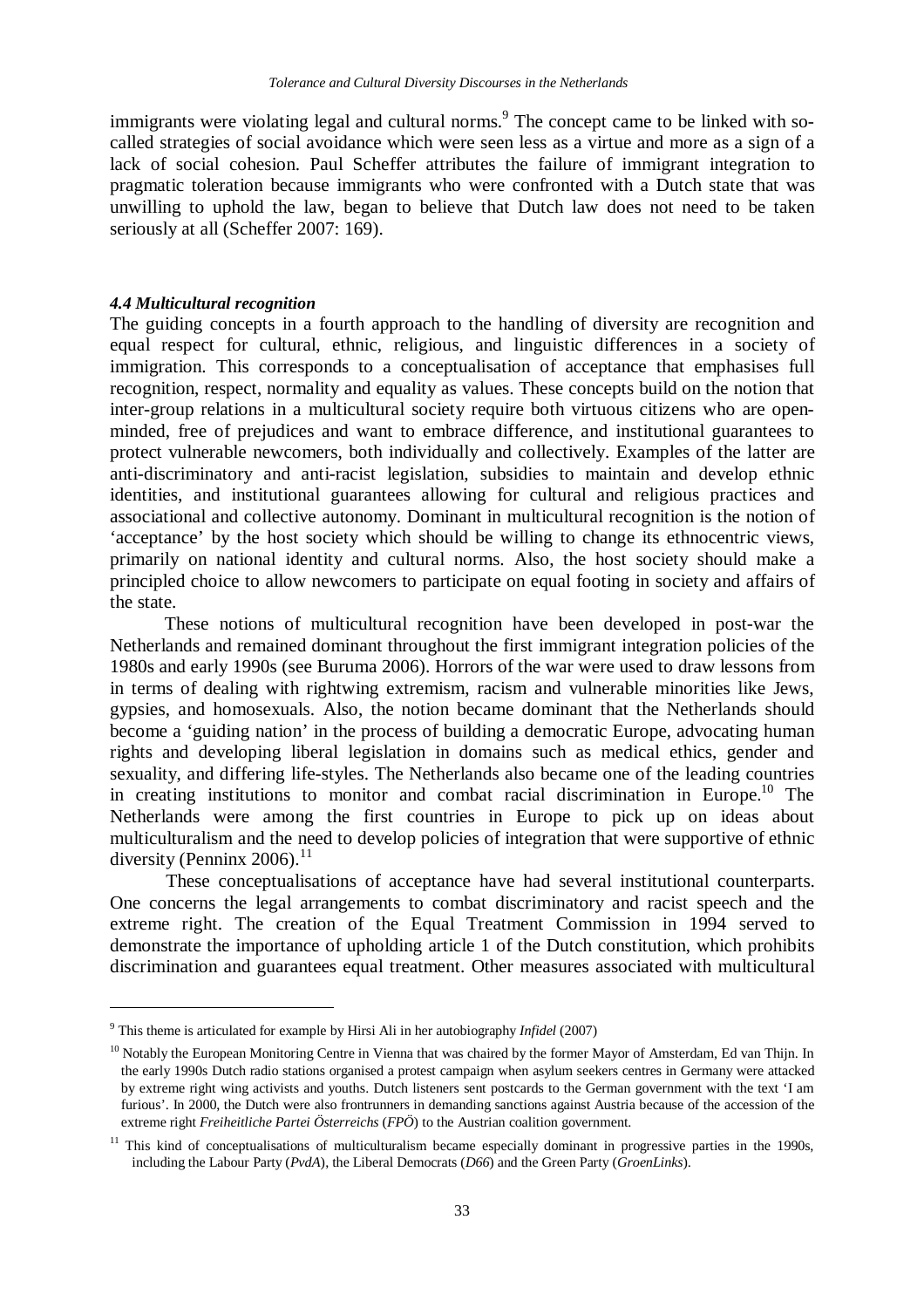recognition include the scrutinising of Dutch legislation in 1983 to see whether it contained elements of discrimination on the basis of nationality, race or religion, the introduction of migrants' native language in schools, and the creation of local and national representative councils for ethnic groups. Another set of social practices were the attempts to create more understanding between communities. To illustrate, attempts to teach children about other cultures, revisions of curricula to include more references to issues such as slavery and colonialism, and initiatives such as the 'day of dialogue'.

Despite the fact that in contemporary public debate the ideas associated with multicultural acceptance have come under heavy fire, there are still articulate defenders of it. First, there are those who argue that a principled choice in favour of equality and pluralism combined with the notion that immigration and the existence of culturally diverse societies are a fact of life, inevitably resulting in a manner of engaging with difference that goes beyond mere toleration and entails respect, recognition and equal opportunities. Second, some argue that multiculturalism provides a more sensible approach to deal with differences in societies that are highly individualised and in which migration has resulted in far deeper forms of cultural diversity than ever before. The notion of a unified, singular and stable 'Dutch culture' which will re-emerge is portrayed as unrealistic.

However, the more critical voices towards multicultural recognition dominate the debate. One of the main critiques is that multicultural acceptance results from an unhappy marriage between excessive subjectivism and cultural relativism. Subjectivism has resulted in the notion that being tolerant or 'having an open mind' means refraining from judging others. Here we see an example of the wider debate on value relativism in Europe. The argument is that cultural relativism has led to the notion that all cultures are of equal worth and that it is inappropriate to impose Dutch or European cultures on immigrants. Critics also point to the forms of intolerance that the strong norms of anti-racism and multiculturalism have introduced in the Netherlands. Forms of speech or behaviour that could be seen as offensive to minorities or hurting the feelings of immigrants were banned from the public sphere.

#### *4.5 The divide between the tolerable and the intolerable: Dutch liberal intolerance*

A fifth and final approach entails conceptualisations of acceptance arguing that true toleration can only be achieved when it is very clear where the boundaries are between the tolerable and the intolerable, and when different groups and individuals spell out very clearly where they stand and what their differences are. A distinction is made between toleration which requires engagement, disagreement and disapproval, and toleration as a form of ignorance, relativism or disinterest. In a part of his book entitled meaningfully 'The Netherlands, country of avoidance' Scheffer explains that toleration is undermined by a *laisser-faire* attitude. Scheffer pleads for a stronger adherence to core values, like the foundational principles and values that support the legal-democratic order. Otherwise the conditions for a peaceful and free society will be gravely undermined: 'upholding the norms of an open society is one of the main tasks of the state' (2007: 167). The dissatisfaction with multiculturalism focuses on the contradictions in the multicultural dogma 'toleration of the intolerant' by pointing to the position of vulnerable minorities, notably women. The critics motivate that one of the main reasons not to tolerate specific ideas or practices is to uphold progressive values, notably with regard to gender equality, gay rights, and liberal education and science (Sniderman and Hagendoorn 2007).

In terms of institutional arrangements these conceptualisations entail a firm protection of free speech. This includes the right to offend and to critique religious dogmas, religious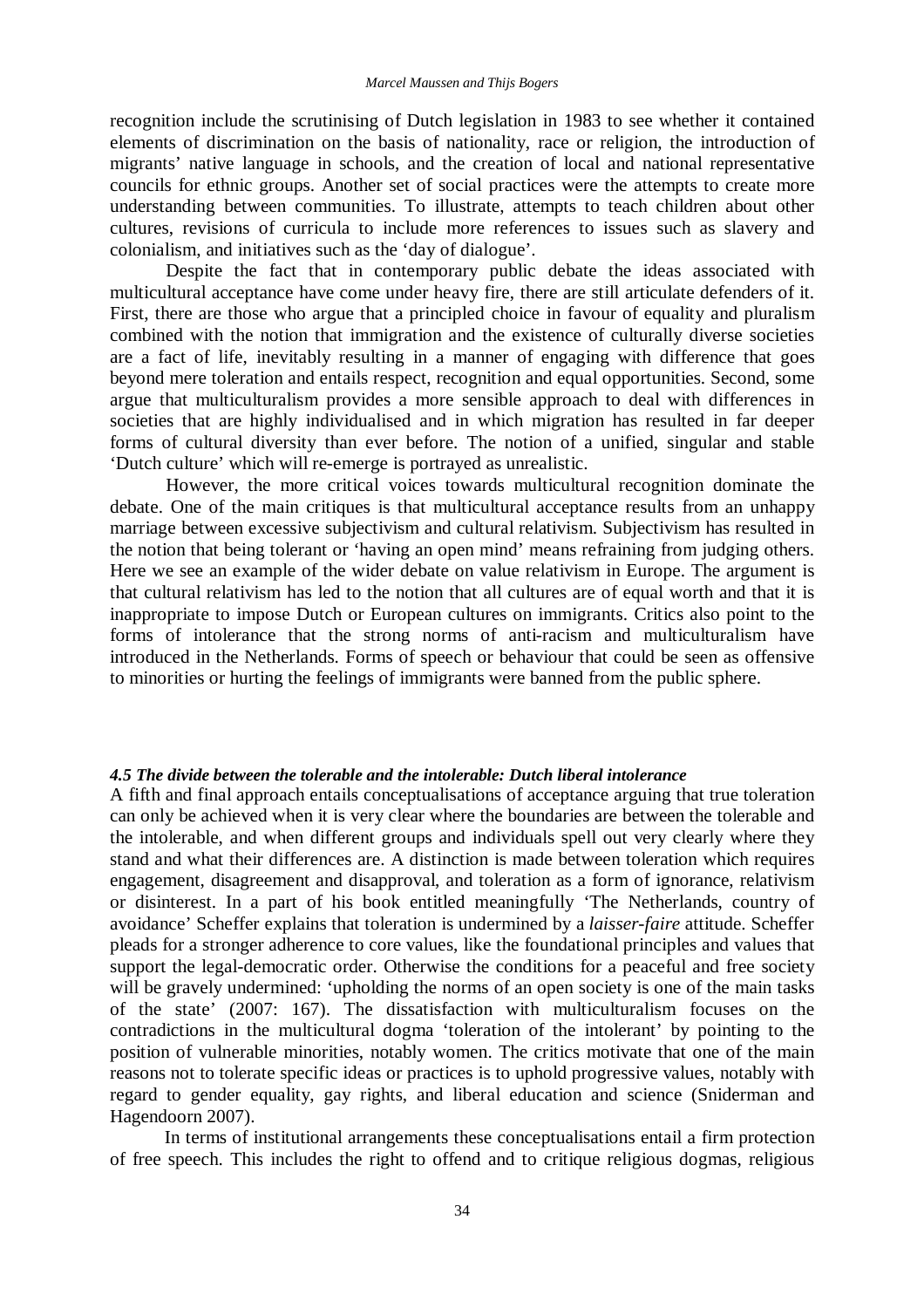practices, and cultural practices. It also entails an obligation for minorities to justify their acts and worldviews, entailing the risk that these will not be tolerated. Thus, certain moral or legal norms, such as non-discrimination and gender equality, can result in the limitation of associational autonomy, notably of religious institutions such as confessional schools and political parties, but also of social practices in communities and families. In *Empty tolerance. On freedom and lack of commitment in the Netherlands*, Ten Hooven argues that the notion of respecting the sovereignty of specific groups does no longer work and that in contemporary times toleration is an individual virtue and an element of good citizenship. In terms of social practice, interactions between groups should not be based on avoidance and 'looking the other way', but rather on identifying, if not amplifying, differences, and exposure and confrontation (Ten Hooven 2001).

In a more positive evaluation this way of thinking about tolerance entails the opportunity of maintaining a free society in which liberal rights and individual opportunities are guaranteed. To some it also means that there should be a willingness to challenge conservative groups, especially if they violate the rights of vulnerable minorities. One issue that appears on the agenda repeatedly is the refusal by some Orthodox Christian groups, including Jehovah's witnesses, to let their children be vaccinated against polio. Others frame the issue as concerning the need to maintain a threshold of cultural norms that are recognisably Dutch and argue, for example, that these should be taught in schools by creating a canon of Dutch history and civic orientation classes.

More critical perspectives entail, first, that despite the fact that this is presented as a conceptualisation of tolerance, the main thrust of the discussion is to point out what is *not* to be tolerated and to ban specific practices or limit associational freedoms. Especially in the case of Islam and immigrants the category of intolerable practices and symbols becomes larger and larger and the ways in which disapproval is expressed becomes more and more violent. Thereby the notion of toleration as 'putting up with what one disapproves of' becomes an empty signifier. Secondly, the process of exposing differences in order to discuss them through a 'healthy confrontation' is usually dominated by gross stereotypes. The alarming tone of public outcries about, for instance, ritually prepared food, lawyers who do not stand up in court or imams who refuse to shake hands, results in far more social conflicts than strategies of avoidance do. Some argue, therefore, that this way of thinking about tolerance as requiring confrontation and open debate hinders rather than facilitates societal cohesion and peace.

#### **5 Concluding Remarks**

In contrast to dominant notions, debates concerning cultural diversity and minority acceptance in the Netherlands do not exclusively focus on the position of Muslims and the role of Islam in society. There is also an ongoing discussion on the position of native religious minorities, notably Orthodox Calvinist groups. The history of the Netherlands is not the history of a distinct development of toleration. It is important to emphasise this point because portrayals of the tumultuous political developments in the first decade of the  $21<sup>st</sup>$  century are often contrasted to a supposed 'Dutch tradition of tolerance'. It would be wrong to maintain the image that until recently the Netherlands was an exemplary tolerant country and that it recently has become 'intolerant' and has fallen victim to a 'backlash against multiculturalism'. In practice, however, as we have argued in this report, each time is confronted with its own specific challenges which are met with their own specific answers.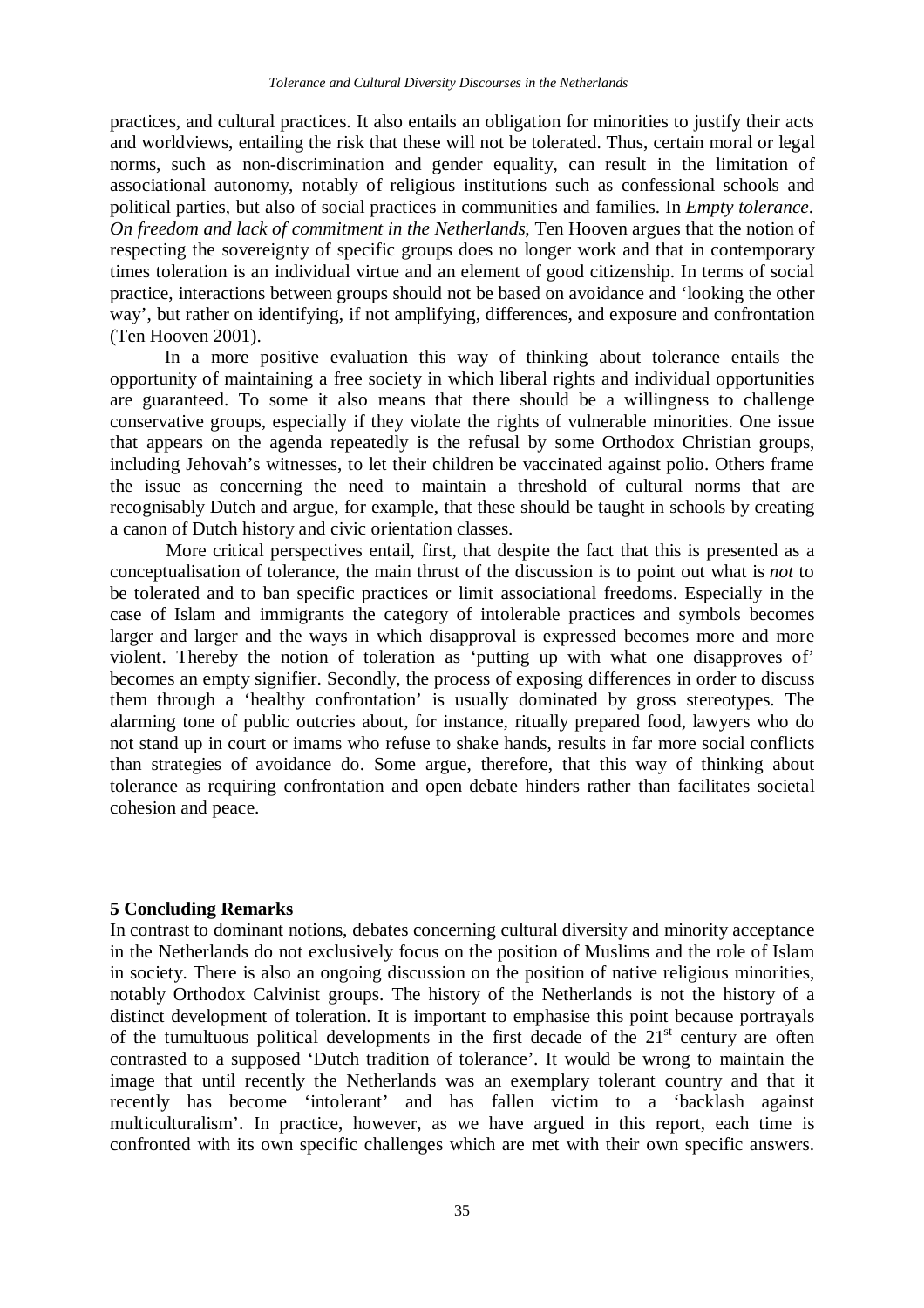From the above we want to extract some conclusions and major issues that require further examination and empirical research.

First of all, it is clear that since about ten years, notably since the Fortuyn revolt in 2002 and the following stable presence of populist parties in Dutch politics, the discourses of 'liberal intolerance' have become particularly influential in the Netherlands. The main thrust of this shift in public debate is that there is a need to identify the core values that characterise 'Dutch culture', 'liberalism' and 'secularism' and that these should become 'non-negotiable'. As a result, so it is argued, there is a need to confront immigrant communities to enforce full respect for these values and principles. One effect of this shift in discourse has been a renewed interest in Dutch history, including attempts to identify the essence of 'the Dutch canon', the creation of a 'national museum' and efforts to instruct immigrants about 'Dutch culture' during compulsory 'civic orientation lessons'. Citizenship, national solidarity and respect seem to require a renewed enthusiasm about 'Dutch culture and Dutch values'. Politicians have also demanded that schools should teach tolerance and respect in the form of 'citizenship education'. Another aspect of this shift in the dominant discourse on diversity issues is a widely advocated need to strengthen the principles of the separation between church and state. In the Netherlands people who position themselves as modern, liberal and progressive speak out loudly to defend values such as equality, individualism and secularism. Often this is taken to mean that religious groups and organisations should no longer be allowed to use their collective and institutional autonomy to divert from core values and norms. According to these voices, liberal values are under siege, mainly from religious groups and immigrant communities.

One striking feature of contemporary cultural diversity challenges and discussions in the Netherlands is the focus on *religious* minorities. Orthodox Calvinist groups, Catholic institutions and Muslims are publicly challenged with respect to their beliefs and practices, which are often perceived as crossing the boundaries of the 'intolerable'. Especially around issues related to gender equality and equality of sexual orientation, many believe that principles such as non-discrimination, that have already been established legally, should also function as shared values across Dutch society. They reason that this means that exceptions to the rule should no longer be accepted. This provides opportunities for populist politicians to camouflage more general feelings of hostility towards Islam and Muslims as well-intentioned attempts to contribute to the emancipation of Muslim women. Nonetheless, in a society that secularised in rapid pace since the 1960s and that has come to define itself as 'liberal and progressive', there is a genuine concern about the ways conservative immigrant groups undermine norms that have become well established over the past decades. The focus on Muslims and Orthodox Christians also results in the fact that other minority groups, such as the Frisians or regional groups, are far less exposed and criticised. The same applies to many other immigrant minorities. For example, there is hardly any debate on the position of the Surinamese community in the Netherlands.

A third aspect of diversity challenges and discussions on tolerance in the Netherlands that merits attention is that there appears to be a radical change in prevailing Dutch conceptualisations of tolerance. For a long time, 'principled acceptance' has been crucial to Dutch governing traditions. Its philosophical foundations were developed in the second half of the  $19<sup>th</sup>$  century, amongst others by Abraham Kuyper. It was institutionalised in the course of the  $20<sup>th</sup>$  century, especially in the form of church-state traditions, in the model of consensus-democracy and in the educational system. However, at present, secular voices demand less room for religious schools, a ban on ritual slaughtering and less accommodation of religiously motivated demands with regard to dress. Other elements of Dutch traditions of tolerance are also criticised. The notion that a majority in society may well disapprove of the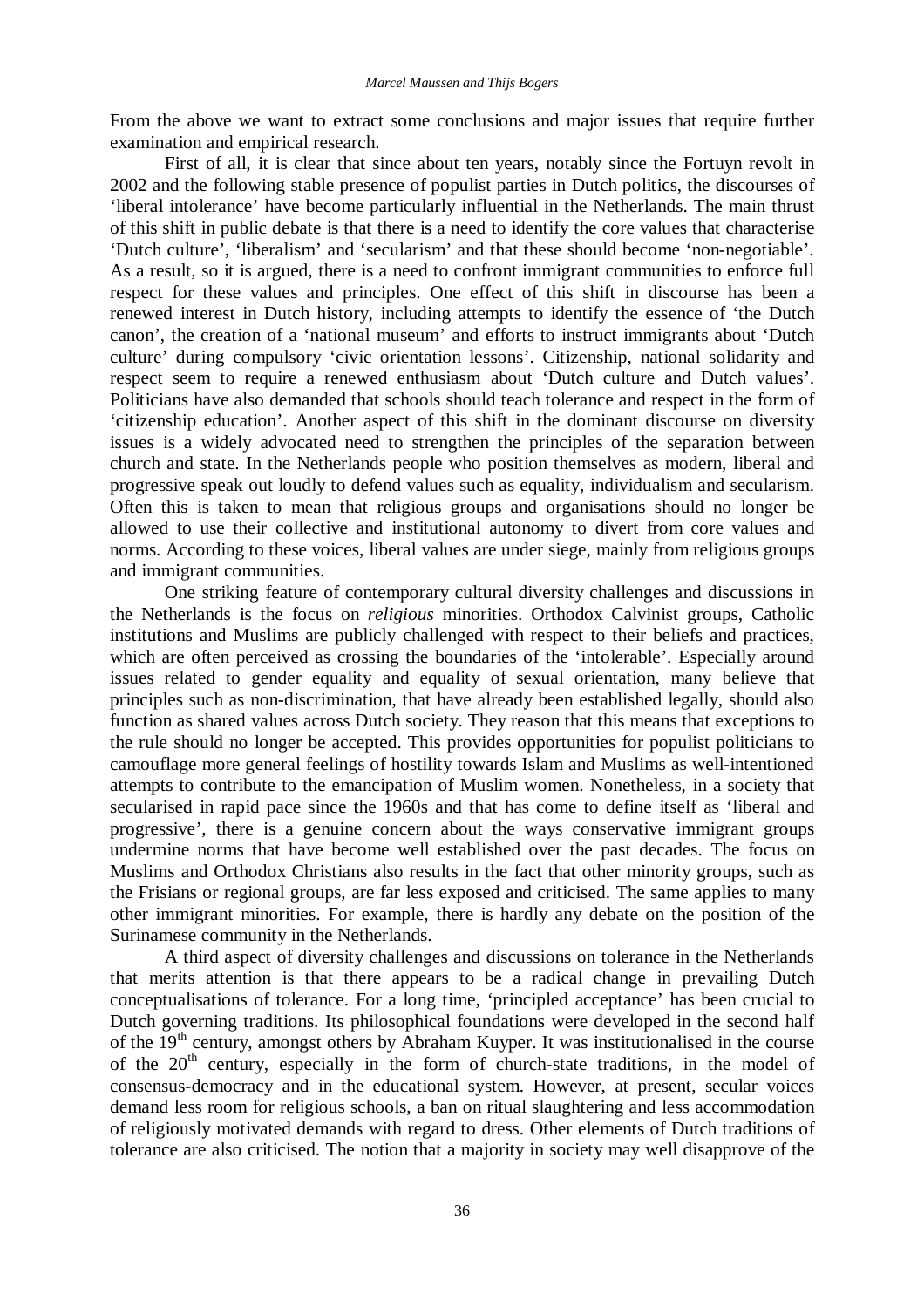ideas and practices of a religious minority whilst still 'tolerating' them, has lost much of its appeal in public discourse. The same applies to the idea that 'pragmatic toleration' or 'condoning' is an adequate governing strategy in a deeply plural society. At present public discourse on toleration centres around the ideas that tolerance should not mean value relativism and avoidance, but confrontation, defining what is acceptable and combating that which is intolerable. Interestingly, the autochthonous majority often expresses its unwillingness to 'put up with' or 'tolerate' other cultures and religions. A recurring topic in the national elections throughout the last decade has been the call to severely curb flows of immigration to the Netherlands. Although instigated by populist parties, traditional parties too have advocated the need for a highly selective immigration policy. Overall, the notion of the Netherlands as an immigrant nation has become supplanted by the notion of the Netherlands as a nation rooted in a distinct European Judeo-Christian tradition. A tradition that needs to be 'defended' from external influences stemming from immigration.

Finally, it is remarkable how the overall concern about 'societal cohesion' and 'immigrant integration' result in demands to restrict pluralism, for example in the form of ethnic subcultures, special institutions and the accommodation of religiously motivated demands. In public debates there are often outcries about 'multiple loyalties' of immigrants with dual nationality, about the existence of ethnic 'parallel societies' or about religious orthodox groups that isolate themselves from mainstream society. This is paradoxical, because at the level of individualised life-styles the embrace of 'diversity' is paramount. Also, according to popular culture everyone should be as 'different' and 'unique' as possible. It appears that the Netherlands is still trying to strike a balance in accommodating various forms of pluralism in a depillarised society of immigration.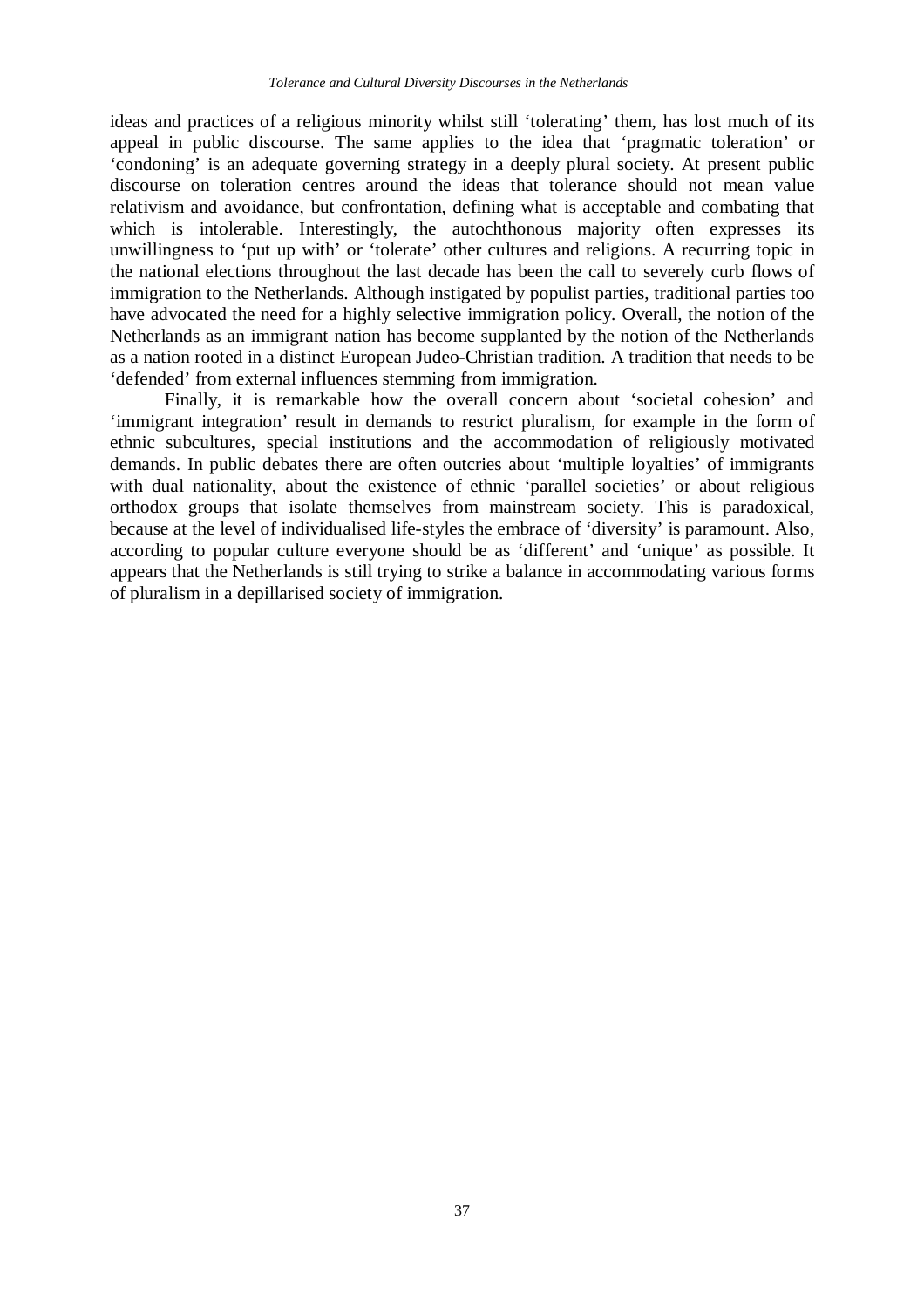# **References**

- Aerts, Remieg (2001) "Living apart together? Verdraagzaamheid in Nederland sinds de zeventiende eeuw" in M. ten Hooven (ed.) *De lege tolerantie*. *Over vrijheid en vrijblijvenheid in Nederland*, Amsterdam: Boom, pp.59-82
- Aarts, Kees and Henk van der Kolk (2006) "Understanding the Dutch "No": the Euro, the east, and the elite". In *PS: Political Science and Politics*, vol. 39, no. 2, pp. 243-246
- Aarts, Koos and Hans Schmeets (2010) "Limburg blijft in sociaal kapitaal achter bij de rest van Nederland". In *Centraal Bureau voor de Statistiek. Bevolkingstrends, 3e kwartaal 2010*, pp. 56-61.
- Amersfoort, Hans (2004) "The waxing and waning of a diaspora: Moluccans in the Netherlands, 1950-2002" in *Journal of Ethnic and Migration Studies*, Vol.30(1), pp.151-174
- Amersfoort, Hans and Mies van Niekerk (2006) "Immigration as a colonial inheritance: postcolonial immigrants in the Netherlands, 1945-2002" in *Journal of Ethnic and Migration Studies*, Vol.32(3), pp.323-346.
- Beek, Jan H. van and Saskia van de Mortel and Suzanne van Hees (2010) "Diversity and the European public sphere: the case of the Netherlands". In *Eurosphere Country Reports* URL: http://eurosphere.uib.no/knowledgebase/workingpapers.htm (last accessed 01 December 2010)
- Böcker, Anita (2000) "Paving the way to a better future. Turks in the Netherlands". In Vermeulen, Hans & Rinus Penninx (eds) *Immigrant Integration: The Dutch Case*. Amsterdam: Het Spinhuis, pp. 153-177
- *Brabants Dagblad* (17 December 2010) "OM: pastoors zetten niet aan tot homohaat"
- Bruquetas-Callejo, Blanca Garcés-Mascareñas, Rinus Penninx and Peter Scholten *(2007) Policymaking related to immigration and integration. The Dutch case. IMISCOE working paper No 15*
- Buijs, Laurens and Gert Hekma and Jan Willem Duyvendak (2009) *Als ze maar van me Afblijven. Een Onderzoek naar Antihomoseksueel Geweld in Amsterdam*. Amsterdam: Amsterdam University Press
- Buruma, Ian (2006) *Murder in Amsterdam. Liberal Europe, Islam, and the Limits of Tolerance*. New York: Penguin Books
- CBS Centraal Bureau voor de Statistiek (2009) *Religie aan het begin van de 21ste eeuw*. Den Haag: CBS
- CBS (2010) Statline URL: http://statline.cbs.nl/statweb/
- CIDI Centrum Informatie en Documentatie (2010) "2009: Antisemitische incidenten in Nederland scherp gestegen". URL: http://www.cidi.nl/Nieuwsberichten/2009- Antisemitische-incidenten-in-Nederland-scherp-gestegen.html (last accessed 12 December 2010)
- Cliteur, Paul (2004) *De Neutrale Staat, het Bijzonder Onderwijs en de Multiculturele Samenleving*. University of Leiden
- *De Pers* (31 October 2008) "Hirsch Ballin: kritiek op religie heeft grens" URL: http://www.depers.nl/binnenland/257544/Kritiek-op-religie-heeft-grens.html (last accessed 17 December 2010)
- *De Pers* (13 January 2009) " 'Religie bashen niet strafbaar'; 'Kritiek op een geloof is niet meteen ook kritiek op gelovigen' "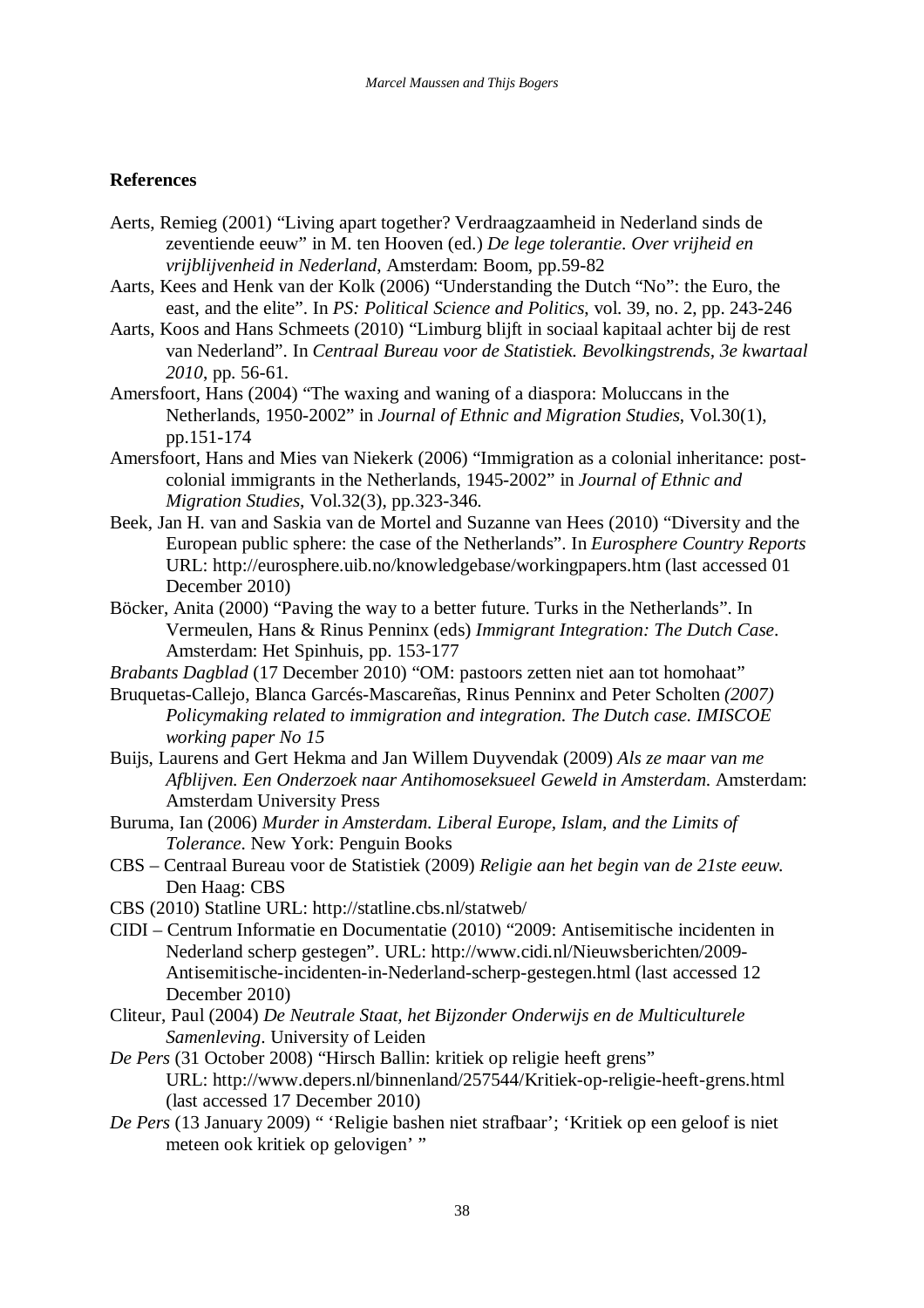URL: http://www.depers.nl/binnenland/276815/Religie-bashen-niet-strafbaar.html (last accessed 17 December 2010)

*De Pers* (6 December 2010) "Bolkestein: Joden, emigreer!"

URL: http://www.depers.nl/binnenland/529411/Joden-emigreer.html (last accessed 12 December 2010)

*De Volkskrant* (4 May 2001) "Imam Rotterdam noemt homoseksualiteit ziekte"

*De Volkskrant* (9 February 2002) " 'De islam is een achterlijke cultuur'; 'Herstel van de grenscontroles en apparatuur in de havens, de luchthavens en aan de grenzen van België en Duitsland'"

- *De Volkskrant* (24 November 2004) "Imam zal 'nooit' hand schudden van vrouw"
- *De Volkskrant* (1 March 2008) "Hoofdpijn van de partij; interview Wouter Bos"
- *De Volkskrant* (19 January 2010) "Meer meldingen geweld tegen homo's"
- *De Volkskrant* (2 November 2010) " 'Ware tsunami uit Oost-Europa'; Interview Marnix Norder, Haagse pvdA-wethouder wonen en integratie"
- *De Volkskrant* (11 December 2010) "Norder: zet werkloze polen uit"
- *De Volkskrant* (16 December 2010a) "Cohen ziet parallel jaren '30"
- *De Volkskrant* (16 December 2010b) "Beroering over uitspraken Cohen"
- Demant, Froukje, Marcel Maussen and Jan Rath (2007) *Muslims in the EU. Cities report, The Netherlands*. Open Society Institute
- Dölle, A.H.M. (2005) "De SGP onder vuur". In *Jaarboek 2005* (pp. 99-122). University of Groningen: Documentation Centre Dutch Political Parties
- Engbersen, Godfried and Erik Snel and Jan de Boom (2010) " 'A van full of Poles': Liquid migration from Central and Eastern Europe". In Black, Richard and Godfried Engbersen and Marek Okólski and Cristina Panţĭru (eds) *A Continent Moving West? EU Enlargement and Labour Migration from Central and Eastern Europe*. Amsterdam: Amsterdam University Press, pp. 115-140.
- FORUM Instituut voor Multiculturele Vraagstukken (2010) *Factbook Moslims in Nederland, maart 2010*. Forum: Utrecht
- *Gerechtshof Amsterdam* (21 January 2009) "Hof Amsterdam beveelt de strafvervolging van het Tweede Kamerlid Geert Wilders"
- Gordijn (2001) "Regulating moral dissent in an open society. The Durch experience with pragmatic tolerance" in *Journal of Medicine and Philosophy*, Vol.26(3), pp.225-244.
- Gorter, Durk (2003) "Meertaligheid en bedreigde dalen: de casus Friesland". In *Toegepaste Taalwetenschap in Artikelen*, vol. 70, pp. 27-38
- Hemminga, Piet (2006) "The Fryske Nasjonale Partij: Frisian and federal in the Netherlands"*.* In *Autonomist parties in Europe: Identity Politics and the Revival of the Territorial Cleavage*. Barcelona: Institut de Ciències Polítiques i Socials, pp. 141-160.
- *Het Parool* (31 March 2009) "Slotervaart wil aftrap Gay Pride; 'geïmporteerde traditie mag verworvenheden niet tenietdoen'"
- *Het Parool* (19 June 2010) "Woede om schuilsynagoge"
- Hirsi Ali, Ayaan (2004) "Ik bevraag de islam, een religie zonder zelfreflectie; De kritiek op de islam moet van binnenuit komen, van mensen die zijn opgevoed met de islam, die de moedervlekken zien". *De Volkskrant*, 30 oktober 2004
- Hirsi Ali, Ayaan (2007) *Infidel*. New York, Free Press
- Hooven, Marcel ten (2001) "Inleiding" in M. ten Hooven (ed.) *De lege tolerantie*. *Over vrijheid en vrijblijvenheid in Nederland*, Amsterdam: Boom, pp.11-36.
- Hulst, Hans van (2000) "A continuing construction of crisis. Antilleans, especially Curaçaoans, in the Netherlands". In Vermeulen, Hans & Rinus Penninx (eds) *Immigrant Integration: The Dutch Case*. Amsterdam: Het Spinhuis, pp. 93-122.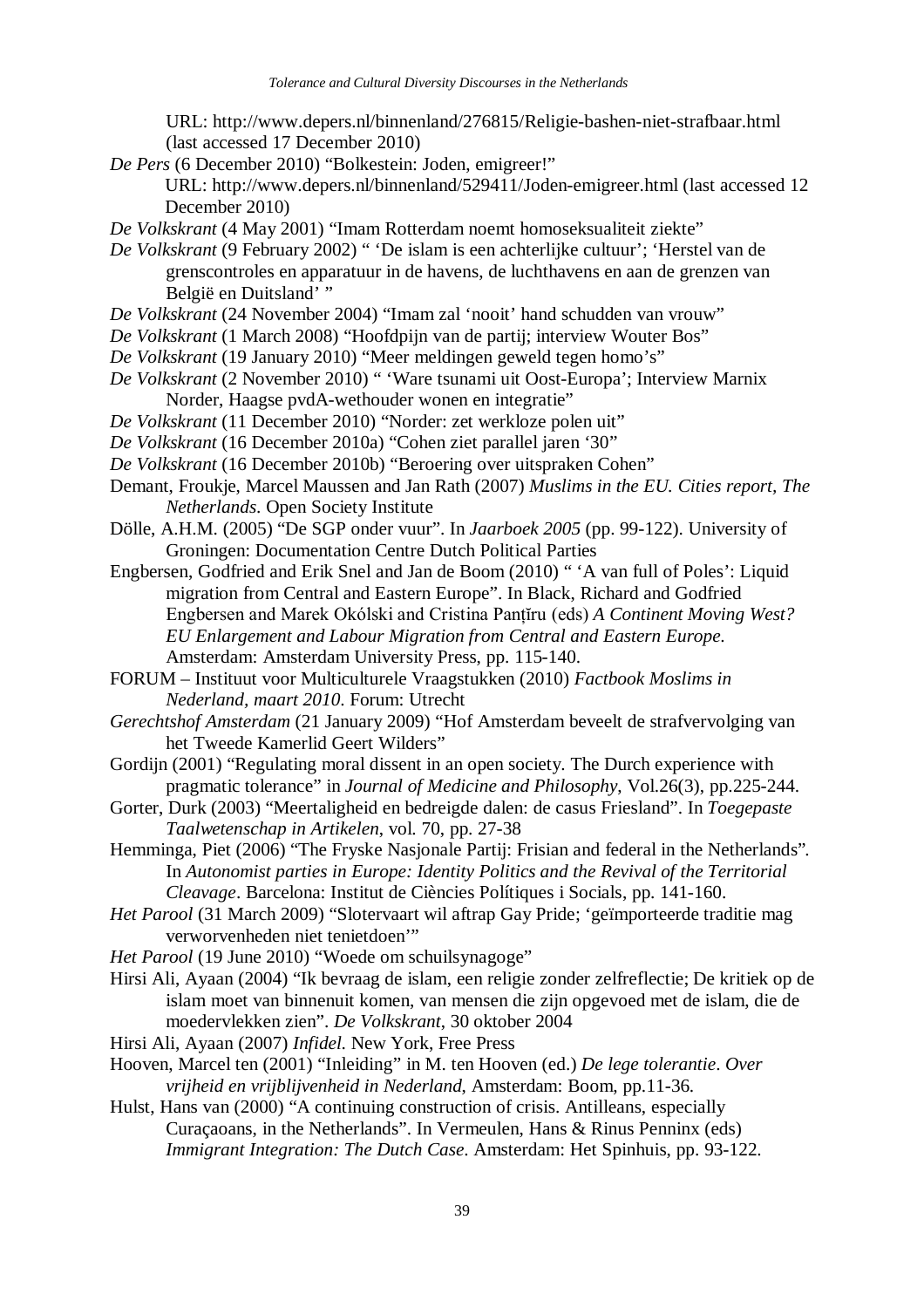- Kaplan, Benjamin (2007) *Divided by Faith. Religious conflict and the practice of toleration in early modern Europe*. Cambrige: Harvard University Press.
- Kennedy James C. & Jan P. Zwemer (2010) "Religion in the modern Netherlands and the problems of pluralism". In Berkel, Klaas van and Leonie de Goei (eds) *The Low Countries Historical Review: International Relevance of Dutch History*, vol. 125, no. 2-3, pp. 237-268
- Knippenberg, Hans (2001) "Assimilating Jews in Dutch nation-building: the missing pillar". In *Tijdschrift voor Economische en Sociale Geografie*, vol. 93, no. 2, pp. 191-207
- Korsten, Arno F. A. (2010) "De monsterscore van Wilders. Het CDA-verlies en de PVVwinst in Limburg". *De Volkskrant*, 14 juni 2010
- Korteweg, Anna C. (2005) "De moord op Theo van Gogh: gender, religie en de strijd over de integratie van migranten in Nederland". In *Migrantenstudies*, vol. 21, no. 4, pp. 205- 233
- Lijphart, Arend (1990) *Verzuiling, Pacificatie en Kentering in de Nederlandse Politiek* (eighth edition). Haarlem: Becht
- Maussen, Marcel (2006) "Anti-Muslim sentiments and mobilization in the Netherlands: Discourse, policies and violence". In J. Cesari, P. de Wan and M. Somos (eds) *Islamophobia in Western Europe*.
- Maussen, Marcel (2009) *Constructing Mosques. The governance of Islam in France and the Netherlands*, PhD, University of Amsterdam
- Mepschen, Paul and Jan Willem Duyvendak and Evelien H. Tonkens (2010) "Sexual politics, orientalism and multicultural citizenship in the Netherlands". In *Sociology*, vol. 44, no. 5, pp. 962-979
- Ministerie van Justitie (2004) *Jaarnota Integratiebeleid 2004*. Ministerie van Justitie
- Monsma, Stephen and Christopher Soper (2009) *The challenge of pluralism. Church and state in five democracies*. Second Edition, Lanham: Rowman and Littlefield.
- Nelissen, Carien and Frank J. Buijs (2000) "Between continuity and change. Moroccans in the Netherlands". In Vermeulen, Hans & Rinus Penninx (eds) *Immigrant Integration: The Dutch Case*. Amsterdam: Het Spinhuis, pp. 178-201.
- Nicolaas, Han and Arno Sprangers (2007) "Buitenlandse migratie in Nederland 1795-2006: de invloed op de bevolkingssamenstelling". In *Bevolkingstrends. Statistisch kwartaalblad over de demografie van Nederland. Jaargang 55 – 4e kwartaal 2007*. Den Haag/Heerlen: CBS, pp. 32-46.
- Niekerk, Mies van (2000) "Paradoxes in paradise. Integration and social mobility of the Surinamese in the Netherlands". In Vermeulen, Hans & Rinus Penninx (eds) *Immigrant Integration: The Dutch Case*. Amsterdam: Het Spinhuis, pp. 64-92.
- *NRC Handelsblad* (28 August 2004) "Ze zullen zien dat ik gelijk heb; een half jaar met Ayaan Hirsi Ali"
- *NRC Handelsblad* (6 & 7 November 2010) "Niets dan tweedracht"
- *NRC Handelsblad* (4 March 2010) "Hostiezaak 'katholiek' opgelost; Homoseksueel moet nu zelf geschiktheid voor communie bepalen"
- Oostindie, Gert (2010) *Postkoloniaal Nederland: Vijfenzestig jaar vergeten, herdenken, verdringen*. Amsterdam: Bert Bakker
- Ozdil, Zihni (2011) "Ons leven moet niet om Turkije draaien", *De Volkskrant*, 12 January 2011
- Penninx, Rinus (2006) "Dutch immigrant policies before and after the Van Gogh murder". In *Policy Matters/Affaires de Policy*, vol. 7, no. 2, pp. 241-254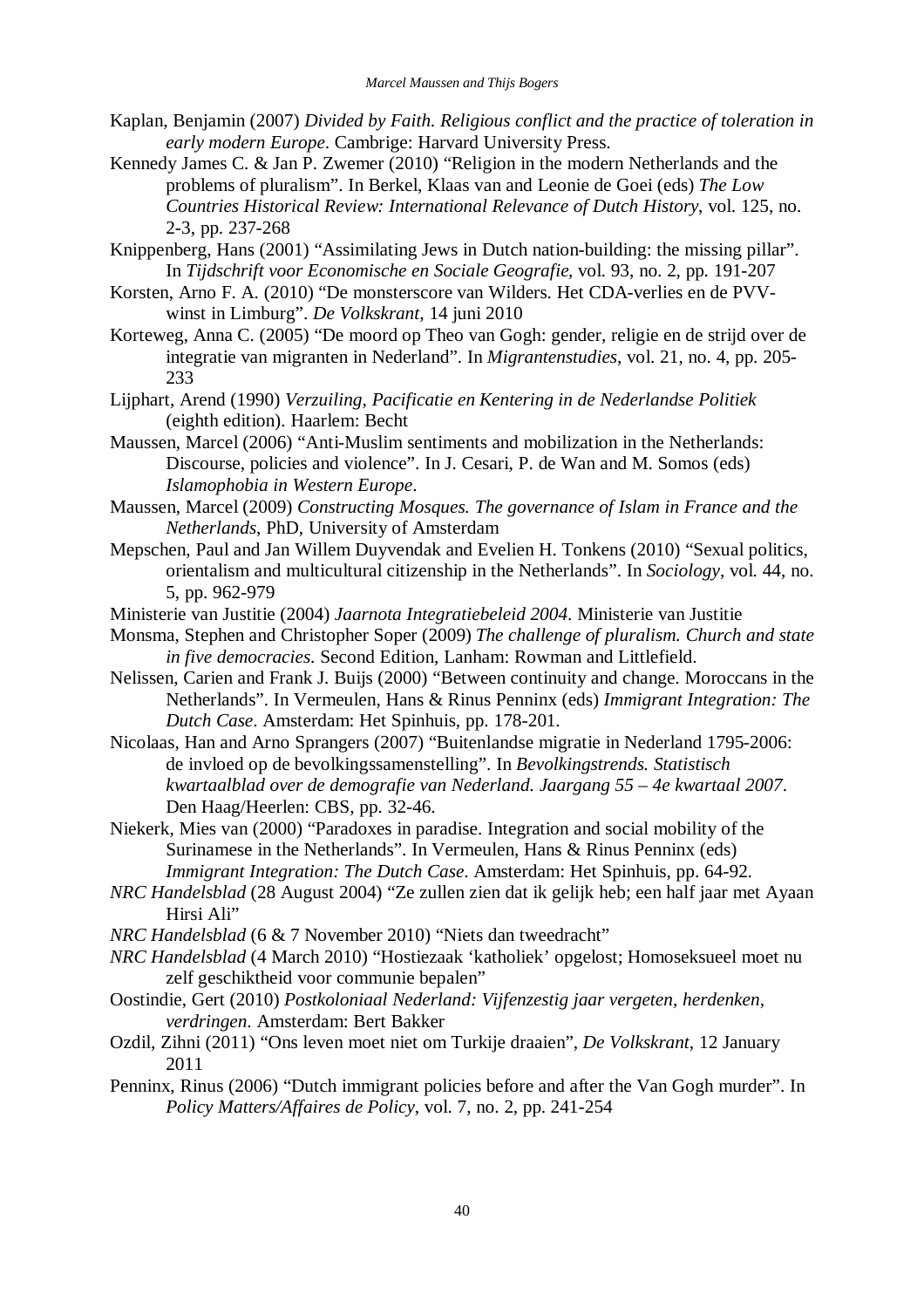- Praag, Philip van (1998) "Hoe uniek is de Nederlandse consensusdemocratie?" In Becker, Uwe (ed) *Maatschappij & Nederlandse Politiek. Historisch en Vergelijkend*. Amsterdam: Het Spinhuis, pp. 285-310.
- Price, J. L. (1994) *Holland and the Dutch Republic in the Seventeenth Century: The Politics of Particularism.* Oxford: Clarendon Press
- *Reformatorisch Dagblad* (14 April 2010) "Rechters eens over SGP"
- Regioplan (2010) *Somaliërs in Nederland. Een verkenning van hun maatschappelijke positie en aanknopingspunten voor het beleid*. Amsterdam: Regioplan
- Rooden, Peter van (2002) "Long-term religious developments in the Netherlands, 1750- 2000". In Mcleod, Hugh and W. Ustorf (eds) *The decline of Christendom in Western Europe, 1750-2000*. Cambridge University Press, pp 113-129.
- Rooden, Peter van (2003) "Protestantism in the Netherlands to the present day". In McGrath, Alister E., and Darren C. Marks (eds) *The Blackwell Companion to Protestantism*. Blackwell, pp 147-155.
- Rooden, Peter van (2010) "Dutch way of dealing with religious difference". In Sengers, Erik and Thijl Sunier (eds) *Religious Newcomers and the Nation State*. Delft: Eburon, pp 59-75.
- Rooy, Piet de (1998) "Dat de evenaar noch naar links, noch naar rechts doorzwikke. De confessionelen en de moderne natie". In Becker, Uwe (ed) *Maatschappij & Nederlandse Politiek. Historisch en Vergelijkend*. Amsterdam: Het Spinhuis, pp. 181- 204.
- Scheffer, Paul (2000) "Het multiculturele drama". *NRC Handelsblad*, 29 January 2000
- Scheffer, Paul (2007) *Het land van aankomst*. Amsterdam: De Bezige Bij
- Schnabel, Paul (2010) "Cultureel erfgoed sociaal en politiek gezien". In Hermans, Richard and Taco de Neef and Mardjan Seighali and Astrid Weij (eds) *Neerlands Hoop. Erfgoed en Politiek*. Amsterdam: Erfgoed Nederland, pp. 33-45.
- Sniderman, Paul and Louk Hagendoorn (2007) *When ways of life collide. Multiculturalism and its discontents in the Netherlands*. Princeton: Princeton University Press.
- Schover, Marlou (2010) "Pillarization, multiculturalism and cultural freezing. Dutch migration history and the enforcement of essentialist ideas." In Berkel, Klaas van & Leonie de Goei (eds) *The Low Countries Historical Review: International Relevance of Dutch History*, vol. 125, no. 2-3, pp. 329-354
- Schuster, Anke (2009) *Public reason and religious arguments*. PhD thesis. Groningen: Rijksuniversiteit Groningen.
- Sengers, Erik (2004) "Although we are Catholic, we are Dutch. The transition of the Dutch Catholic Church from sect to church as an explanation for its growth and decline". In *Journal for Scientific Study of Religion*, vol. 43, no. 1, pp. 129-139
- Sengers, Erik (2010) "Dutch and Catholic. The Catholic Church and Dutch Catholics in the Dutch nation state since 1975". In Sengers, Erik and Thijl Sunier (eds) *Religious Newcomers and the Nation State*. Delft: Eburon, pp. 59-75.
- Smeets, Henk and Justus Veenman (2000) "More and more at home. Three generations of Moluccans in the Netherlands". In Vermeulen, Hans and Rinus Penninx (eds) *Immigrant Integration: The Dutch Case*. Amsterdam: Het Spinhuis, pp. 36-63.
- Solinge, Hanna van and Carlo van Praag (2010) *De Joden in Nederland anno 2009*. Diemen: AMB
- Sprangers, Arno and Han Nicolaas and Joke Korpel (2009) "Toename asielverzoeken in Nederland sterker dan in EU". In *Bevolkingstrends. Statistisch kwartaalblad over de demografie van Nederland. Jaargang 57 – 2e kwartaal 200*. Den Haag/Heerlen: CBS, pp. 22-25.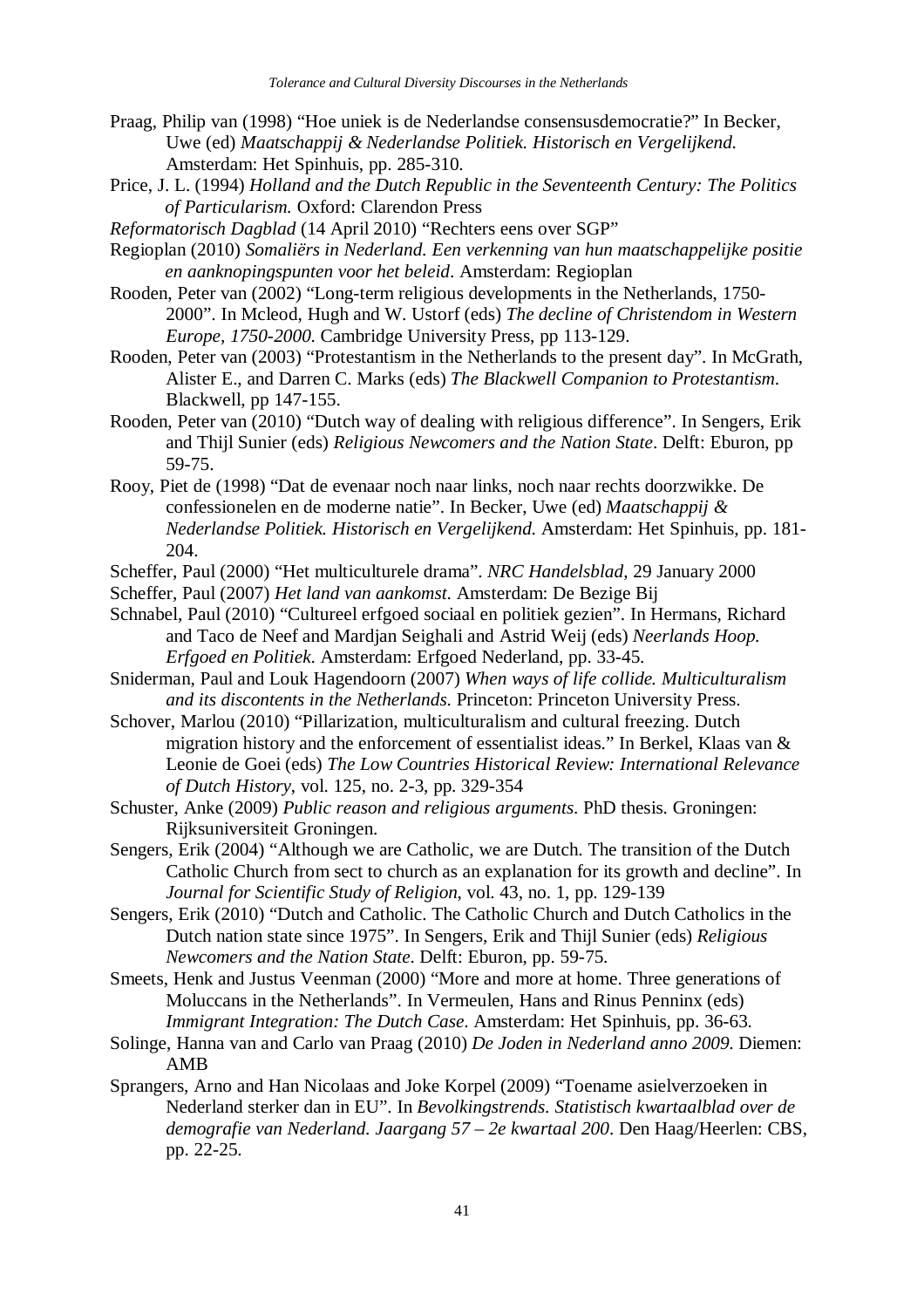- Stuurman, Siep (1998) "Ontstaan en karakter van de eerste Noord-Nederlandse staat". In Becker, Uwe (ed) *Maatschappij & Nederlandse Politiek. Historisch en Vergelijkend*. Amsterdam: Het Spinhuis, pp. 149-180.
- Sunier, Thijl (2010) "Islam in the Netherlands. A nation despite religious communities?" In Sengers, Erik and Thijl Sunier (eds) *Religious Newcomers and the Nation State*. Delft: Eburon, pp 115-130.
- *Trouw* (21 April 2004) "Moskee promoot homohaat; gids voor de moslim"
- *Trouw* (1 May 2004) "Protestanten nu echt samen in PKN"
- *Trouw* (2 July 2004) "Hervormden voor de rechter"
- *Trouw* (5 January 2010) "Molukkers zijn gehecht aan eigen wijk"
- *Trouw* (15 March 2010) "Hoe haal je de rotte appels uit de mand?"
- Urwin, Derek W. (1997) *A Political History of Western Europe Since 1945* (fifth edition). London: Longman
- Vermeulen, Hans & Rinus Penninx (2000) "Introduction". In idem (eds) *Immigrant Integration: The Dutch Case*. Amsterdam: Het Spinhuis, pp. 1-35.
- Vries, Marlene de (2006) "An enduring bond? Jews in the Netherlands and their ties with Judaism" in *Journal of Ethnic and Migration Studies*, Vol.32(1), pp.69-88
- Visser, Piet (2009) "Stad van verdraagzaamheid? Amsterdam als vrijhaven voor andersdenkenden". In Heertum, Cis van (ed) *Libertas Philosophandi: Spinoza als Gids voor een Vrije Wereld.* (pp. 19-39). Amsterdam: In de Pelikaan
- Wilders, Geert (2007) "Genoeg is genoeg, verbied de Koran". *De Volkskrant*, 8 augustus 2007
- Zwart, Frank de and Caelesta Poppelaars (2007) "Redistribution and ethnic diversity in the Netherlands: accommodation, denial and replacement". In *Acta Sociologica*, vol. 50, no. 4, pp. 387-399